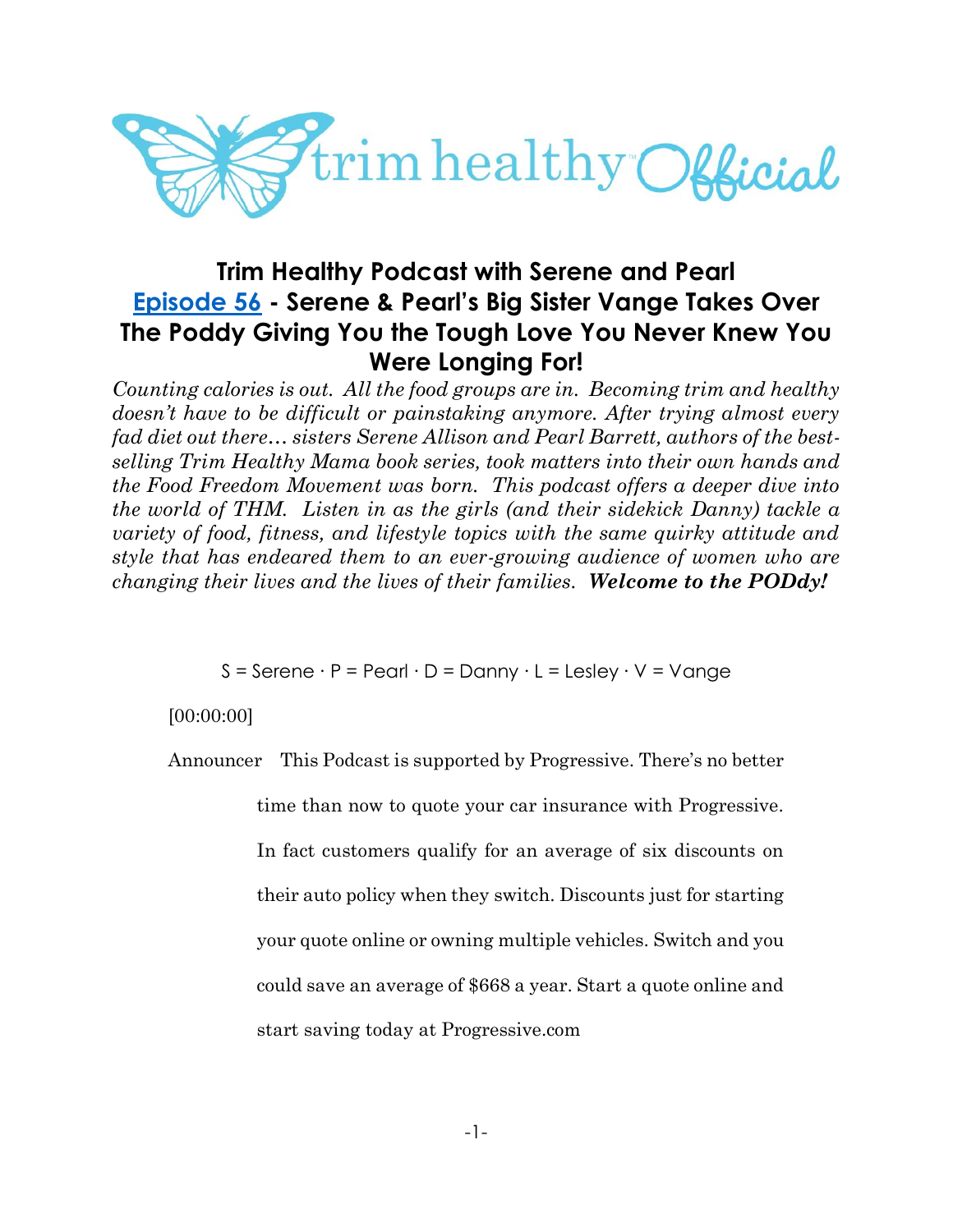# [00:00:13]

- S This is the PODdy with Serene
- P And Pearl
- S Get it right P-O-D-D-Y.
- D Women and men boys and girls, welcome back to the Trim Healthy Podcast with Serene, Pearl and Danny except today it's not going to be Serene. We have a sub and it's big sister Vange. Please welcome …
- P Sub is such a negative word.
- D Sub, like a sub sandwich?
- V Am I on air?
- P You're live sister.
- V No stinking way
- D I mean live.
- V It's freaky for them.
- P Our sister Vange

## [00:00:40]

- V Freak out baby. I love you.
- D Serene is not here. Vange is taking her place. Serene has a much needed break so she can spend some time with the baby since we didn't let her last week. But we're going to dive into some epic pain-jology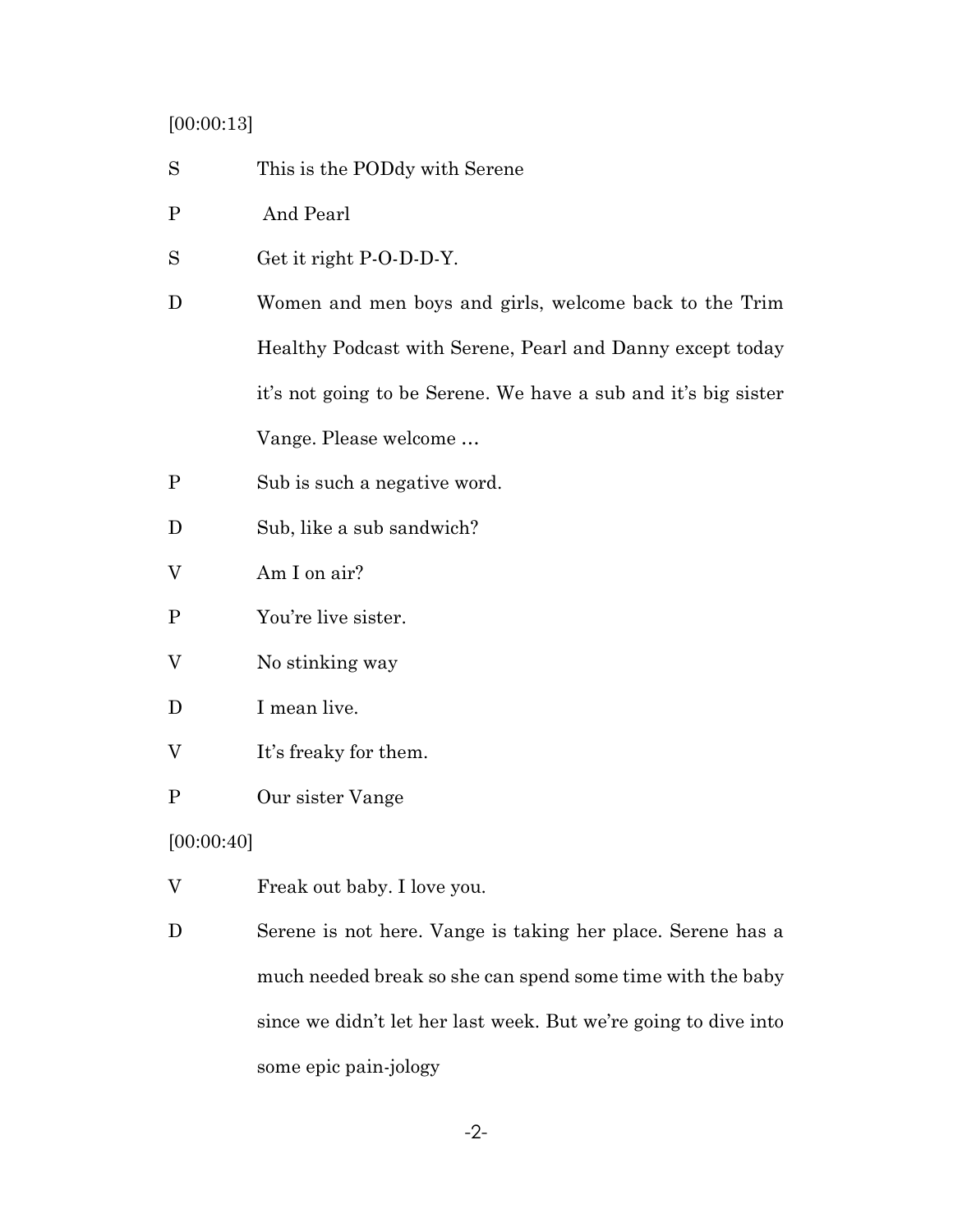| V            | And we need to give Pearl a break here because this is very   |
|--------------|---------------------------------------------------------------|
|              | scary for Pearl because Vange is uncontrollable.              |
| $\mathbf P$  | I am sitting here. I was just going to set some ground rules. |
| D            | I've actually noticed that. Pearl's a little nervous today.   |
| $\mathbf{P}$ | I am totally.                                                 |
| V            | Rules for Danneth and I???                                    |
| $\mathbf P$  | I know because you see Danny and Vange are kindred spirits.   |
|              | They're both wild and when they get together it's like double |
|              | trouble.                                                      |
| V            | Way back                                                      |
| P            | Vange is our oldest sister, right. It goes Vange, Serene and  |
|              | then I. Serene is the baby but I                              |
| V            | I look the youngest.                                          |
| $\mathbf P$  | Yes of course you do but actually Vange does look super       |
|              | Vange will be forever, I don't know, 17?                      |
| V            | Oh yes                                                        |
| $\mathbf P$  | Forever                                                       |
| V            | Life is just one big great swashbuckling stuff and why not.   |
| $\mathbf P$  | I know so                                                     |
| V            | Right Danny                                                   |
| D            | Yes                                                           |
| $\mathbf P$  | Vange and Danny I have to sort of, corral them. Vange was     |

-3-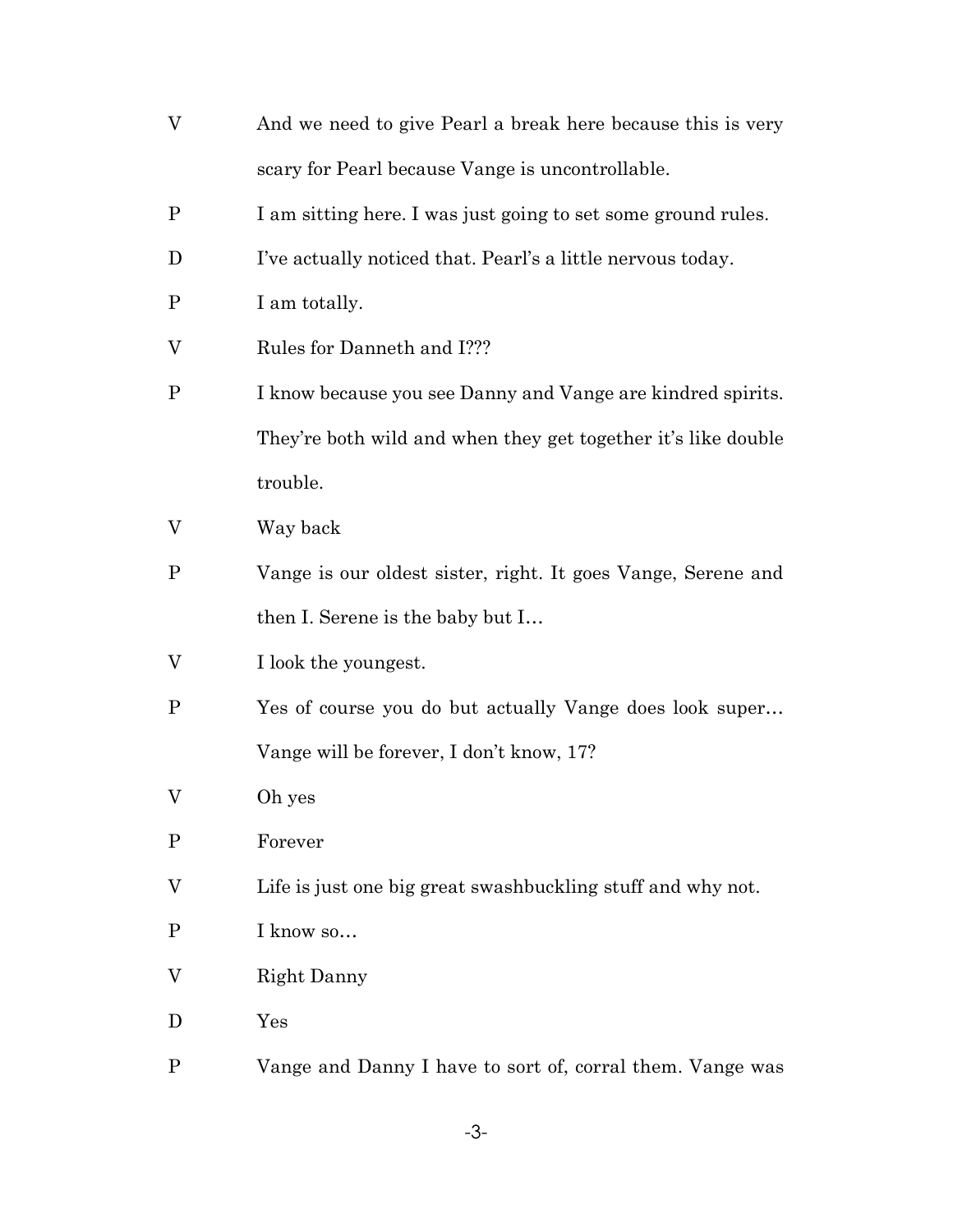going oh, we're going to go say this and I'm going to say that, and I'm like Vange I'll direct this thing thanks. I've always been the older, bossy sister and today man.

- V She's has been the older, bossy sister except when it comes to wisdom. No just joking Pearl.
- D Yes, she… actually I've noticed a little increase in the motherliness of you trying to coral the children today.
- V Well this is it because we've never grown up Danny.
- P Dan and Vange will always be Peter Pans. Hey, I want to say though. We've got some good news. Guys I know I said it on Facebook but not many of you are on our Facebook. Meadow had her baby.
- V Wow
- P I know Meadow won't be here to… We might bring Meadow in at some point but oh my goodness. She was an amazing trooper. It was 27 hours.
- D I thought you said pounds.
- V Can I give the story. Well maybe you as the mother want to give the story.
- P No I think we should both share it because when it was happening I was…
- V Oh yes

-4-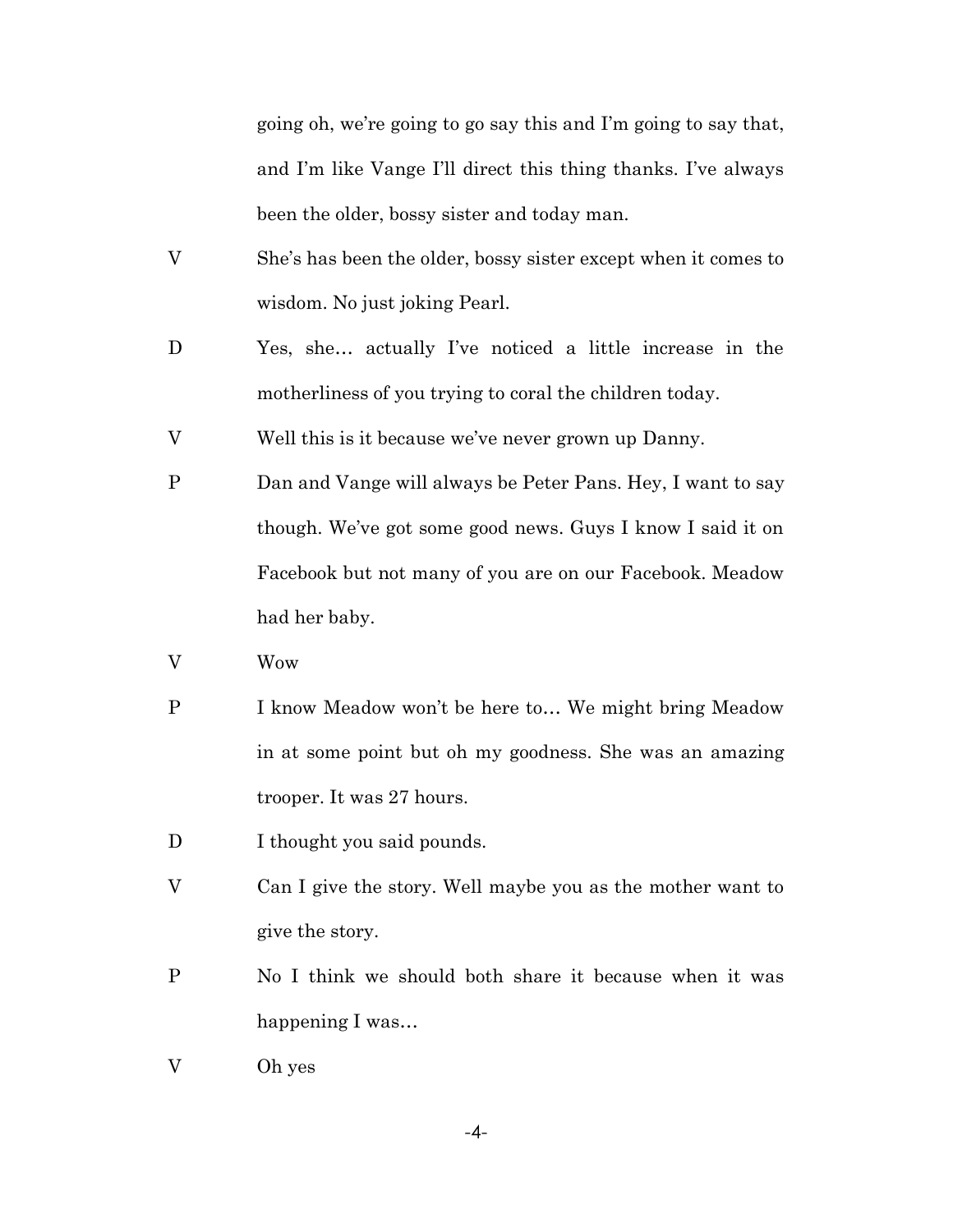- P I was relying on Vange for support. Meadow was relying on me for support but I was texting Vange the whole time like. So for the first day Meadow just had these contractions. They were strong. She couldn't sleep through them every ten minutes apart. She had to breathe through them but they went on all day. The night before she hadn't had sleep so she was tired but she was doing good like a trooper. Then that night her water broke so she went to the hospital and then… They were powerful, powerful and I wasn't planning to go to the birth because her and Kendall, man, her husband, they're a team. They really do this.
- V They are so cute.
- P Meadow had planned to go natural and she was so prepared. She had read the book. She had read scriptures.

V She had read books, pal. Not book, books.

- P And then she had… She brought Vange and I and our mom and aunts in and just her family in to encourage her for her full party. She wanted our wisdom and she was just immersing herself in this.
- V Well she took it and she owned it too. I've never seen anything like it.

[00:03:36]

-5-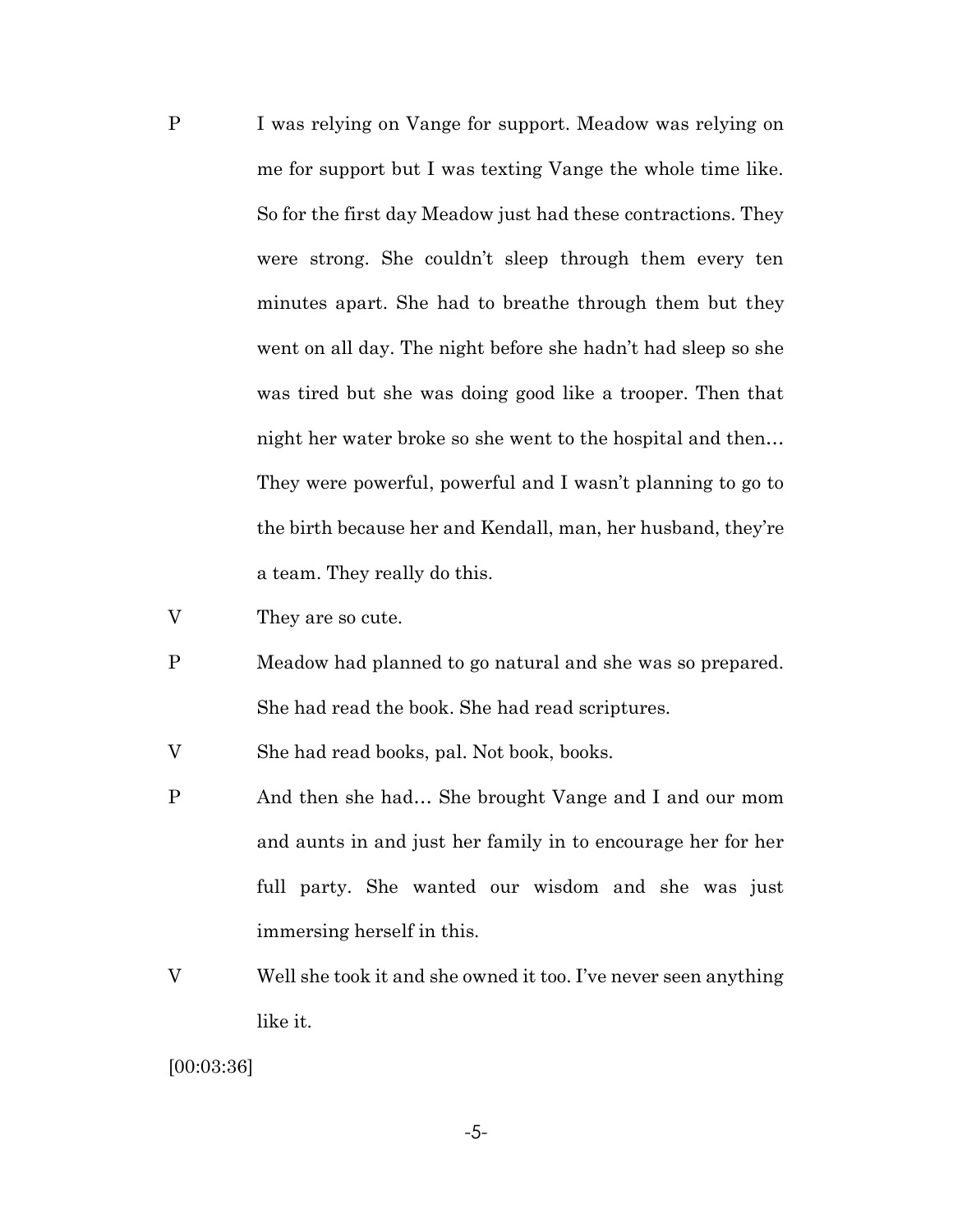- P I know but at two o'clock that morning I get a call and say Mama, I really need you. And so I… and she's two hours away so I'm just like come on Charlie, let's get up..Meadow needs me and I was just like, "whoosh"…I had visions like I was going to go to that hospital. I was going to get every nurse and doctor out of the place and Mother is taking over.
- D Yes
- P But I got there and they were doing beautiful. She was at an eight and she was just relaxed. It was hurting her but there she was and just doing great. And I was texting Vangeline, she's at an eight. She's doing good Vange.
- D For the men listening that's eight centimeters dilated is what she meant by an eight.
- P Yes so we all thought the baby was going to be here any minute but it was a long transition.
- D Long labor
- P Long transition, transition is from eight to ten. It's the most intense part of a labor and her body decided to do it long. I sent Vange a picture and Vange was like, has it started to get more intense? And Meadow was just like hands in the air, crying out to God, Jesus help me.
- D Is this her first baby?

-6-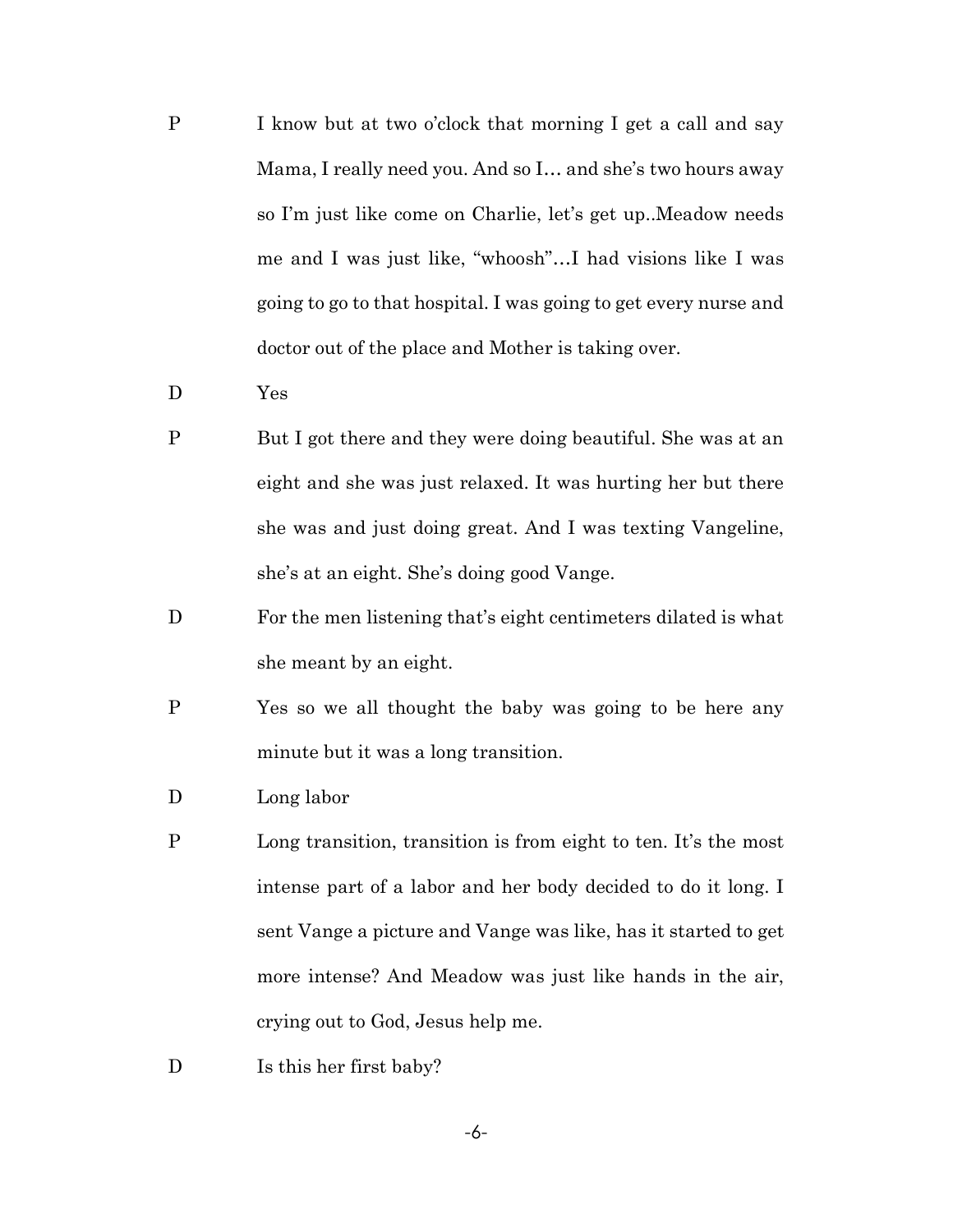- P Yes.
- D Is that typical with first babies, longer deliveries?
- V Yes for the majority the first is always the longest…
- D Seems to be.
- V Seems to be because you're paving the way, you know I've had ten births.
- P Yes we forgot to say Vange is a Mum of ten.
- V Huh
- P I forgot to say that you're a Mum of ten.
- V Oh yes so I've had ten children and so we've all had babies and I've been to a lot of my friends babies and oh they're amazing. And my own daughter's got two and incredible and you just weep and cry but this one I have never… and I don't want to be mean to my own other children's births. I sound so terrible but when Meadow had her baby I saw her. Now she's a delicate… She's this red head and she's this princess.

## [00:05:28]

- P She's a poised lady.
- V And she's delicate and poised. The way she walks.
- D Yes she is the Queen.
- V The walks is just not Queen, it's Princess but she grew up in my home and Pearl's home back and forth everyday but I saw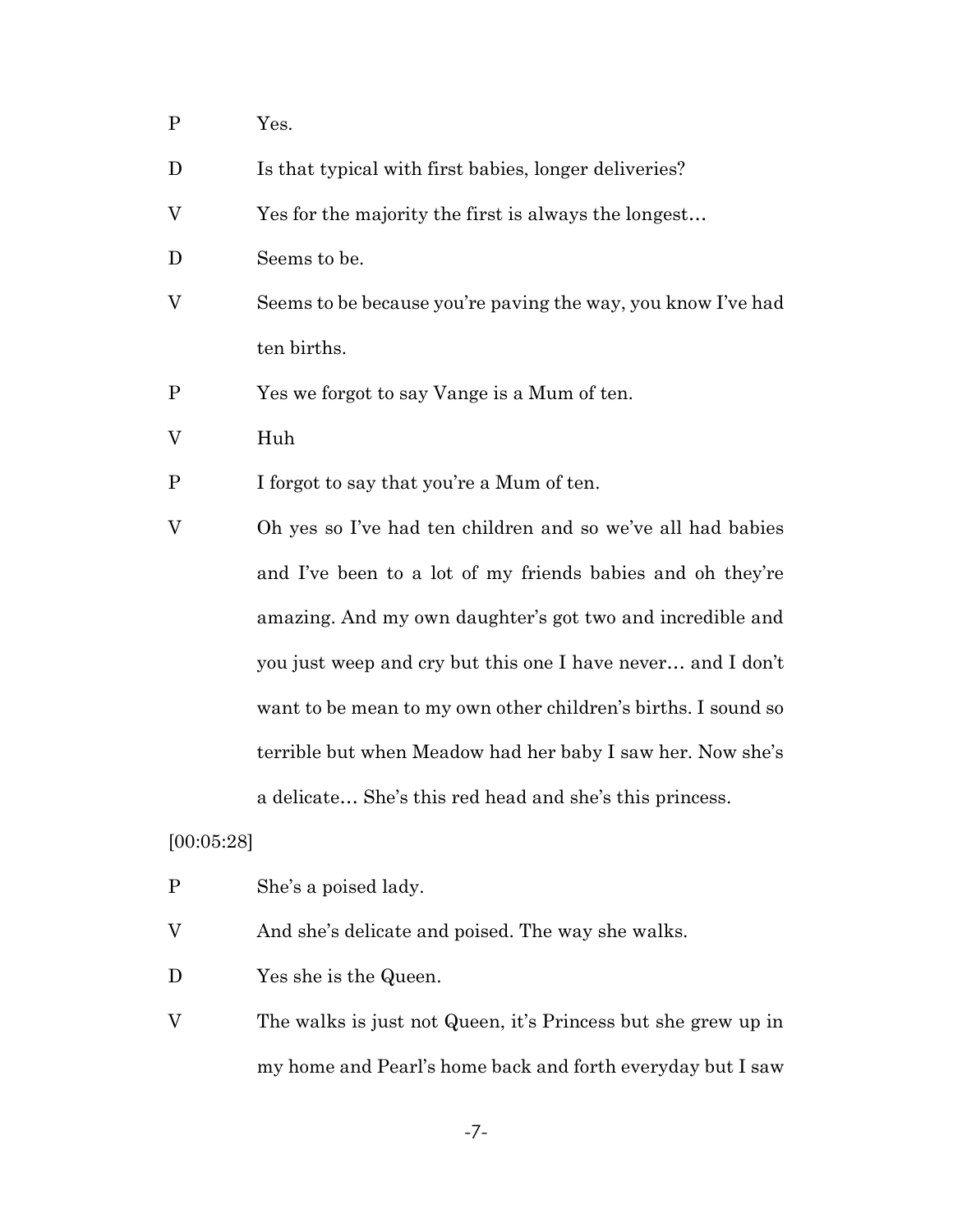these times when she was a warrior. And I had this feeling that she might go long but I thought she's going to kick in. And when Pearl texted me I saw this girl. I saw all of you where you've never been before and you have that first baby and you go to the brink. You see the SEAL soldier going through the rugged depths of what it takes to bring the live body home. And so she texted me this picture and I was just a mess of tears and it was early in the morning and my husband's going to the bathroom and he came back and anymore news? And I'll be like just weeping because I wasn't weeping for sorry for her. I was weeping because I was watching this warrior and she was doing it and you know there was this-the only way I could describe it to the rest of my family was I lived in the Middle East and they had this world class marathon where I was living. And I was watching the people who were first coming in. And they were worldclass and they were just flying in, sprinting the last mile like I couldn't even sprint that when I'm just sprinting ten meters. And they'd run 26 miles and my uncontrollable thing I literally fell on my knees and just threw my hat up and saluted them and I had tears coming out of my eyes. And I haven't felt that since I watched, I was like I was in the room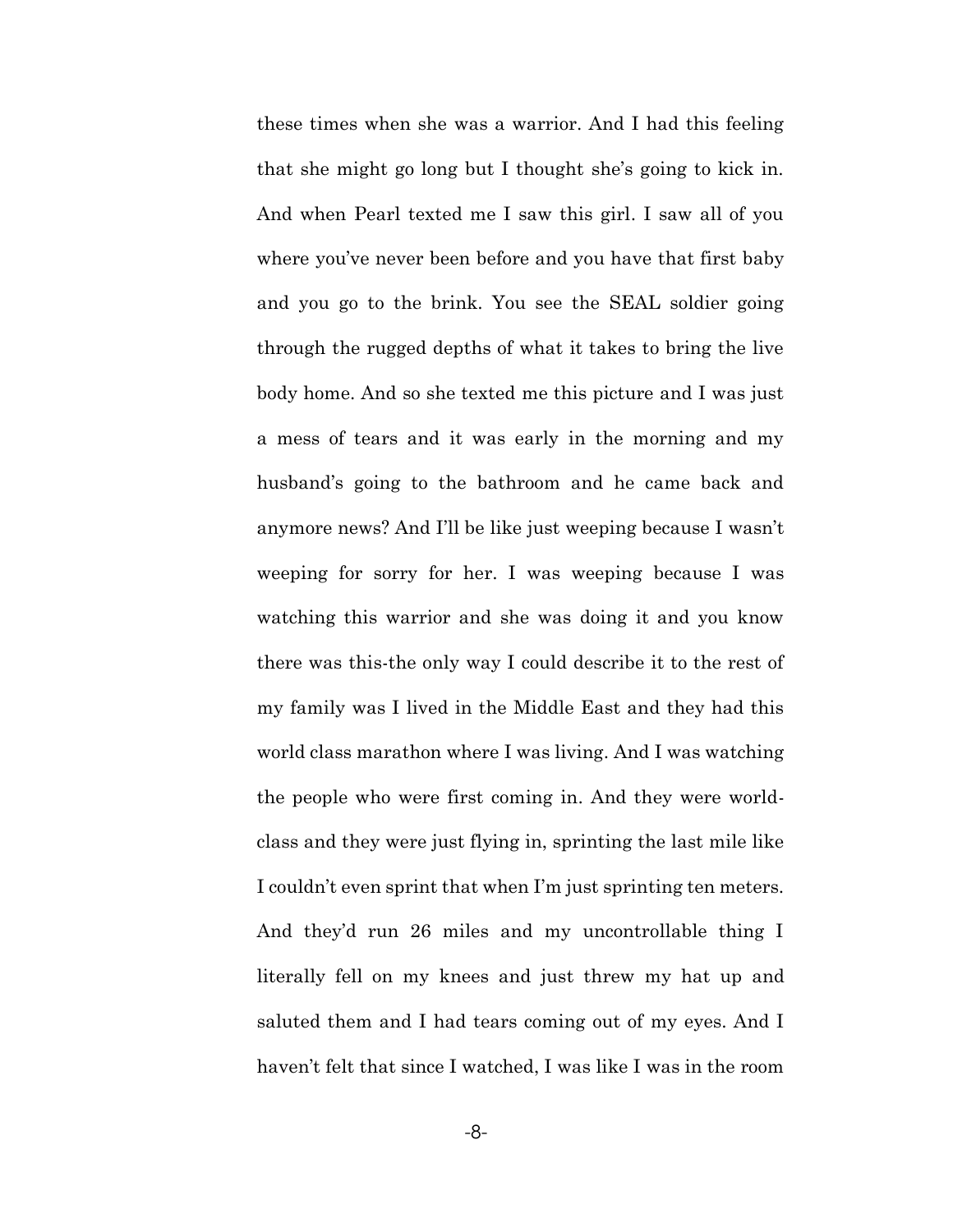with Pearl and I saw Meadow do that. I saw her do that and then the next picture was she's about to push and this was like 20 minutes after. And I was just like oh!

- P It's because Meadow when she was 15 anytime she had to do anything medical it was just horrific. She'd faint. She couldn't even get her blood drawn.
- V Yes.
- P And then here Meadow was in transition for four and a half hours like a warrior. Oh my goodness. I was there for encouragement for her so I'd be listen Meadow, you were made for this. You can do this. Then I'd be running out and texting Vange oh, it's too hard.
- V Go Neadow go.
- P And I'd be like this should not happen to her and I was like take this cup from her Lord because she was just roaring and sweating and just… I was like my baby how can she go through this?
- V And I was texting Pearl. I've never seen anything so amazing. She's brilliant. She can do this. This is incredible and so when…
- P So she pushed for an hour and a half and then the hand was stuck up at the head a bit. Then when the baby just finally

-9-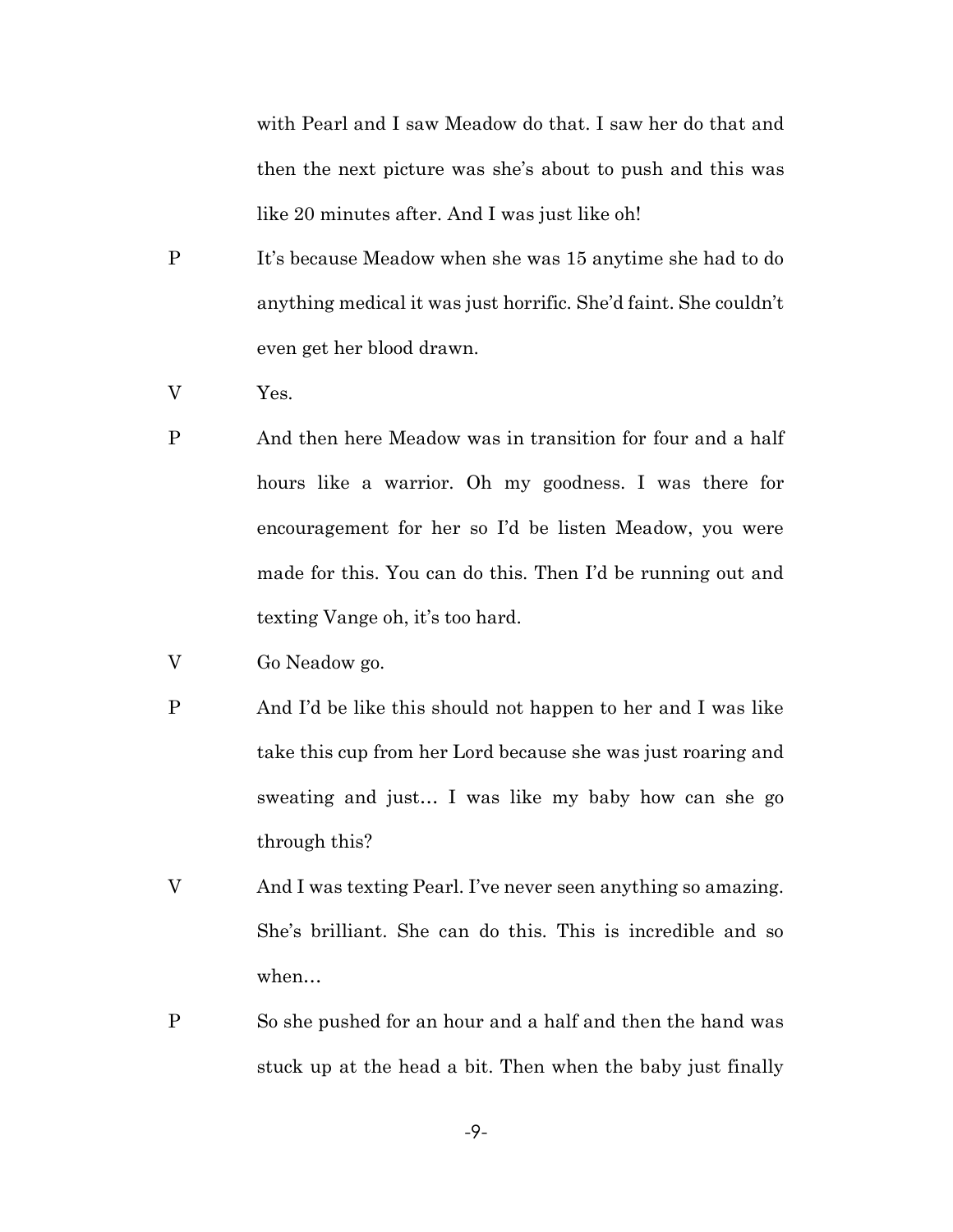came out after this just super long transition where she didn't even have breaks for her contractions.

- V You've got to post that photo Pearl. Pearl was like this professional photographer. I've never seen a photo like this.
- P It was amazing. I was just snapping pics.
- V The baby comes out. You can't see anything. It's all seemly and the baby lands on her and Meadow's face is the picture of sheer endorphin rush. I've found this baby. I found the long lost one and then Kendall reaches over and he's like praising, this incredible reach and it is every endorphin in your body just from seeing that photo… I was on a high, I was on a high for three days.
- P Yes well and Meadow was on a high, after not sleeping for 48 hours or whatever, she was on such a high after having that baby. She was like, just laughing all day, couldn't sleep. It was amazing.
- D Wow
- V She couldn't sleep. It was just the best.
- P But hey, so…
- D But I feel like I could push a baby out with you two cheerleaders on site.
- V Yes I know.

-10-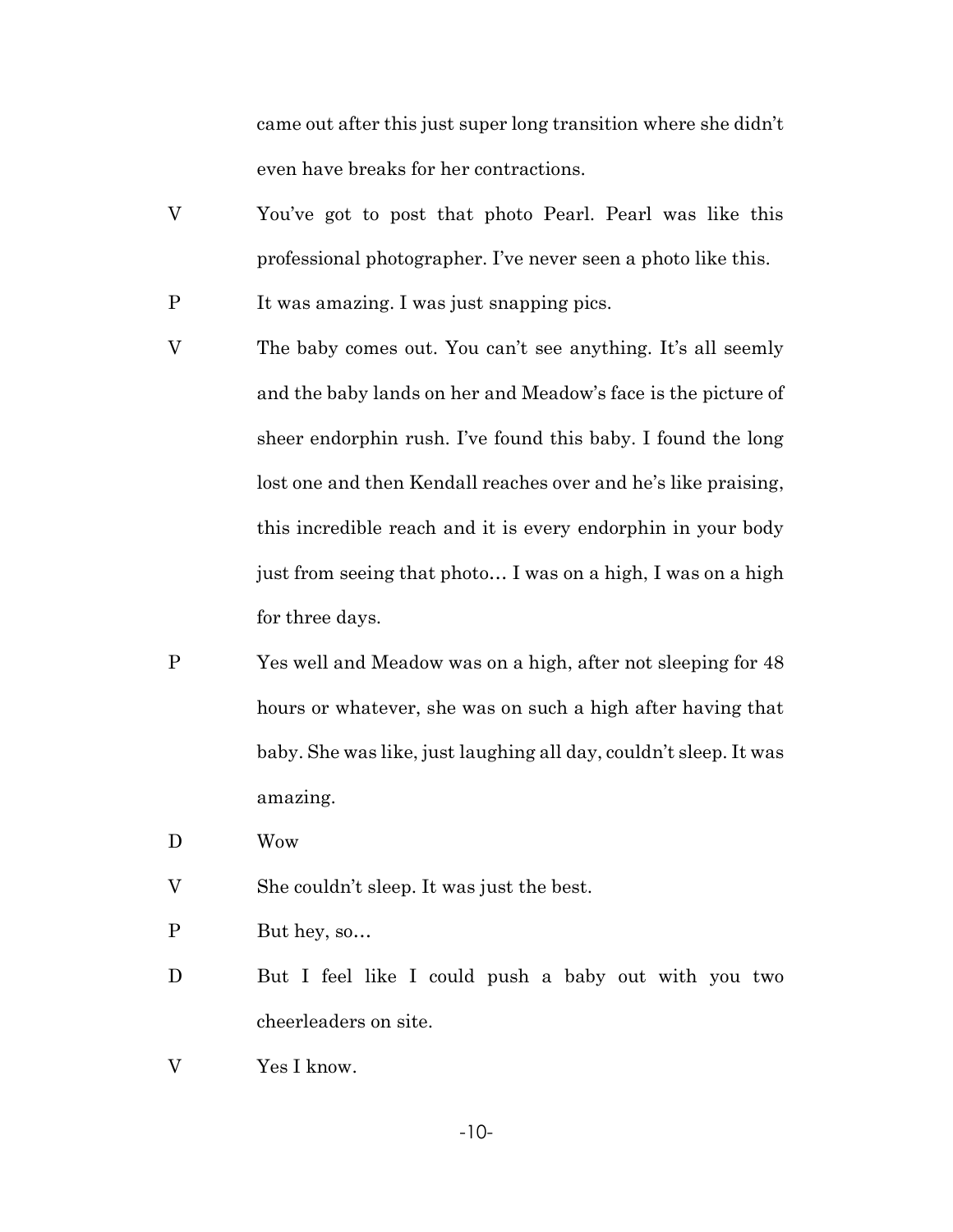- P Danny had to go through Serene's birth story and now he's got Meadow's birth story.
- V And do you know after that I felt like I need to be the doula for every woman in the world who has a baby.
- D I'm ready. Yes, boy...
- P Danny's ready to push some babies out.
- V Do it Danny. Go Danny go.
- D Yes I'm mean... That's what I think so many women lack is that family support structure of older woman saying come on girl. We got you. You can do this. So that's a beautiful but also rare thing.

[00:09:31]

- P No I think you're right.
- V I think with Meadow and it's interesting you should say that because this week I've been thinking about this generation which we live it's like we can do it without the older ones but the young ones who do seek the wisdom of those who have gone before, we need that. We need that.
- D Yes
- P And talking about that let's talk about Vange and I and Serene, the way we've raised our children here and it might across as a bit wacky but we'll share the details here but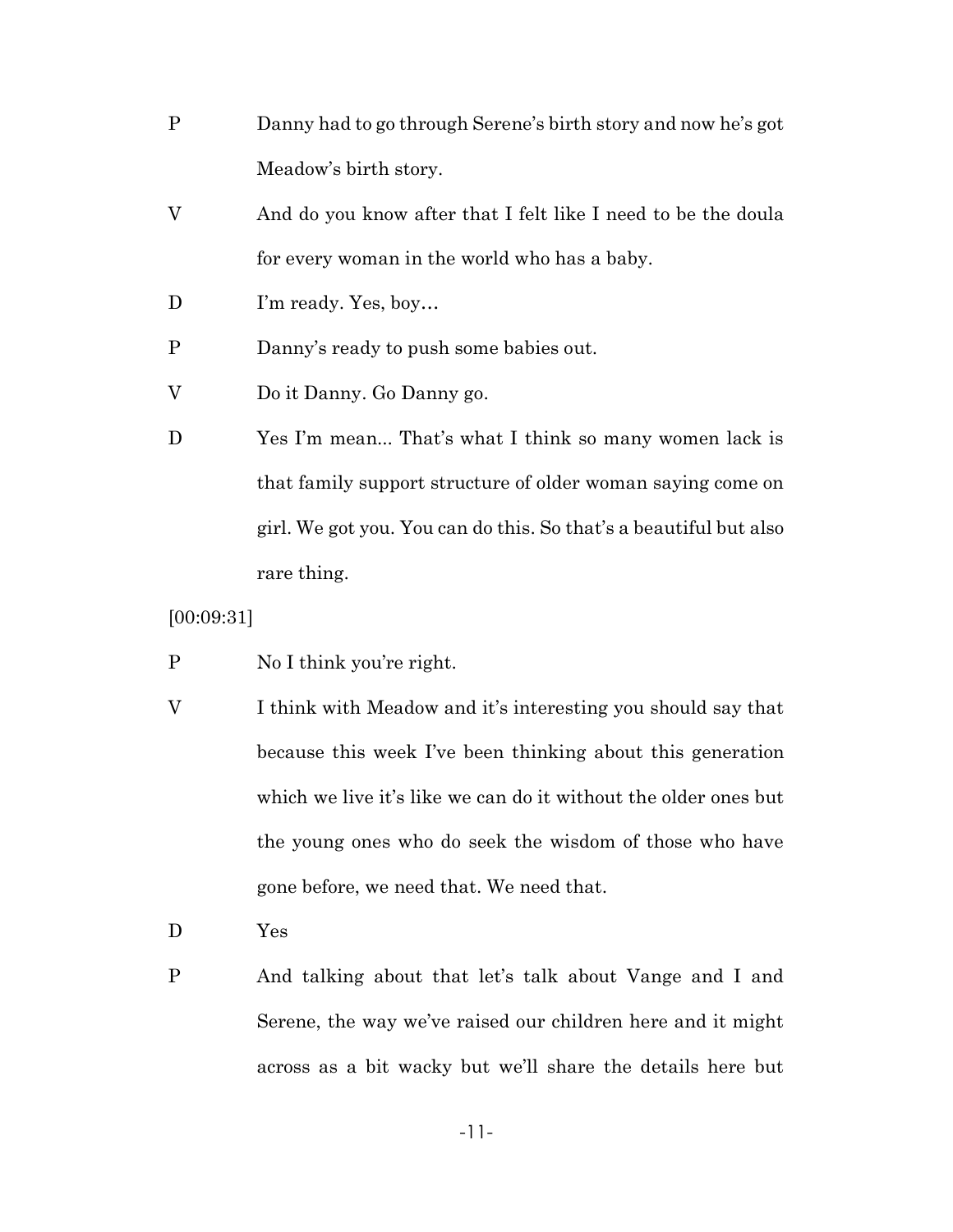Vange has got something to say about that. So we all live on this hilltop as you know. We all raised our children together. They've all run barefoot through the woods. We're all unique identities.

D Thereare guard towers and we all share a refrigerator.

- P I know, right.
- V What did you want me to say?
- P No I'm just saying like our children, they're all cousins but they've been more raised like sisters and brothers even though we have our own parents. I don't discipline your children, Vange.
- V Right, exactly.
- P You don't discipline mine but they've been sort of raised together in our own unique homes but running back and forth.
- V Yes absolutely.
- P And Meadow's gone now and so my daughter, Autumn is the only girl left in our home and she literally hates it.
- V It's so funny.
- P We've built this big new house…
- V This is the funniest because she's got this glorious room that she picked the colors for…
- P Autumn picked the room yes.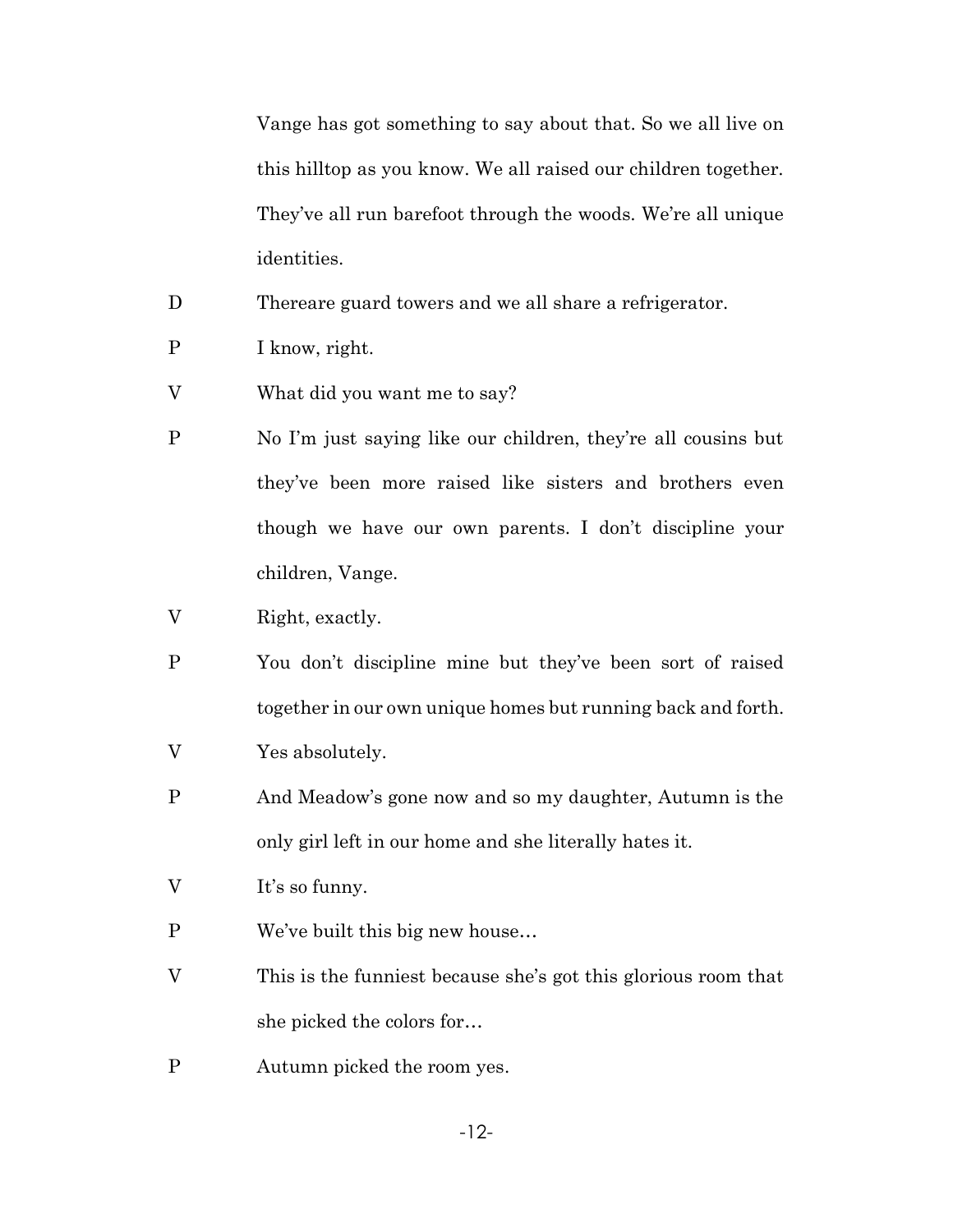- V She spent like three nights there in like how many weeks?
- P I don't know but Autumn has this amazing room in our new house and she won't sleep there. She will sleep at Vange's house.
- V Yes with the three other girls all snug-I mean they're all young but they're all like…
- P They all sleep in the same bed.
- V They have this huge big bed. They had this huge whopping like two beds put together but now they decided they want bunkbeds so half the time it's like they're falling out of the bed. There's like three of them in one single bed.
- D Children will take community over luxury all day.
- P They will Danny.
- V So will I.
- P You're so right and that's what I wanted to say. Perhaps we're a bit wacky with the way that we've done this but community is so important and that's why you were saying Vange, that's why you were saying this podcast…
- V Yes. You know I came in… I said Pearl this podcast is all for you girls, you mothers, you women and I thought actually I better listen to a PODdy before I came on.

[00:11:49]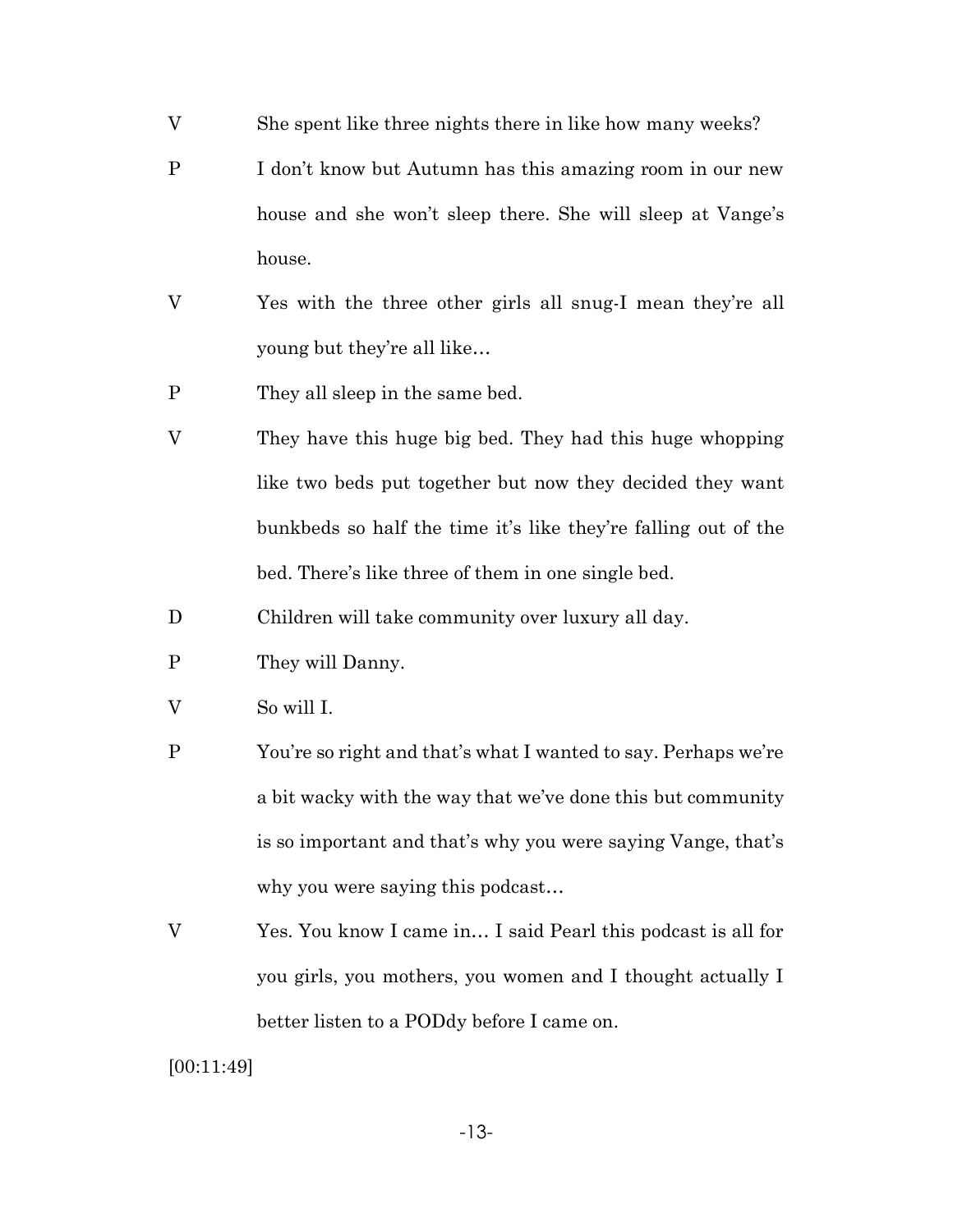- P She doesn't listen to anything. She doesn't read a book. She doesn't do anything.
- V I listened to the first PODdy and it was quite fun because it's like what? That's my sisters. Oh this is so fun and so I was listening to Danny and you guys go on about what you wanted in the PODdy and I just felt like no, I'm going to give it to you women because you want this, you want that. You know what we need? We need each other because we are created social creatures and everything we say might not be what you want but we need each other. And some of you, you've got little ones and you're not going to be able to get out with other Mums but you've got us. And that's why we do it. We do it… I'm getting emotional here. Because we do it for you and it might not be the thing you need this week but it might be the thing you need next week. But we need friends.
- D That's a powerful point.
- P And I think that's why it's so…
- V And we need the sisterhood and like oh, I can do away with that. No we are created social beings.
- D Yes, you know that's...
- V And the deep friendship, you're going to get that. You're going to get the health tips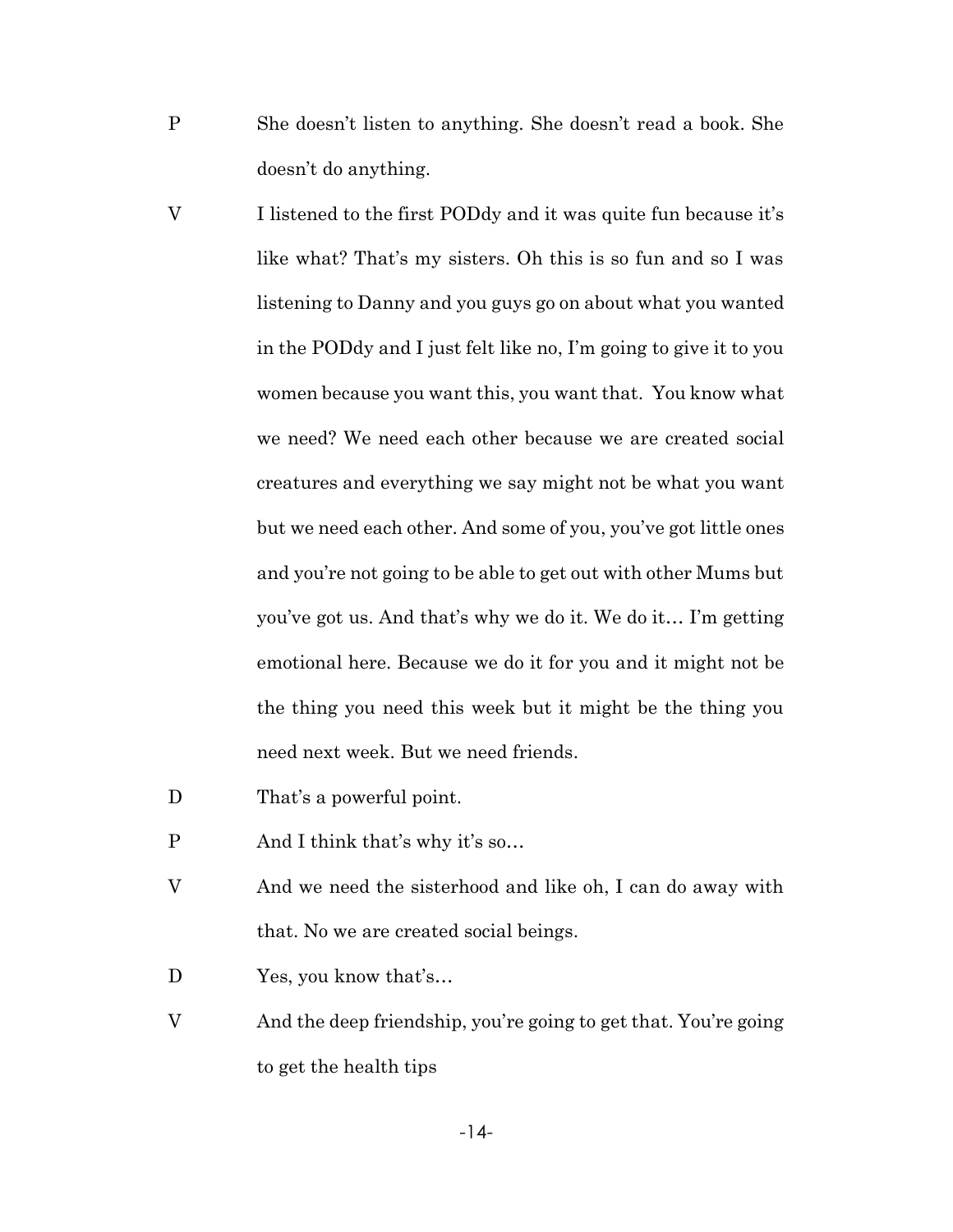- P Push past her Danny, push past her.
- V I want to no but Danny…
- D No, I dare not
- V But the biggest killer in life is loneliness. They just did this study out. More than cancer, more than anything, the biggest killer is loneliness. And mothers can tend to think oh, I'm all alone. You're not. You have us and you know what? If they're not giving it to you, you just tell them to get Vange on and I'll just come here for you and I'll give you a big kiss and…
- D I'm so glad you said that Vange because you know we have throughout this year doing the podcast have people write in and say boy, you said something I really disagreed with or I can't believe you said this or that but it's so, what I want to add to what you're saying is…
- P Do it Danny.

[00:13:36]

D Is that's what you need. It's actually okay and this is something that the millennial generation has not really learned to do. It's actually okay for older women to speak into your life. You totally disagree with some of the stuff but at the same time it's the sister or the mother experience that so many have not had and so they don't have the temper that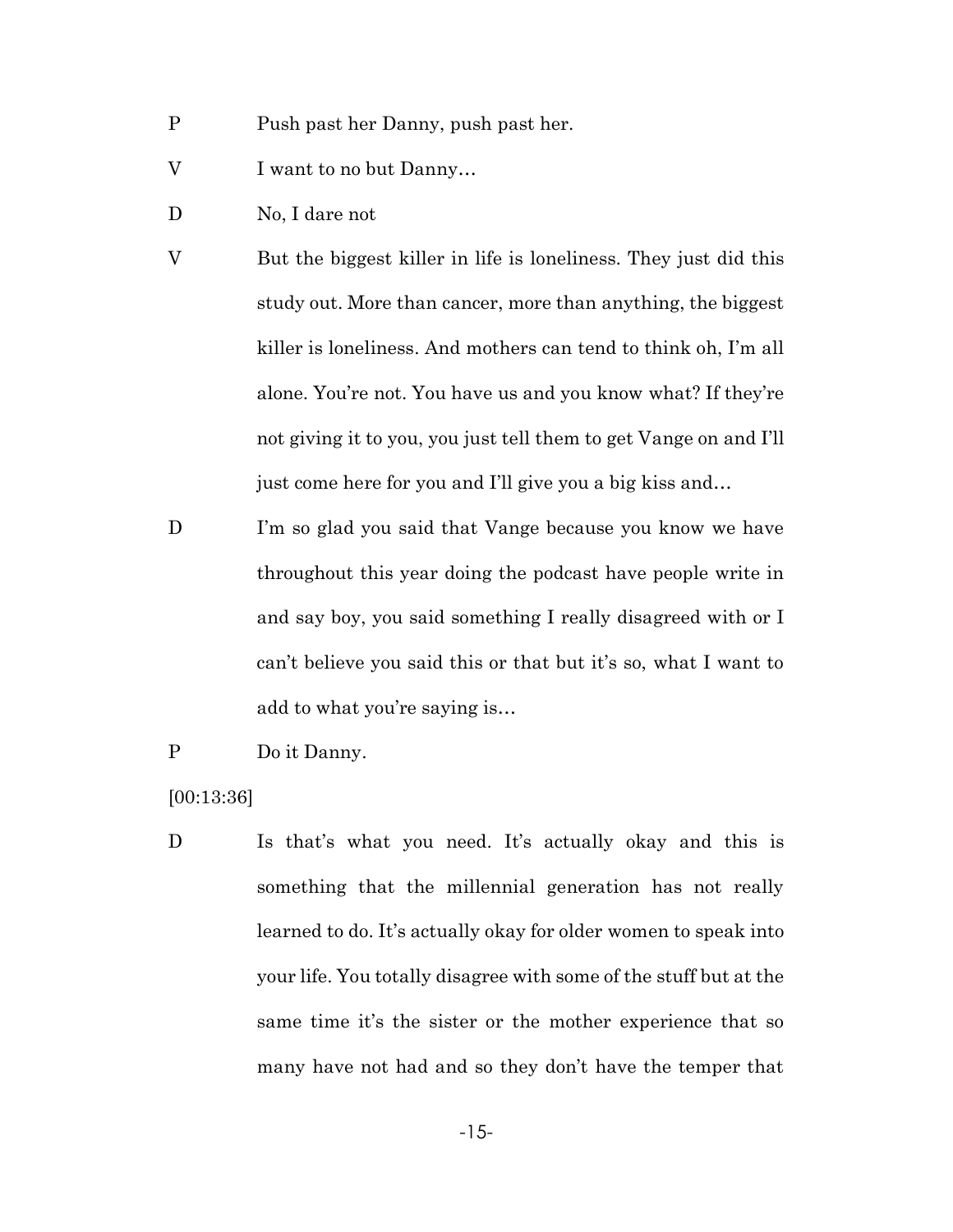the, I don't know what it's called, the hardness, the ability to take those types of words. No-one wants to disagree anymore.

- P Can I say something real quick? I agree Danny.
- V Well yes Pearly I will let you on your own podcast.
- P Big Sis just hush up for a sec. I think this is crucial. I love that we're talking about this today because yes we'll probably offend when we say some things but you know what? Sisterhood is okay. Vange and Serene and I are three sisters. I want to talk about this. We are so different. Do we agree on everything, Vange?
- V Oh! No. But that's the kiss of it.
- P No we're so different. Vange is will. I'm more like in control. Serene's somewhere in the middle and theology do we agree?
- V Oh my goodness
- P No, do you say some things that offend me?
- V Yes.
- P Do I get on your goat? Yes but love, I love… Oh my goodness. I would just fight for you to my end day.
- V To the very end and that's what I want to say to you guys out there and wrote in all this stuff. And in the end man it's we're a sisterhood and that's when we don't agree. People laugh at me because some of my best friends are completely opposite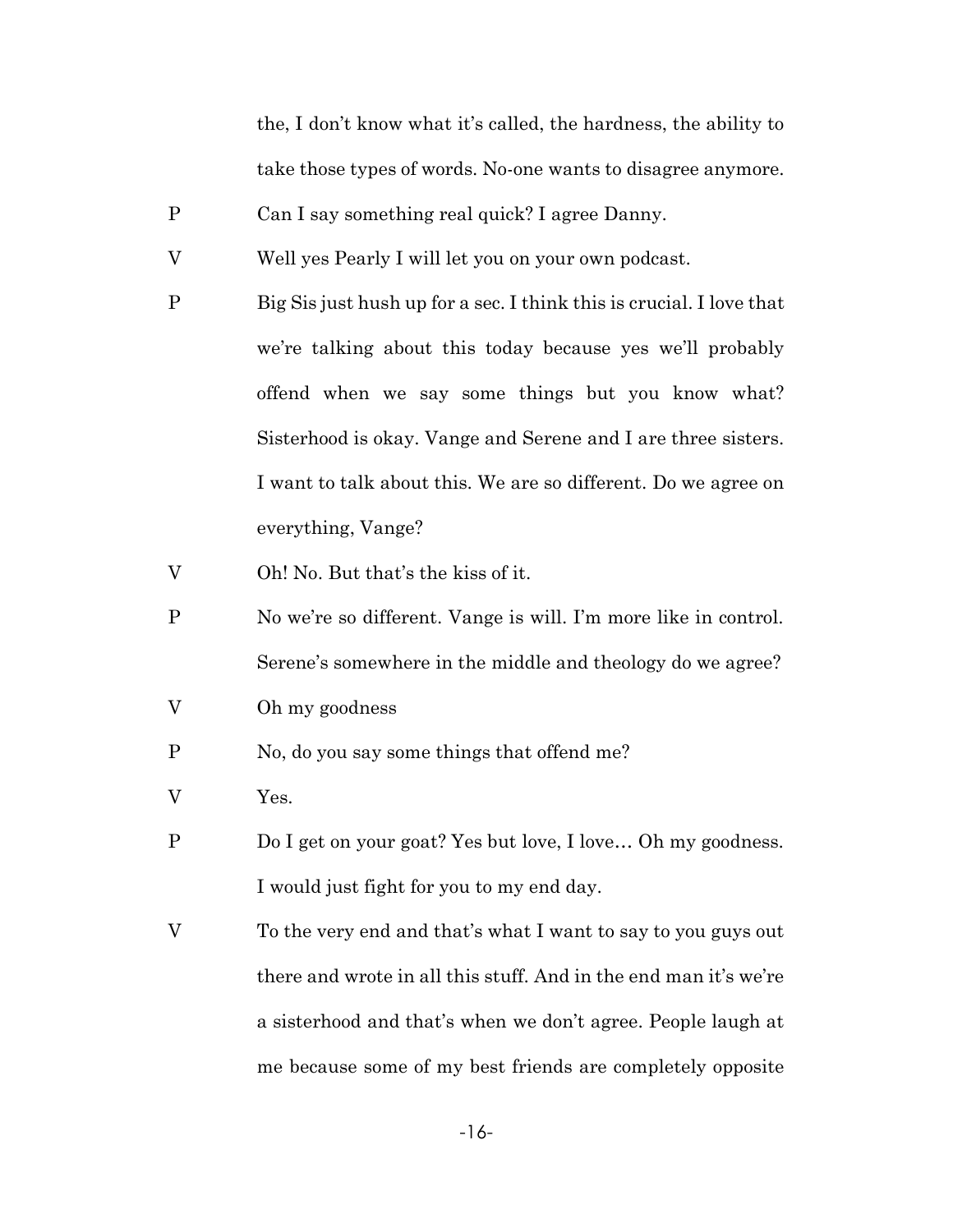me. Some have had no children to save the world. I've had ten children to save the world. And we come from completely different opposite worlds and they're like Vange, how can you do that? I said because it's a kiss. Because we're human beings and we love each other. And then when we disagree it's that our love can go past that.

- P Yes because we don't want all our listeners to be like eight and ten to 12 children. Oh my goodness, this is not something that you have to do. If you're a working Mama, let's just cut. Let's be sisters too.
- V Yes and motherhood is more than having children. It's adopting. It's adopting those… Oh my goodness. I can get onto that.

P It's adopting what? Finish that sentence.

[00:15:54]

V Well okay so because I believe that you said Trim Healthy Mama so I want to bring that Mum around and a lot of times we forget that. Mothering is the very essence of the gospel and for those of you who don't believe this is going to be your favorite thing. You're going to love me for saying this because the gospel of Jesus is all about being saved. And Christians go round about and they say oh, we're saved, we're saved, we're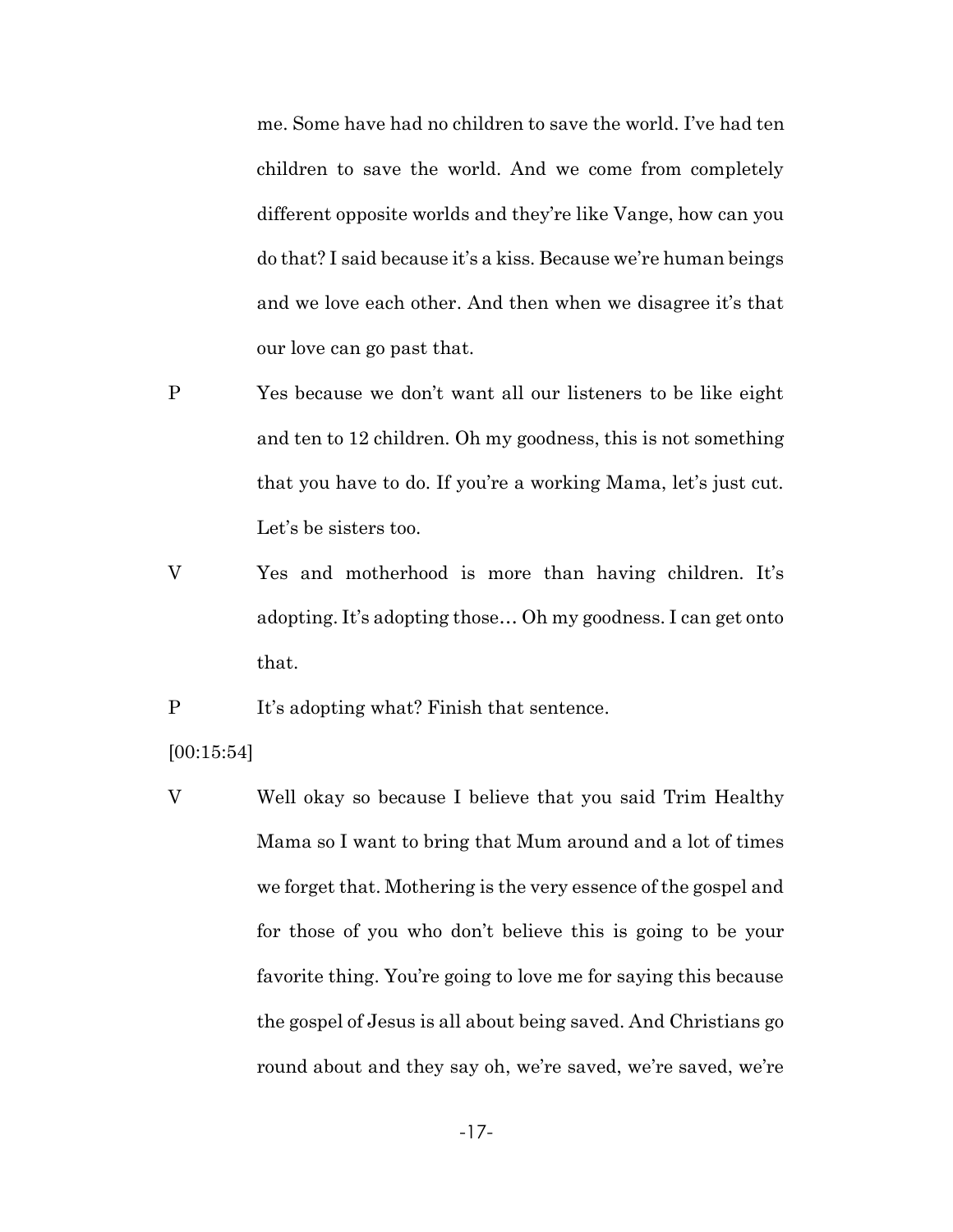saved but being saved looks like something. And in Christian terms we think oh it's like going to church and all that. No it stinking will not and I don't care what jolly church you go to. I'm going to get everyone like hating this podcast. But listen to this. It's being saved from ourselves and being a mother is literally dying to ourselves. It's the highest form of the gospel because that's what Jesus did. He laid down his life for the people coming up and we're laying down our lives for the children coming up and whether it's your children or somebody else's children or something round about you that is bigger than yourselves and we live in this culture that is all about me. And that's why I love it. You're going to love this because Trim Healthy Mama is also about living for something that is bigger than yourself. That is what being saved means on earth. I'm not talking eternally. On earth it means being saved from something bigger than yourself. And we need to adopt that. We need to adopt that moment. Monger that moment.

- D Monger the moment?
- V Yes monger the moment.
- D "MTN"
- V And I don't want to sound like some sort of modern day urban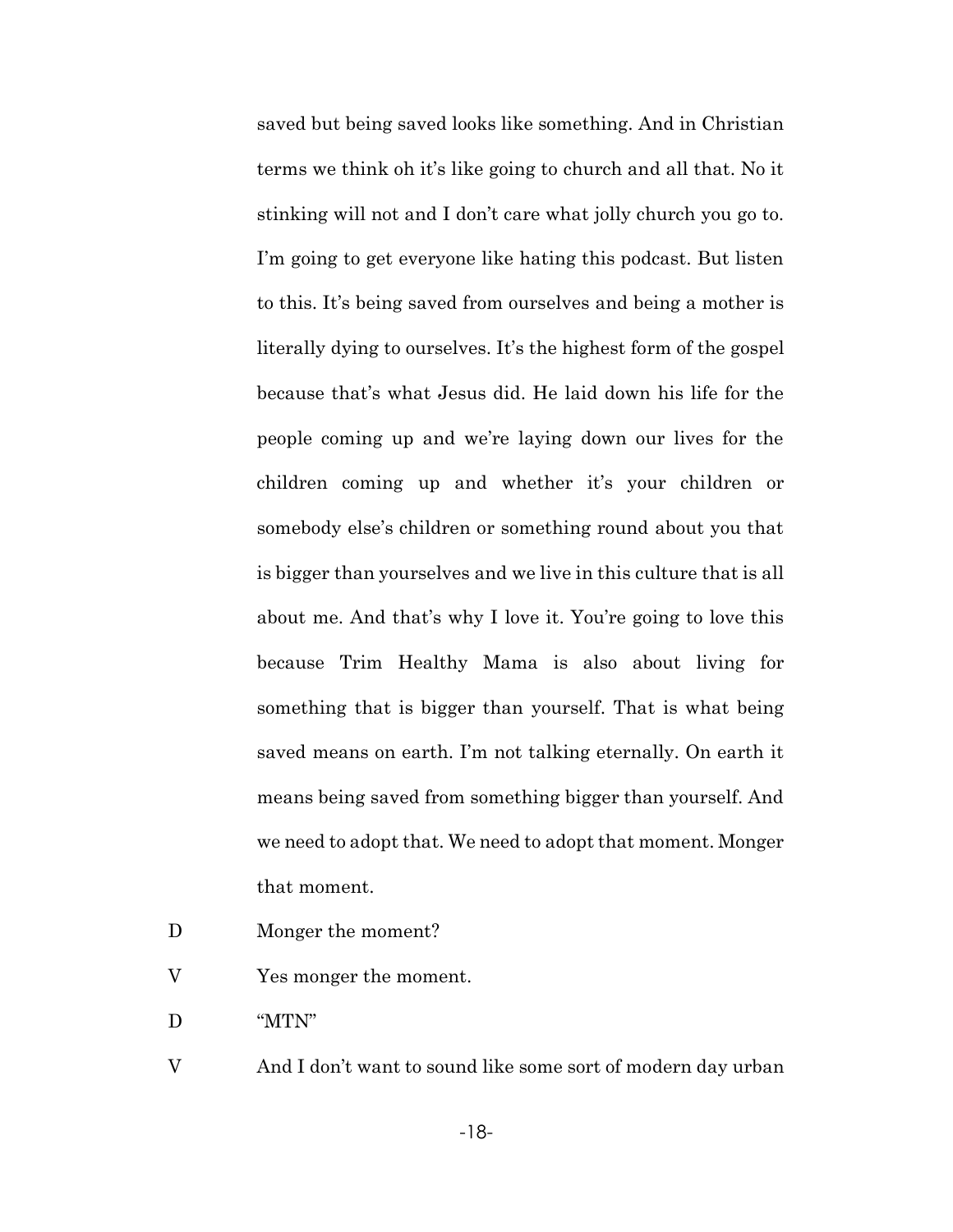monk wearing skinny jeans. Which you know every tenth person is but we do have to monk it out. Did you get that Pearl?

- P You know I totally got it that whether you're the mother of ten children or it doesn't matter if you don't have children…
- V Or you have none it doesn't matter.
- P Your mothering means that you are laying your life down and helping and bringing, mothering someone, nurturing them wherever they are where you can minister in their life. And that looks like something.
- V Yes adopting that moment and some of us need to adopt our own children.
- P Yes?
- D Oh my gosh
- V Oh my goodness, Vange does it every time. She's black and white in your face smack up
- P Adopt our own children. Say what you mean
- D Adopt our own children?
- P I'm going to get kicked in the teeth here. What do you mean by that?
- D We need like two podcasts for that.
- V Oh I'm going down there.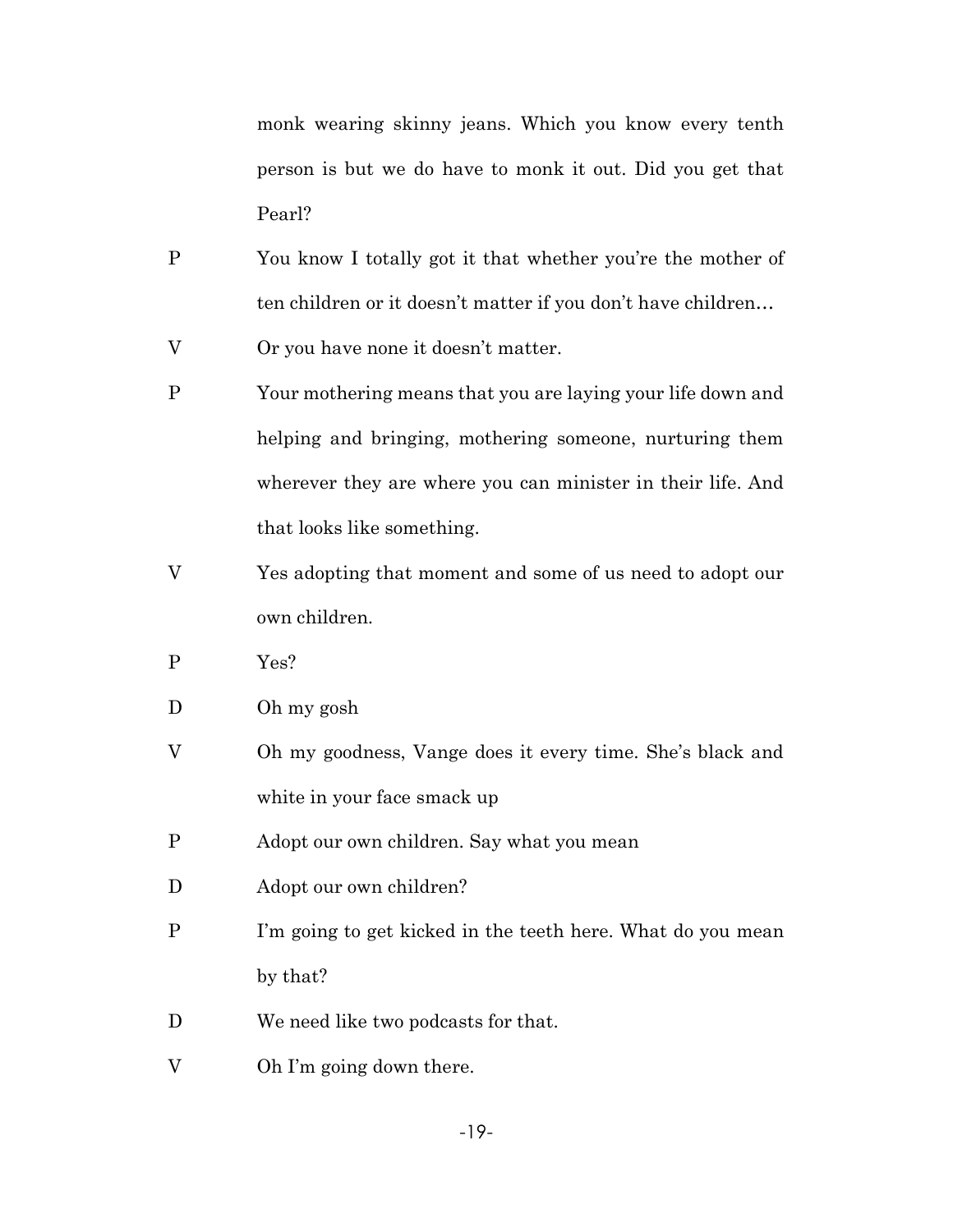- P Okay what do you mean?
- V If I go down there there's so many things that Pearl wants me to go down.
- P I know. I've got a whole list.
- V Control me Pearl. Control me.
- P No but you said it. What do you mean when you think adopting our own children?
- D Yes just a little expounding.
- V Look we are given such gifts and half the time we think we're mothering brats, we're mother stink bombs, we're mothering this. They've given me such a chaotic fit today. We're mothering this. We're mothering that. Look we're mothering the next generation that can lay down their lives for the world. And it might not look like it at the moment but we're mothering sons and daughters and… We were created in the image of God and okay I'm bringing that in there. But that's who they are and we've got to get that mindset and we've got to adopt them. We've got to adopt the moment not just have them, not just birth them but own that moment, own that mothering. And I'm not saying be a carpet that you'll trample on. Not at all because Pearl can tell you I'm so not that. Not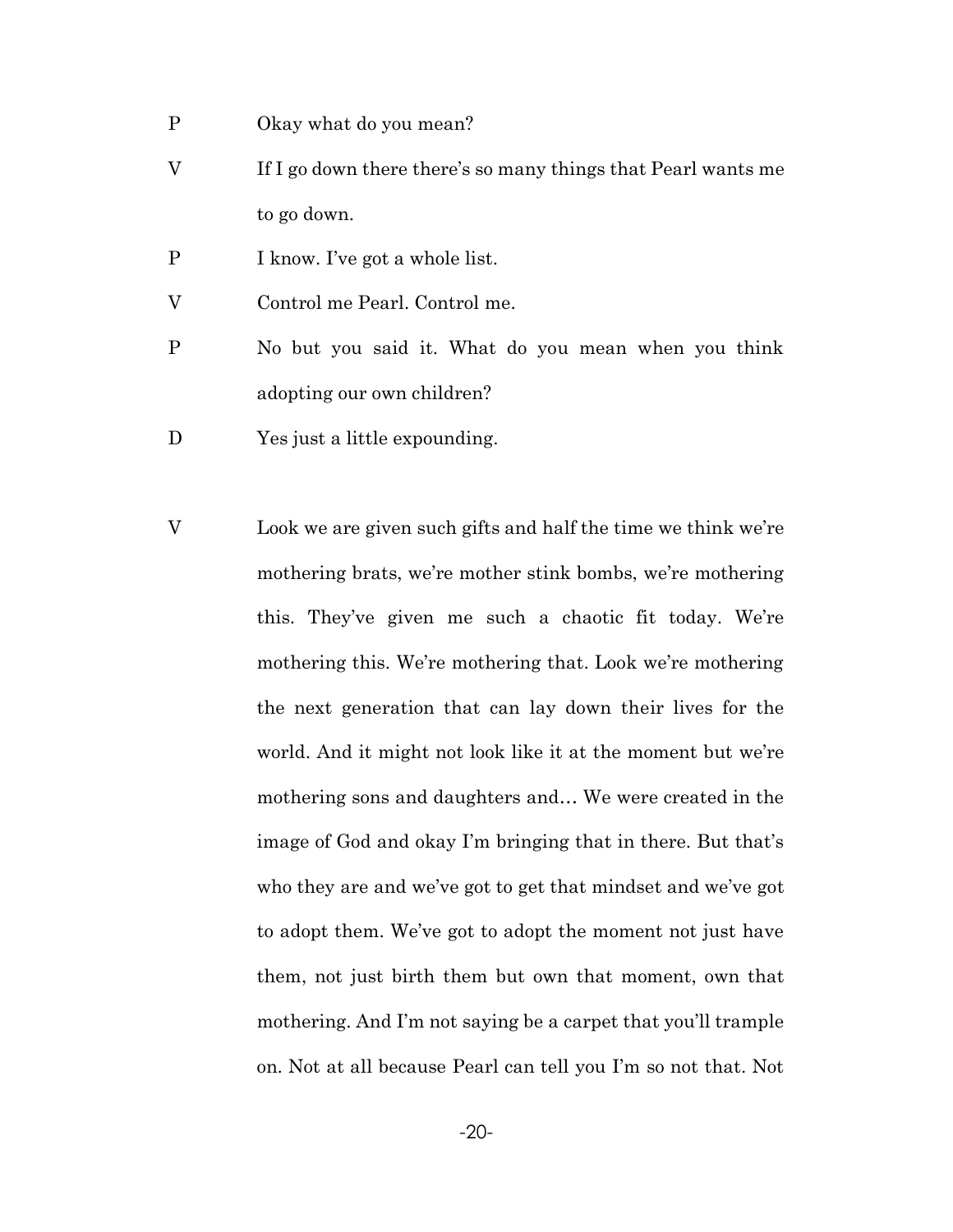in my marriage and not in my mothering.

- D Oh no, you can mother fierce. You can mother fierce.
- V Mother fierce but I'm writing a book called wild mothering but it is. It is wild.
- D Woah, mothering in the wild
- V But it is wild. Yes wild mothering.
- D Wild mothering, yes I'm with you. I just wanted to reverse it.
- V You don't have to be a wild personality but just mothering like this. This is a wild concept because we just… Can I go down this lane too is that we literally sort of have our children. We sort of live evolutionary parenting. We kind of just react to stuff and if you're an evolutionist hold on here. I'm not saying… I'm saying if you live like… If you parent in an evolutionary way you're just reacting rather than creating your world. When God created this world He put things in order. He put the sun, the moon, the stars. We have gravity and knowing gravity if we jump off a cliff we're going to hurt ourselves but in the same vein we've learned how to fly planes. Because of gravity we've learned all this dynamics of how the world runs and in the same in mothering is that one chance that we create our world. And your world's going to look different than mine. Pearl's and Serene's look different than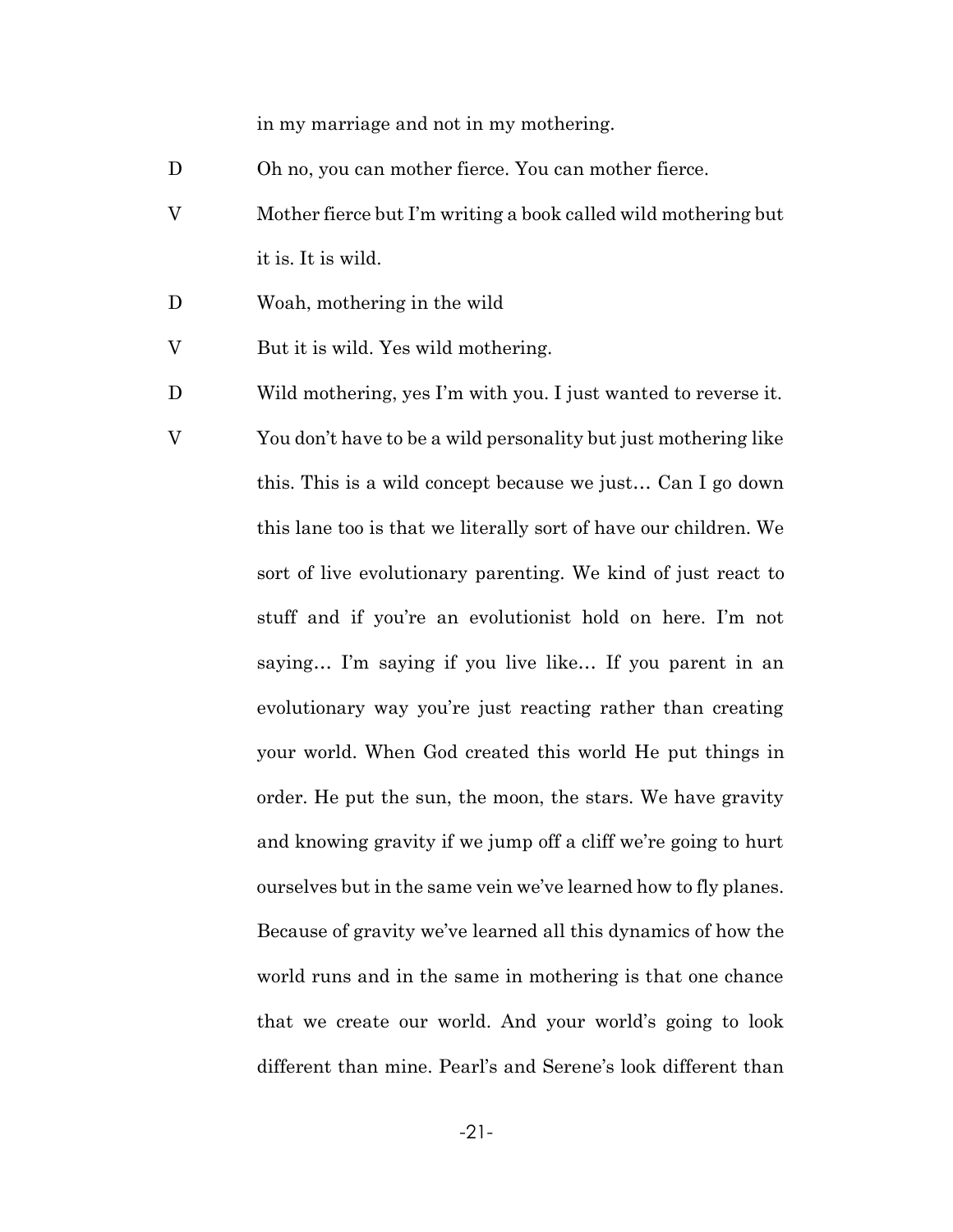mine and that's Pearl's little thing here. She's trying to bring we're going to mother separately but we have our little thing where we've got to create our world so that our children can fly. They can learn to walk and if we don't have any perimeters…

P I think Vange though creating our world sometimes we try and look at this perfect little world and children destroy that oftentimes. They're not going to be our every dream, you know what I'm saying?

[00:21:13]

- V Yes. We're not trying to create dreams. We're trying to create a better world where we lay down our lives and that's always… It's a journey. It's a journey for us. It's a journey for our children. It's just constantly pouring out…
- D I've had to learn that... And that's in fact the gift of marriage and children, is that great high calling of that pour out for others and…
- V And you have to fight for it.
- D And your offspring, yes and you know you go through stages in your marriage. As a man I know. It's that the first stage is like, the conquer stage and then the second stage is wait a minute. I'm giving up all my stuff stage. And then the third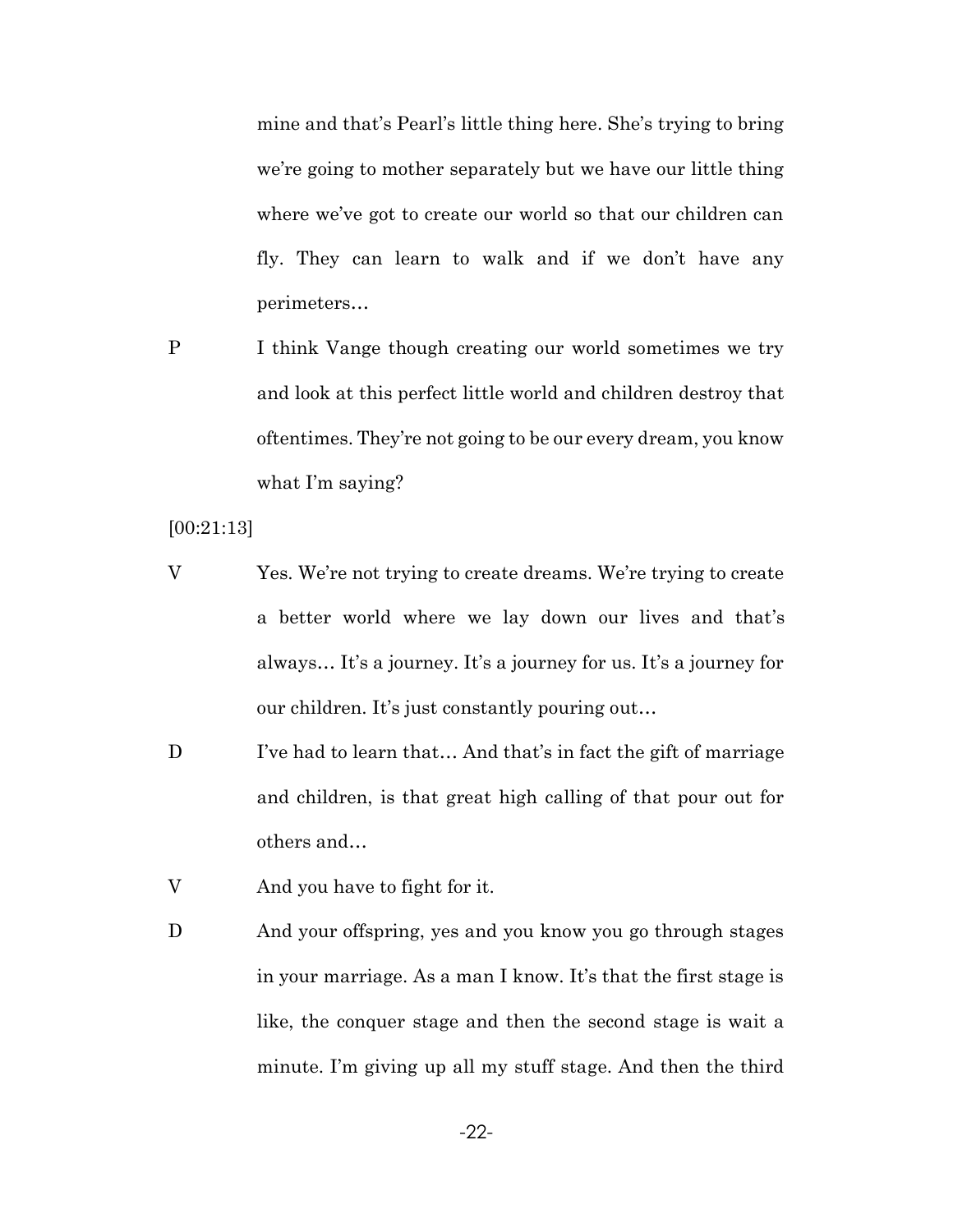stage is like, not only has she taken it but now all of them are now taking it. And I didn't have that in check for so long and so I was angry every time I walked through my door because it was a give up…

- V Yes. Come on.
- D I came home and I had to give it all away and so I won't go on and on but…
- V It is a much easier transition if we have been brought up. It's an easier… That's what I'm trying to get. This is my whole.
- D Yes, no that's key because my wife is always preaching no, let the kids stew in the boredom. Let them sit there with just their brothers and sisters because you know what? One day they're going to get married and they're going to have to enter real life, and that's where they're going to be in a home without all their big adventures to live. They're going to have an adventure in their household and so let's raise them in reality and reality comes when you pour out and…
- V Come on Danny.

D And reality comes when you pour out and give...

P When you're in the door you're not for you anymore. You're for them and it's so different because we hear a lot of let's bring it back to Trim Healthy Mama like well okay, I'm just there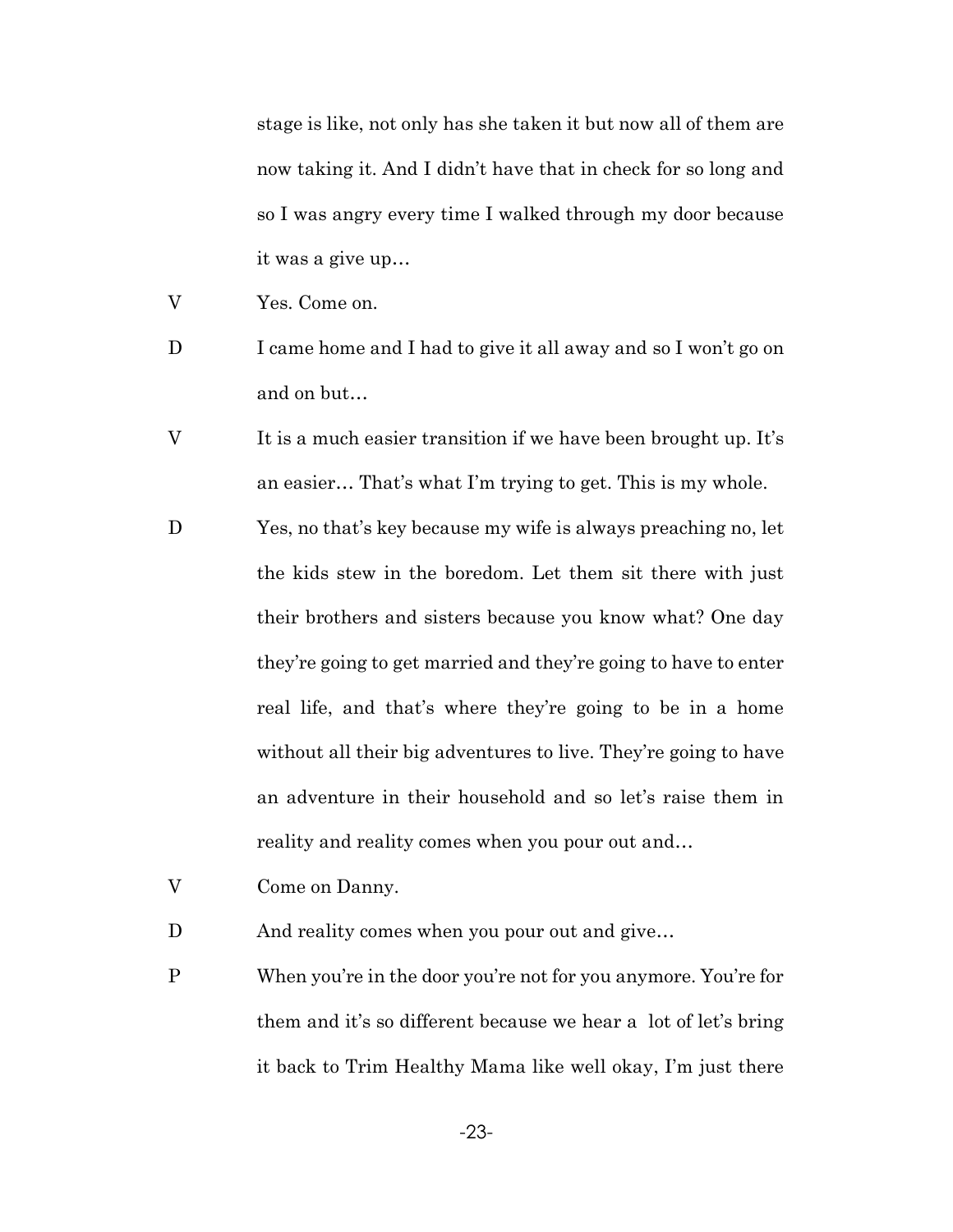for my kids and I wasn't looking after me, and so I was just doing, doing for them, doing for my husband, doing for us. I wasn't doing for me and what we're saying and what you might think hold on. I was already there and it wasn't doing any good. But what we're saying is you getting healthy means you can pour out so much more for them too. And there's that honoring of your body and who you are and then you're giving to them and then you're pouring out. And then you can pour out because when I was not in a good health state I couldn't pour out when I had to take a two hour nap every afternoon.

[00:23:32]

P Hey, you're listening to the PODdy with Serene and Pearl and I'm Pearl and who are you?

S Serene

- P Vange you have had a different journey. Serene and I… You as a child had a lot of food sensitivities and allergies. You haven't been able to eat dairy for much of your life. People always ask me how can I do Trim Healthy Mama when I can't even have dairy. And Vange you've always had a high metabolism too. You eat Crossovers…
- V Yes constantly.
- P You are a physical person so it's not like you've even had to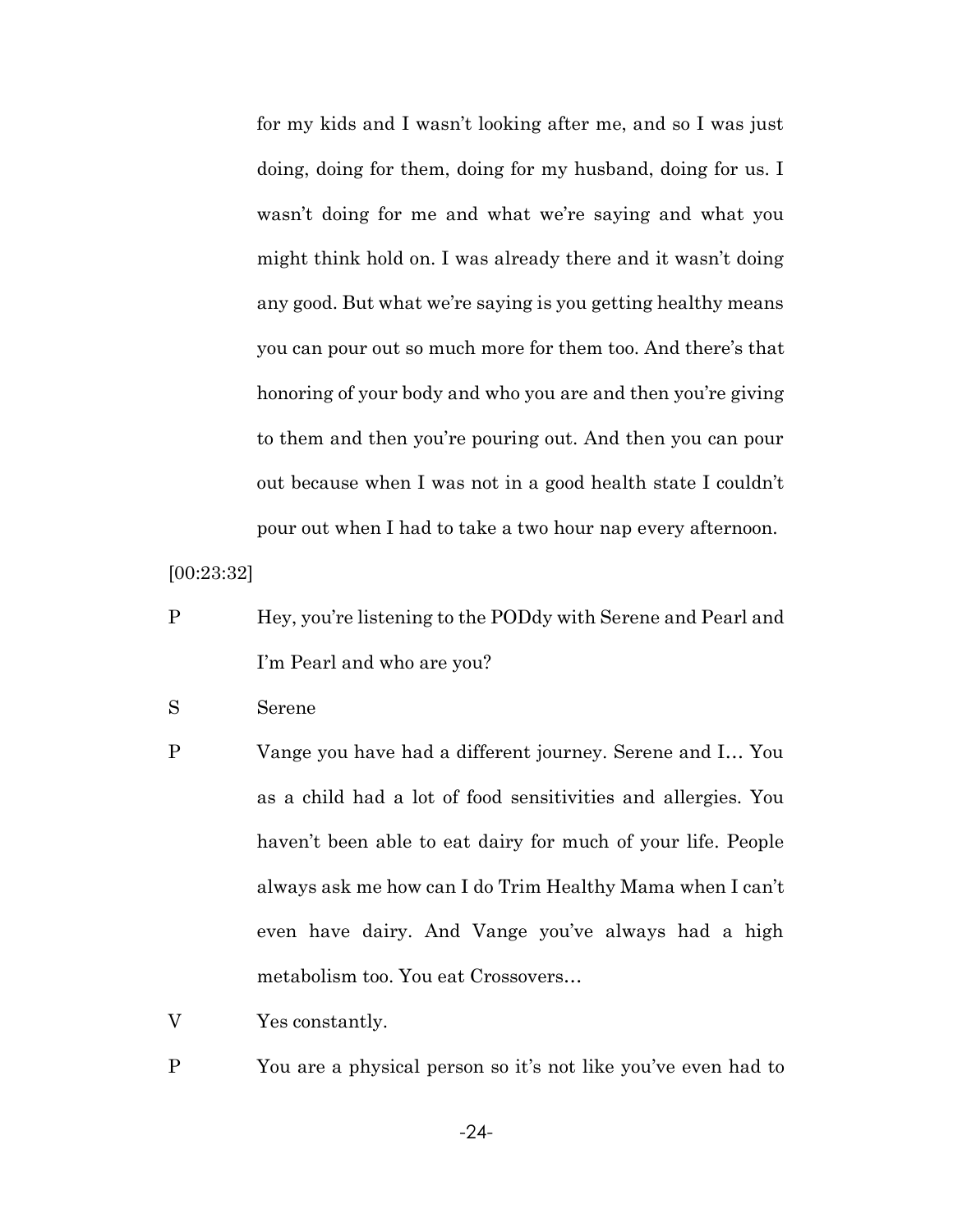lose weight but you eat in this manner that you eat wholefoods, you eat protein centered meals so you do it but can you just tell us a little about your journey with these food sensitivities, what you think about them, where they're at. So many women are dealing with this, Vange.

- V I have a different take on it because …
- P I want to hear your take.
- V Well I think if anybody could really own like I have sensitivities it would be me because I was a projectile vomiter as a baby and you could say well…
- D Oh, congrats
- V I've got a little projectile vomiter. No it was serious, very, very, very serious and I was scrawny and…
- P Couldn't even take mother's milk.
- V No I couldn't even take breast milk and she would lay me down and she would just pray and I would projectile vomit not just three feet. I would projectile vomit like 12 feet across the room.
- P You see where Serene gets it from, bodily fluids.
- D Bodily fluids
- V Yes and we have to go into this.
- D Hold on, you could shoot 12 feet.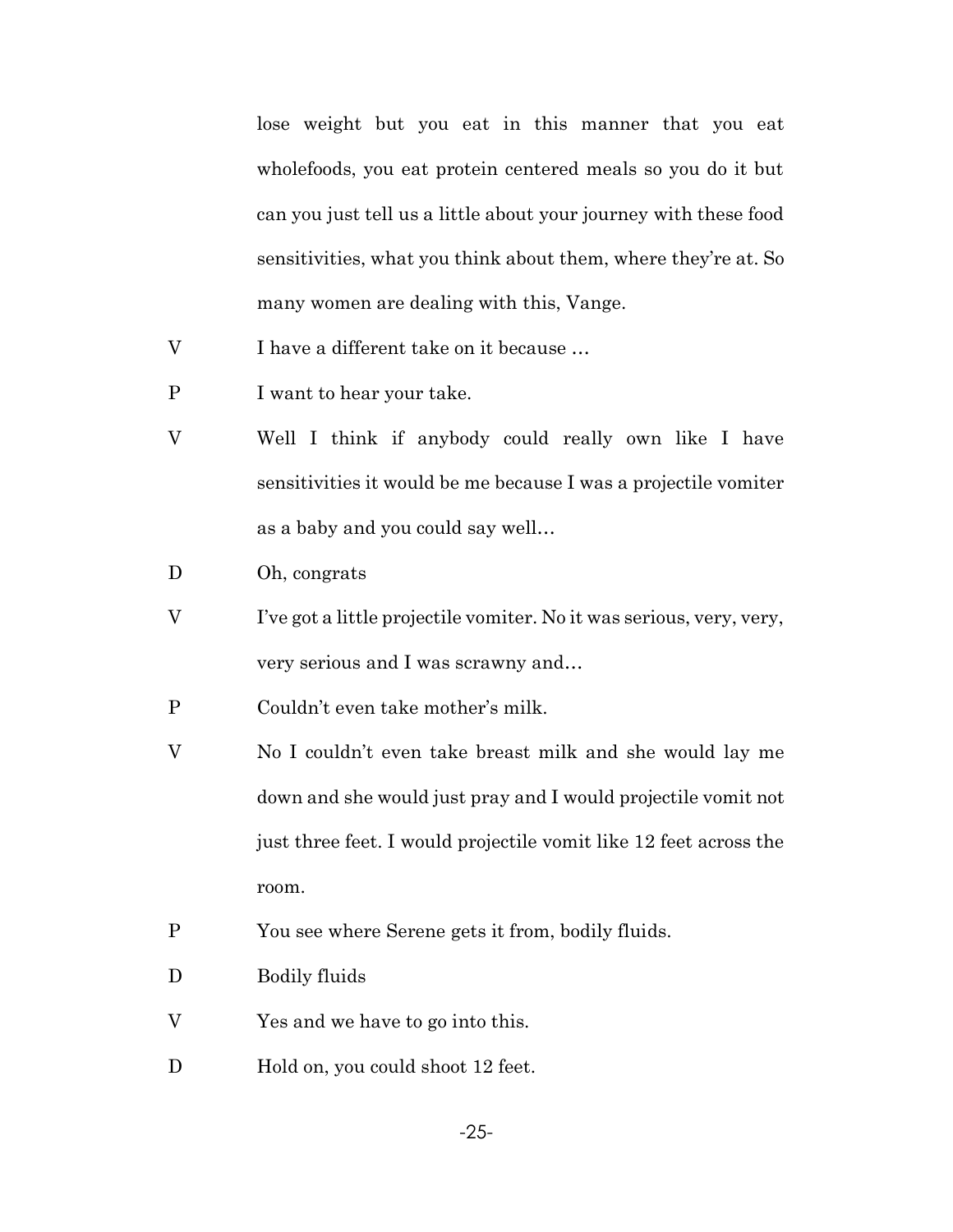- V 12 feet and it's really annoying that I can't spit that far now.
- P Oh my goodness
- D I think we ought to call Guinness.
- P Oh my goodness, hey, let's just not spend too much time there. Get to where you are now.
- V Okay so I was projectile vomiter and then I was in Africa and got thrown into Lake Victoria and then I lived over with picking worms and stuff out of my feet and that's pretty terrible to tell you. But then I've had…
- P So you've lived all different countries. You probably got a few amoeba's is what you're saying. Let's get on with parasite subject.
- D Serene's big sister Vange.
- V No but I wanted to tell them about being bit by not the snake but the black widow and all this culminated. And so all my life I had this sensitive stomach but it culminated about eight years ago when I was bit and I had the latrodectism. It was so huge and I got I remember crying over the counter top. It got to the point where if I just drink water I would just be in such pain leaning over the counter. So I thought I'm either going to the hospital or I called Pearl and Serene, were praying. And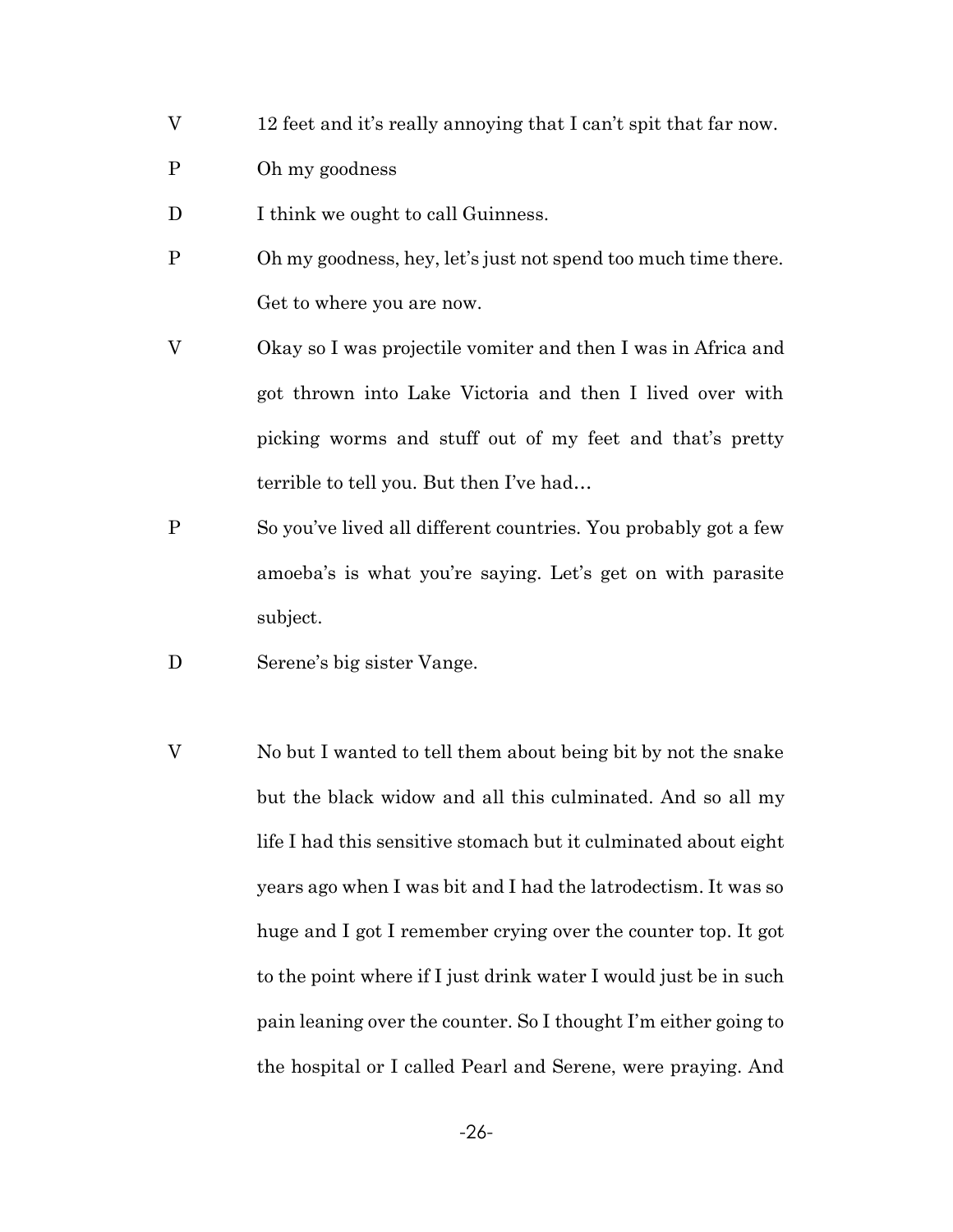we got to this point where well let's just go down to four foods. And I went to four foods for about three months.

P I remember that. What you could eat. You could eat some bone broth, some proteins, soft vegetables…

[00:26:17]

- V Soft well no, it was just soft lettuce and soft, soft, soft egg and water and bone broth and…
- P That's all you could eat because everything else you would react to.
- V Everything… but I want to tell you something. People live, what did I call it Pearl? With allergen identity and I was so mad. I was like, I will not own this. And I want to speak to women. A lot of you own it. Stop it. Just stop it. Stop owning it. Stop… Pearl's like, screaming no don't do that. Don't. Don't. They're going to hate us.
- P I'm not. I love it. Sometimes I just want to say. She says the stuff I want to…
- D I'll help you sort through the emails. We'll sort together. We'll do it together. Please continue.
- P Vange gets away with everything. She can do stuff I can't do.
- D We warned them. You're good.
- V Just so you know even though I might act the youngest, I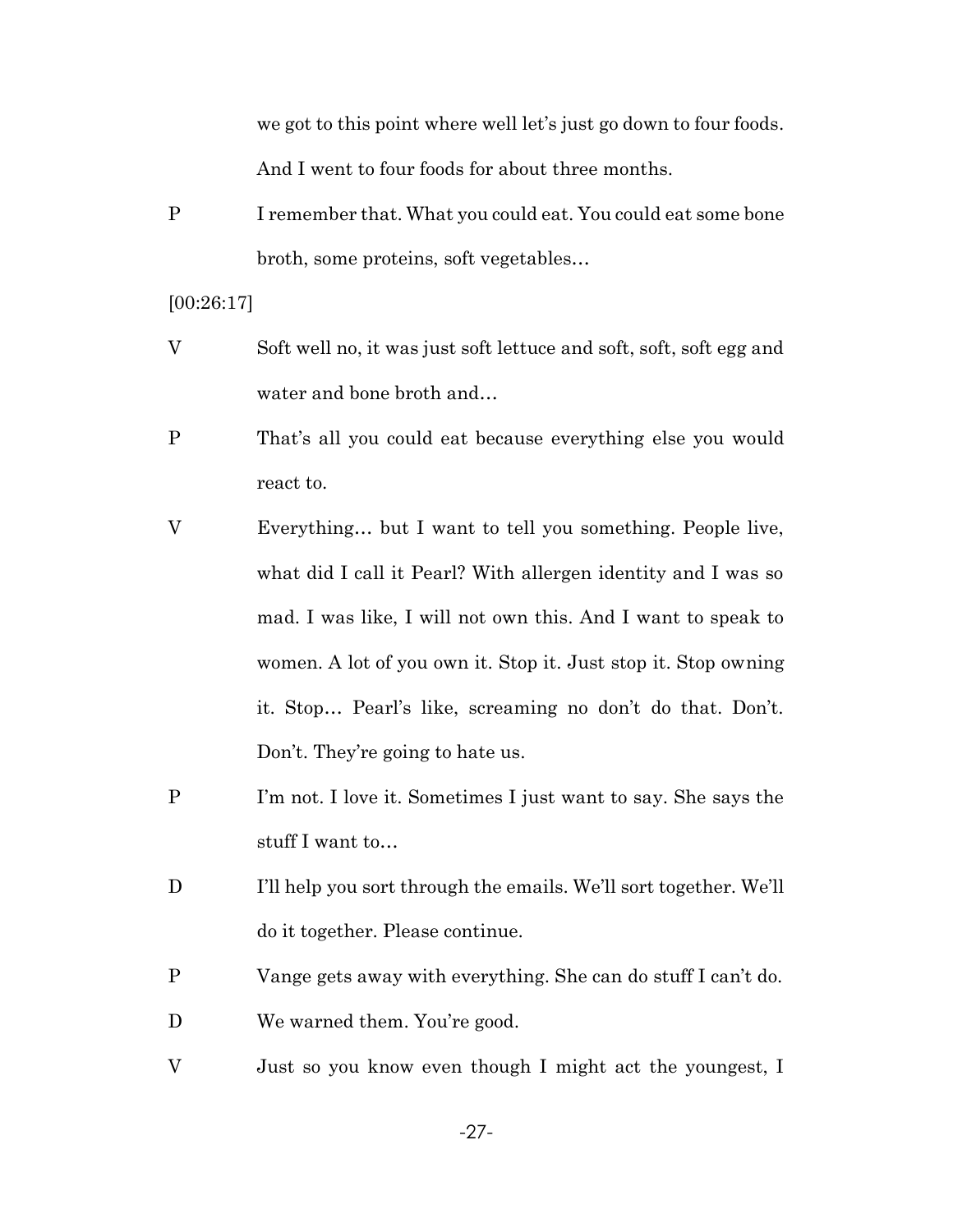really am the oldest.

- P She's just telling you all to stop it. Okay keep going. It's good stuff.
- V No but it's true because you live in an allergy identity and it's not going to help you and you can't live with four foods for the rest of your life. You have to go to the root cause and just say God I want this gone. I want to be able to eat the gamut. And some of you love this whole thing that oh, I can only eat a few foods and it's like your identity. It's like I have this friend of mine, she's type one diabetes. No one would even know and she shoots herself up so many times a day. I've never seen her do it once. It's not her identity. Stop blabbing it and blaring it. Hide it and heal it.
- D Ooh
- P Ouch man. Yikes-a-rooney
- D Welcome to the best podcast in the podcast universe
- V Welcome to Vange.
- P I can see an email. You answer to this email. It's coming in right now.
- D Yes we'll just forward it to Vange.
- P No here it is. Listen to it and I want you to respond to it. I mean you say you want this. You say oh, this is my identity. I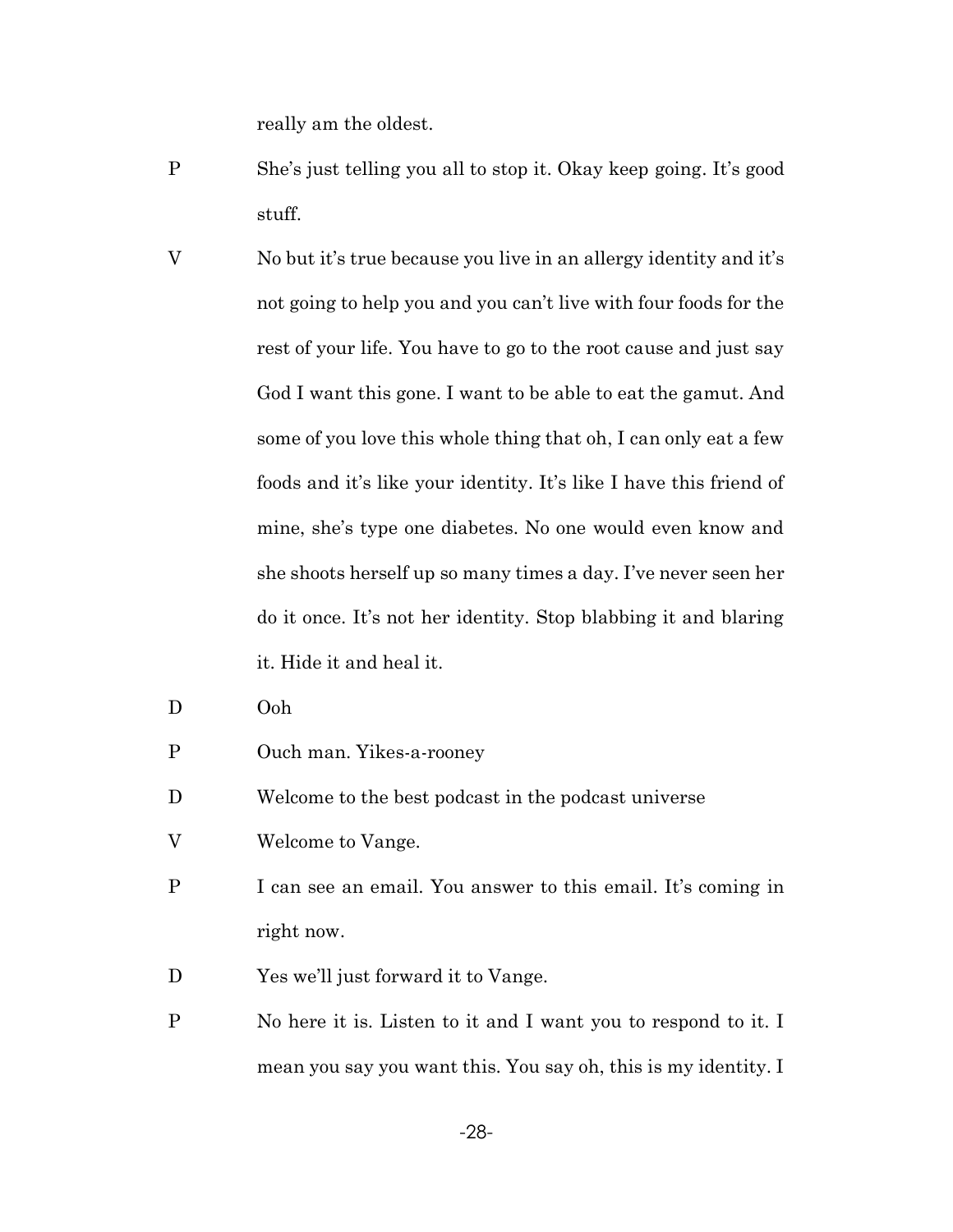hate this. It hurts me. It hurts my children. It hurts my family. Hide it and heal it? How do I hide it and heal it?

- V Okay well stop telling everybody about it. Just go on your… You know what? You have to monk out your healing. Monger out your healing, whatever it is.
- D Monk out your healing, that's book two.
- V Yes okay.
- D I like that.
- V Okay so instead of just like owning that forever for the rest of your life I can't eat that food. God gave us all these foods and we're living in a whole culture where it's all like you identify with Paleo. Oh I identify with Ketosis only. Oh I'm on fiber only. No fiber at all. Oh my goodness. He gave us this whole world and that's why I decided, you know what… I couldn't even take Pearl and Serene's products but I didn't tell the world that. I didn't. I was a THM product free, friendly person you know and so come on.
- P You reacted to erythritol, xylitol, fiber, anything.
- V Everything and anything
- P Basically everything you reacted to.
- V And no one knew. And so I just did those four foods and then I stopped. And I gradually did this. I went on a healing

-29-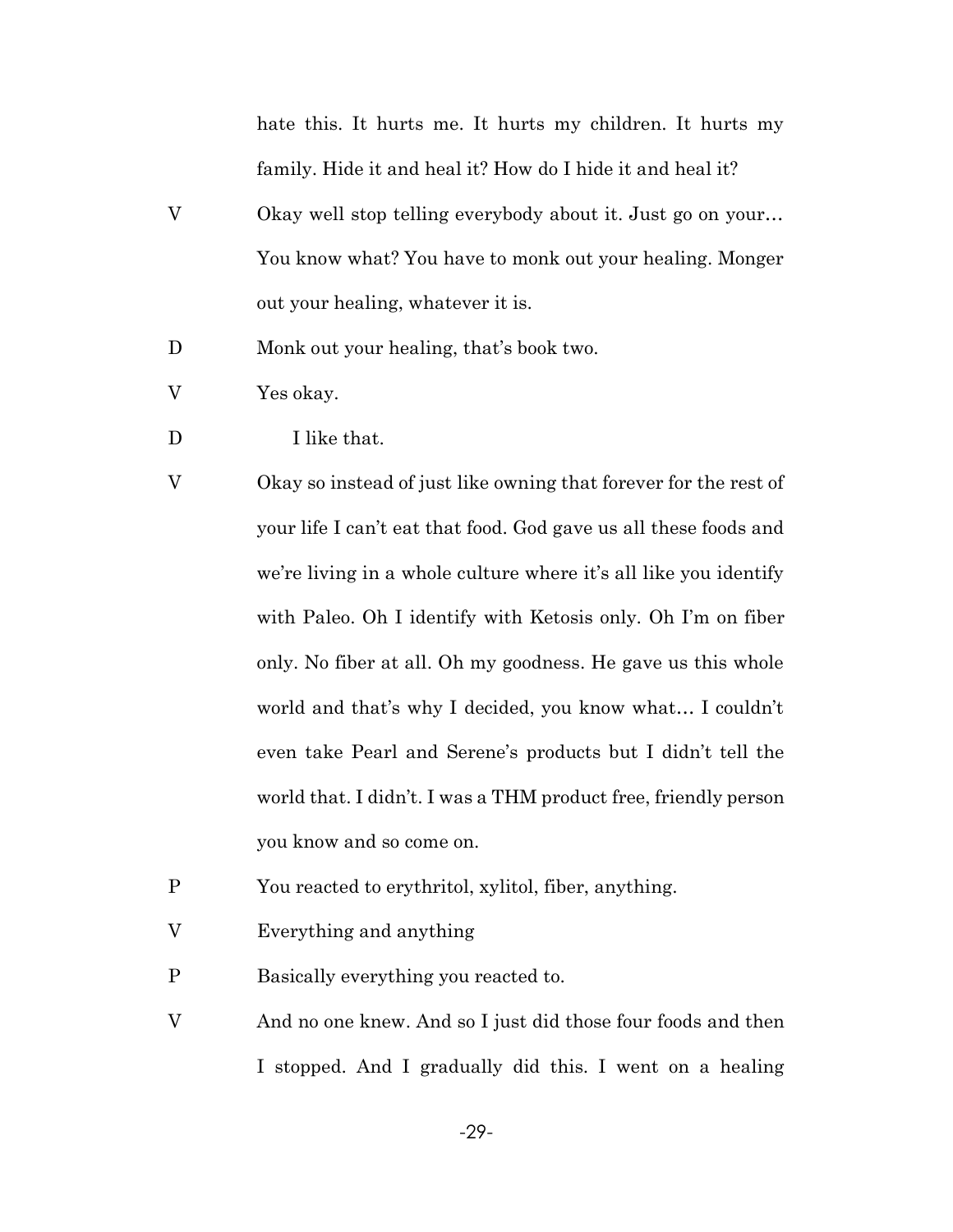journey and sure… Can I have a caveat here? For those of you where it's death and life, I'm not speaking to you. I'm not speaking to the ones who touch a peanut and you die. I'm speaking to the ones where it's just discomfort and I've nearly been hospitalized over it but it wasn't death. It was massive discomfort. There's a peeling process.

- P Now can you give some practical things for some of the healing process? But you're saying it's mindset, mindset, mindset, mindset and okay. Is that what you…?
- P Oh my goodness, can I just tell you it so is the mind and it all works together but there's Vitamin S your spirituality. There's vitamin all those things that are actually bigger than actually your natural will. Hey, did you know I just learned something. Can this be just another caveat? Sorry. That I learned that the heart has six feet of electron magnetism energy and your mind, your brain has none.
- D Whoa
- V Whoa
- P What does that mean?
- V That when you apply that to your health and your heart sets on healing and that energy touches, it affects your body. How your heart is because your heart is actually a bigger mind

-30-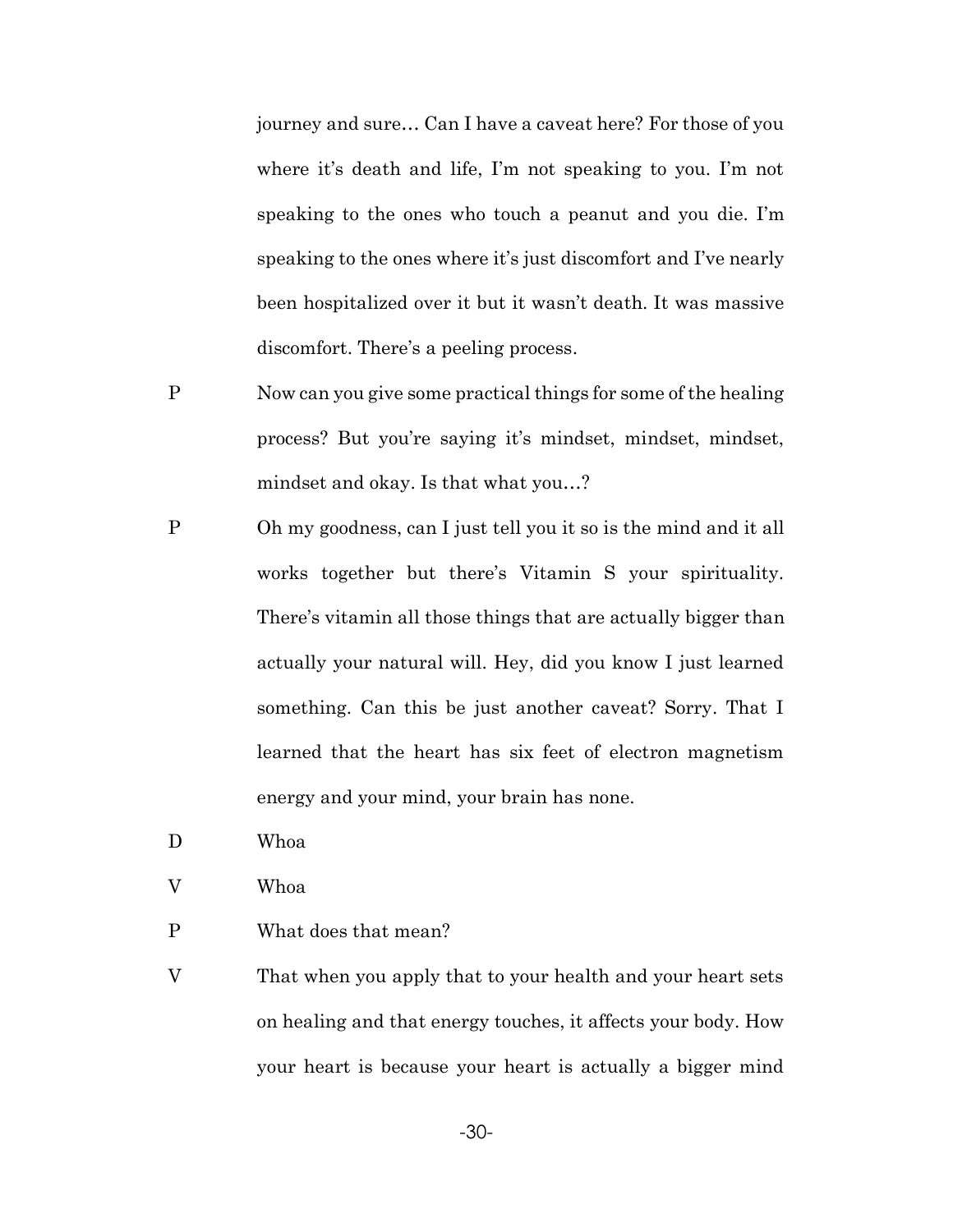than your brain. It is. They've done studies on that now.

- D They're finding electrical signals are coming from the heart.
- V Yes and so that affects your whole digestion too so you live in the poor me world. I'm not going to ever be able to eat normal again. You're going to stay there. And I can eat most foods in the whole world now but my journey has been my whole lifetime and it's been fun but I haven't had an identity in it. And I did lots of bone broth and then the powdered bone broth and then bone broth and bone broth and bone broth and bone broth. And I made it myself and now I make it in the Instant Pot because I had such a permeated stomach. And this is another thing. People think we… you know our stomachs are made to be permeated but not completely. And that's another thing people don't understand. Oh, I've got you know, my stomach lining is all this, all that. Well to a large degree it's made to be.
- P Oh that's interesting. So everyone says oh I have leaky gut. Well to a large degree you're supposed to have leaky gut.

D It's supposed to absorb nutrients that way.

#### [00:31:50]

- V Yes it's just when it gets too much so...
- P Okay so it's like parasites. We all have a bunch of them but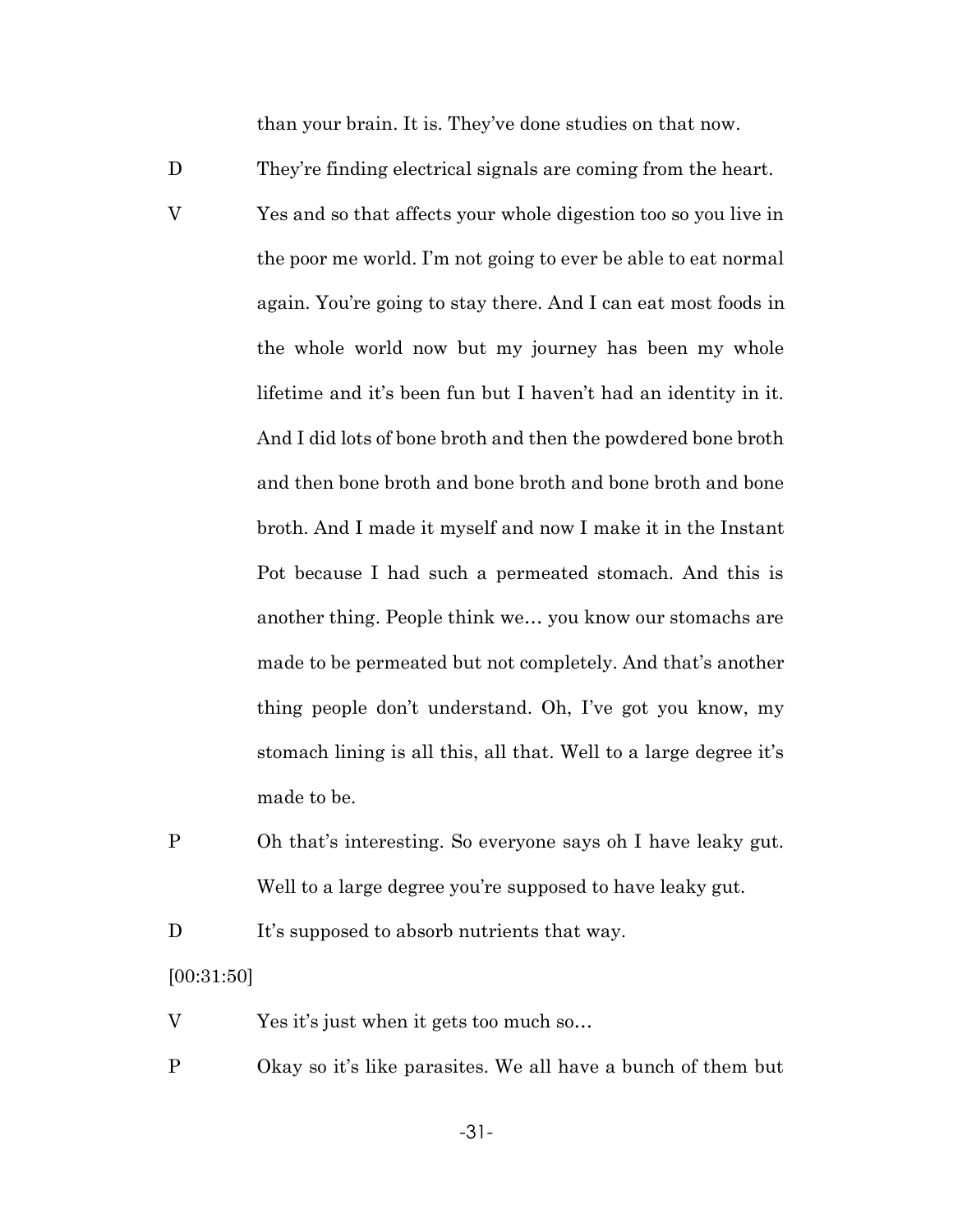you don't want too many.

- V I just want to put it out there.
- D Thanks for the reminder.
- V Just don't think… You know you hold on to these words.
- P I want you to quickly-let's get practical. Can you quickly tell how you do…?
- V Bone broth, okra, okra, okra
- P Can you tell how do it because I gave you my instapot.
- V Yes.
- P Because I didn't use it too much, I'm a bit more of a Crock-pot person. How do you do your bone broth in the instapot? Do it in one minute.
- V Okay. Get some chicken feet down at your farmers…
- P You use chicken feet?
- V I do. I do and get over it.
- P What happens to the carcass? Can you use…?
- V Okay you can use a back carcass. You want the… Look it up online.
- P Because women are just freaking right now, you might have two like yes, chicken feet but you know a few hundred thousand…
- D Yes I'm kind of freaking right now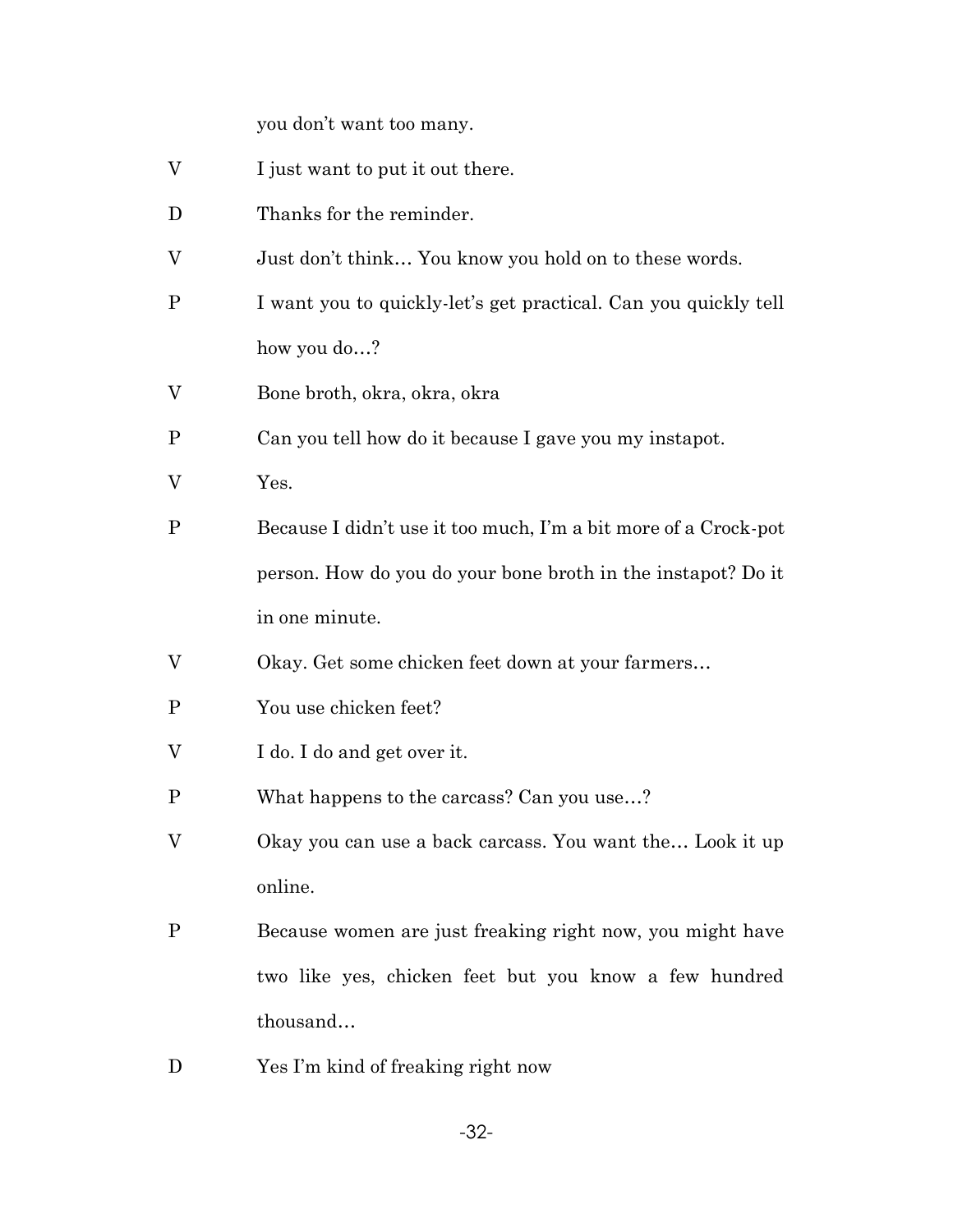- D It sounds like voodoo.
- V You don't have to do it but you want as much collagen, gelatin so that when that thing cools it gels up like it's actually jelly. So you throw it in the Instant Pot and I've got Pearl's. And you put, if you want to do two carrots, an onion… At first I couldn't do any onions, any leeks, any garlic, any anything. Like I can do an onion now because it's the water and then maybe a bay leaf and I like to do thyme, a sprig of thyme and a sprig of rosemary. And it's the easiest in the Instant Pot. You don't get the histamine reactions which I got. I had all scales around my eyes but it was healing my stomach.
- P So if you do it in a regular pot or a Crock-Pot you can get histamine reactions?
- V Yes and I did. For people who are like me…
- P Yes which is very severe.
- V I spoke to one of the and I can't say her name but I spoke to one of the biggest bone broth people out there and got in contact with them personally and she said do it in the Instant Pot and most people are now. And that is true. I'm on all these bone broth Instant Pot forums.
- D and that changes your ability to tolerate?
- V Yes it does because…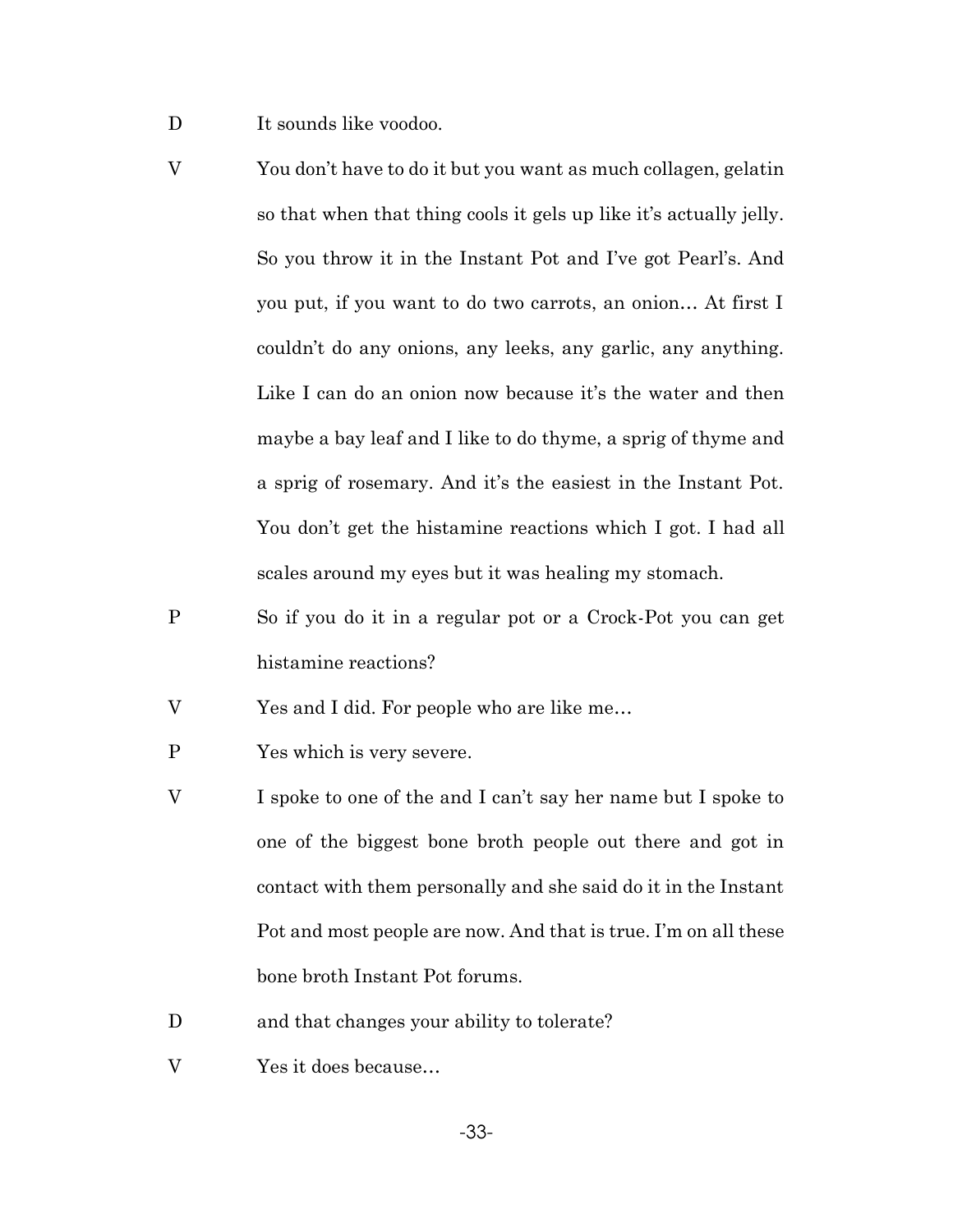- D That's interesting.
- P Then you can get it and it can start to heal.
- V Yes.
- P So you put that in and then what do you do Vange?
- V Oh you just do it for 30 minutes instead of two days or 12 days.
- P 30 minutes, oh that's awesome.
- V If you're going to do the beef bones you want to do it for three hours. And Pearl they'll want to see us do it so…
- P Oh we do a vid.
- V We'll do a vid sometime.
- D Oh do a vid.
- V And then I did cultured veggies eventually. You don't want to do all cultured products. Oh it's good for your stomach. It's good for your stomach. Well some of those can actually react with histamines again.
- P With histamines again if you go overboard, but you did little by little but you just believed you were walking out of it.
- V And I believed it. And I couldn't do bread, I could do sourdough. I couldn't do cheese. I couldn't do everything and I just was like… You know what there was another time that I really wanted to show I'm going to beat this and I drunk cow's milk kefir. Well I got myself in such trouble. I mean it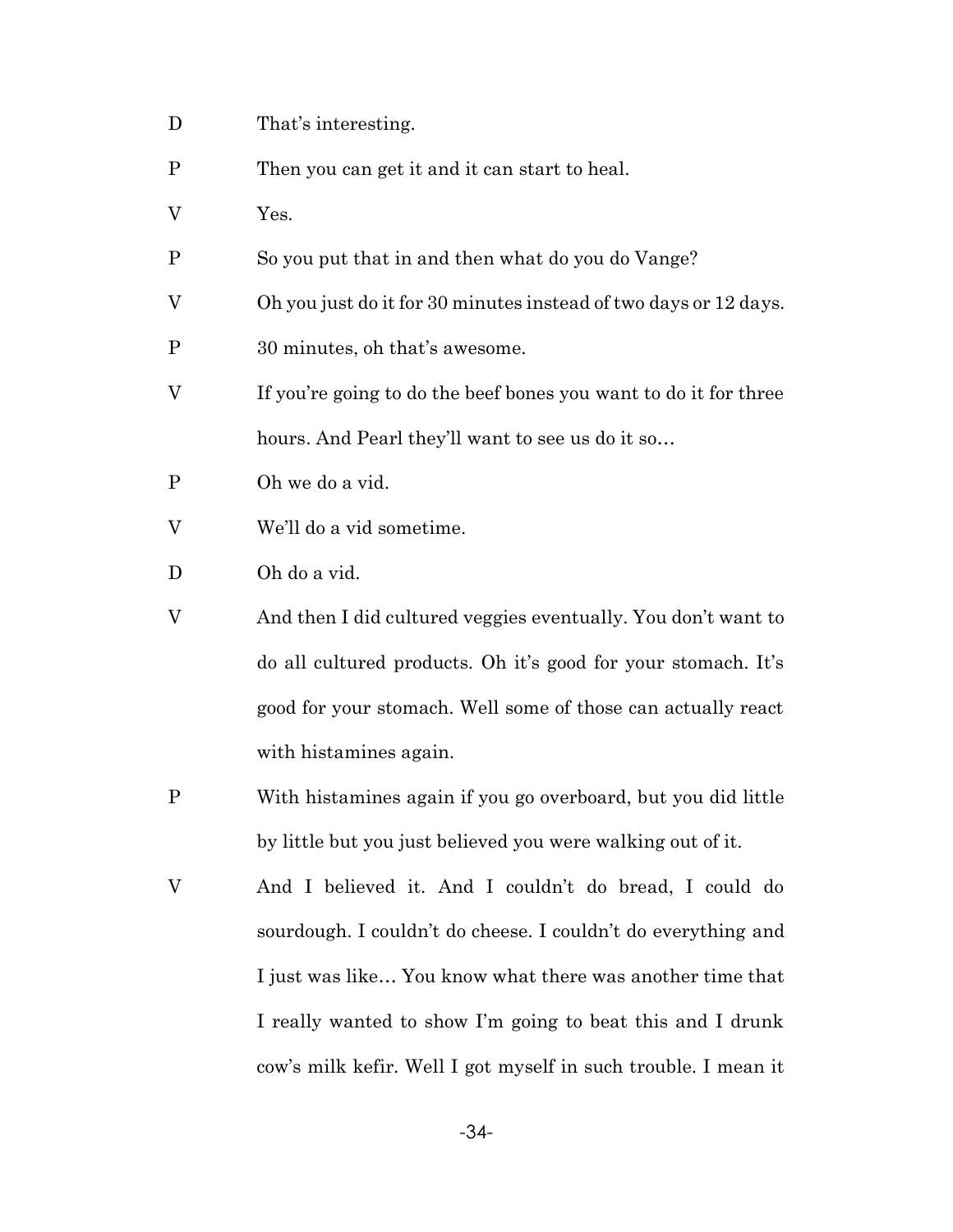was like my stomach… I did… Don't do that. Just do it slowly. [00:34:34]

- P Little by little
- V Little by little and don't own it and do the things that heal and add those into your foods and drink your bone broth.
- P Because now I see you, I mean you make those No Moo's in our book and they've got our sweeteners in them Vange.
- V And also I've taken supplements and we're going to do that later and at another time because what supplements? What supplements do you take? No. We're not doing that now.
- D But just in case I can't get to my local Istanbul street market, could I substitute chicken feet for THM collagen?
- V No…
- P I mean collagen has some healing on the gut.
- V Yes it does and it's really good to incorporate it in…
- D But we want those chicken's little claws like in a cauldron, a big black cauldron and…
- V Yes you want to do the cauldron. You want to wear the black cape. You want to do it all…
- P If you're really severe like she was you can take our collagen but you really need to be supplementing with the real broth.
- V If you were like me you need to do it right…

-35-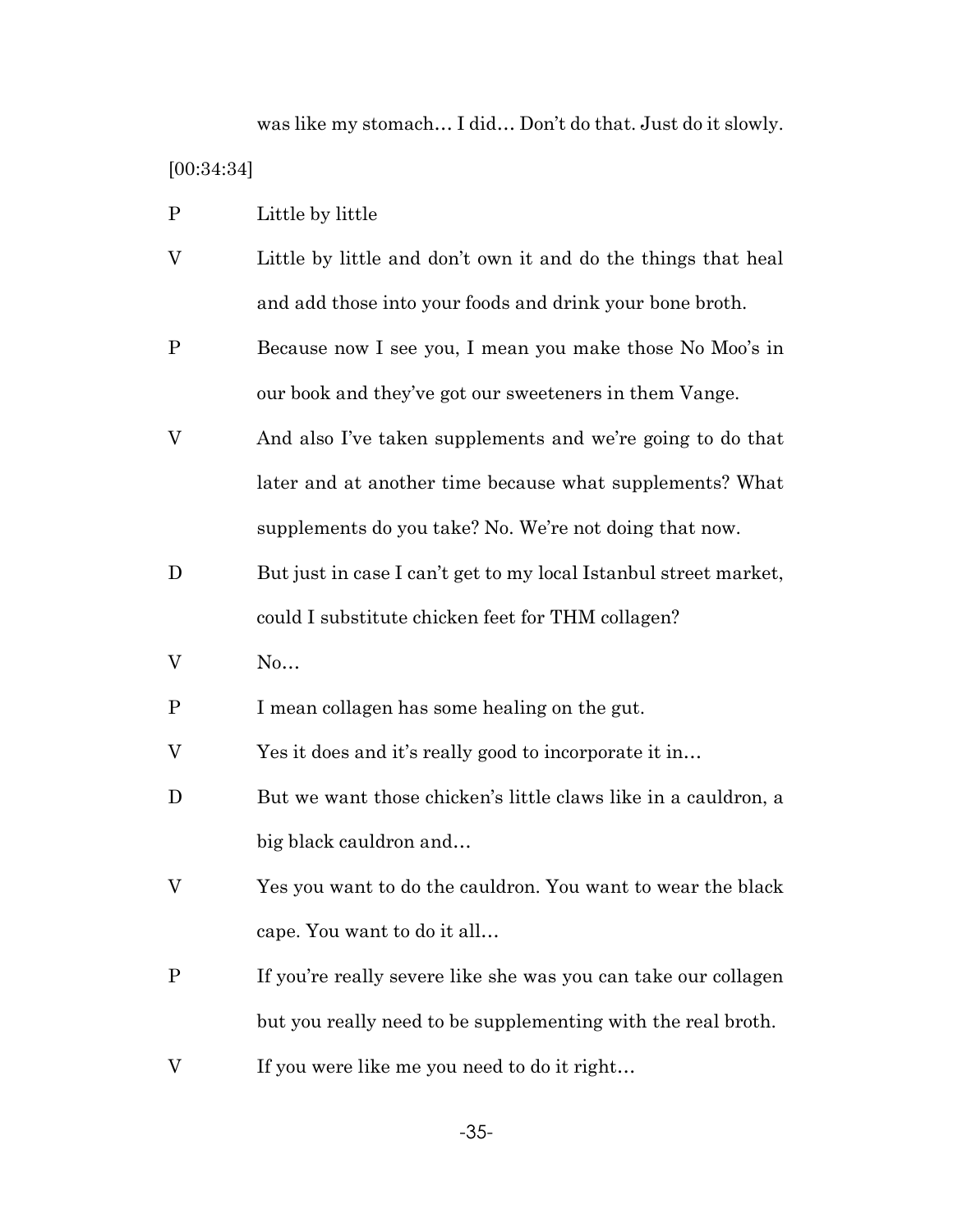- P And it doesn't have to be feet. She said it could be a back carcass or something.
- V Yes and a lot of people… But you know if you don't really…
- P He's freaking out. Look at his face.
- D You did not upgrade.
- V Listen. Look you can heal yourself. 79 bucks down at Wally World. Go and get it.
- P Get what?
- V The Instant Pot.
- D Ah yes
- V Just do it. Don't be a…
- D Hey I want to get to the next thing. The next thing is every week now we're going to do a spotlight on a superfood.

Announcer: Trim Healthy Mama Superfood Spotlight.

- P Okay today in Vange's honor though I want to talk about cabbage because my children loved to learn cabbage, loved to like to, learned to like cabbage at Vange's house because Vange has ten children and it's such an economical veggie. I want to talk about the health benefits, why you eat it. But Vange obviously you've had some stomach issues but you can have some cabbage now but tell me why you just love it.
- V Ooh my goodness, I love cabbage. I love cabbage.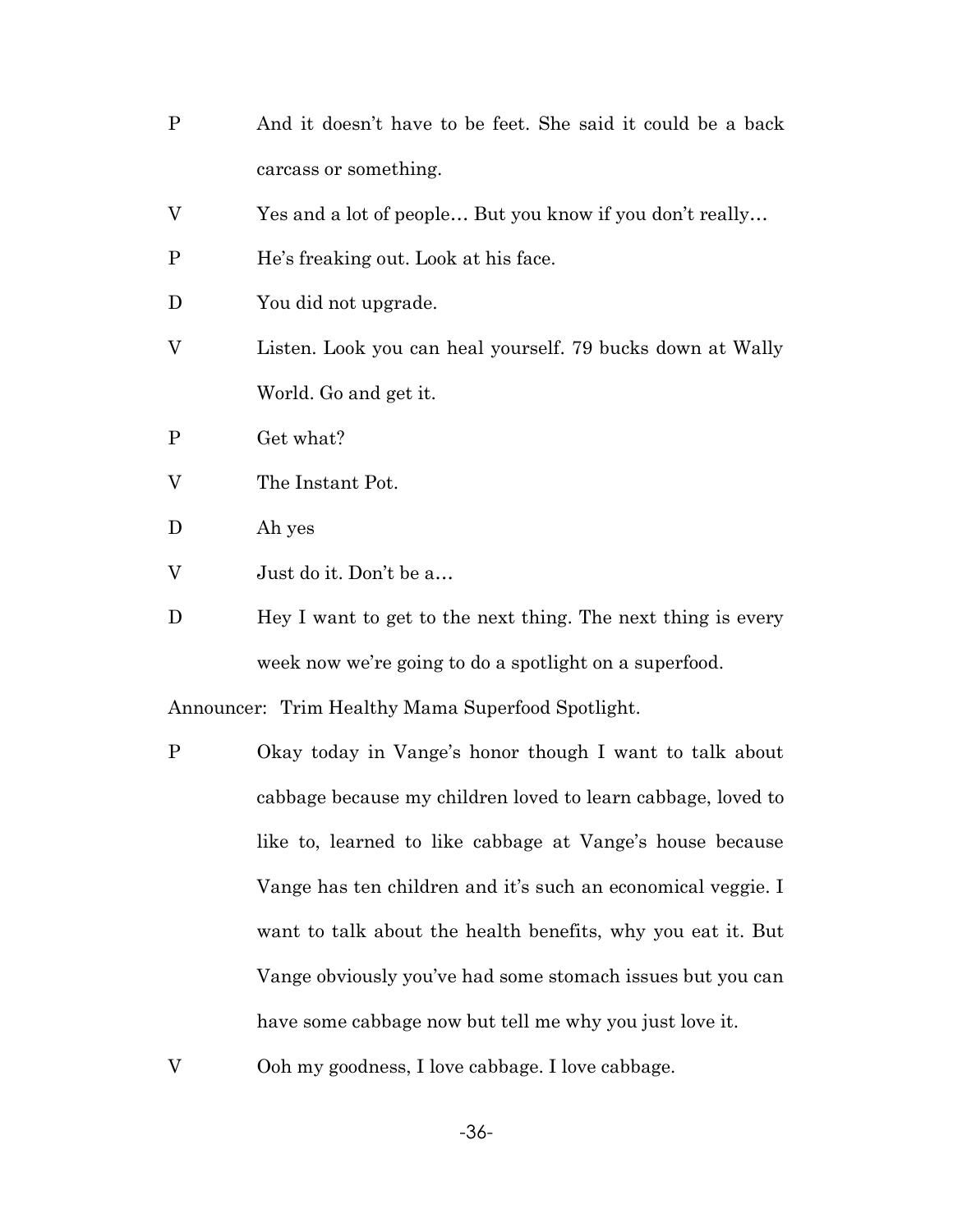- P You've done it raw, cooked. Your family lives on cabbage.
- V Okay you're saying well you've had the stomach issues and cabbage yes. Oh it messed with me and so there was several years where I couldn't do it but man, my children… My husband he would come home and get groceries but like the whole groceries was like cabbage.
- P I know every time you go to Johnson's house part of the meal is cabbage so it will be cabbage noodles or it will be cabbage on the sandwich. It's a good filler and it's just so cheap.

V Well it's a superfood actually and I remember like…

- P Yes.
- D It's a superfood, I didn't think of it that way because it's not as green as spinach.
- V No it's high in…
- P Okay… Go Vange.
- V What's this little Pearl?
- P Oh I had a note about the good things about cabbage but if you've got something you want to say…
- V Well I remember when we were young, maybe you weren't even born and Rock and I were biking down to the health shop because we were into it back then. We read this book in the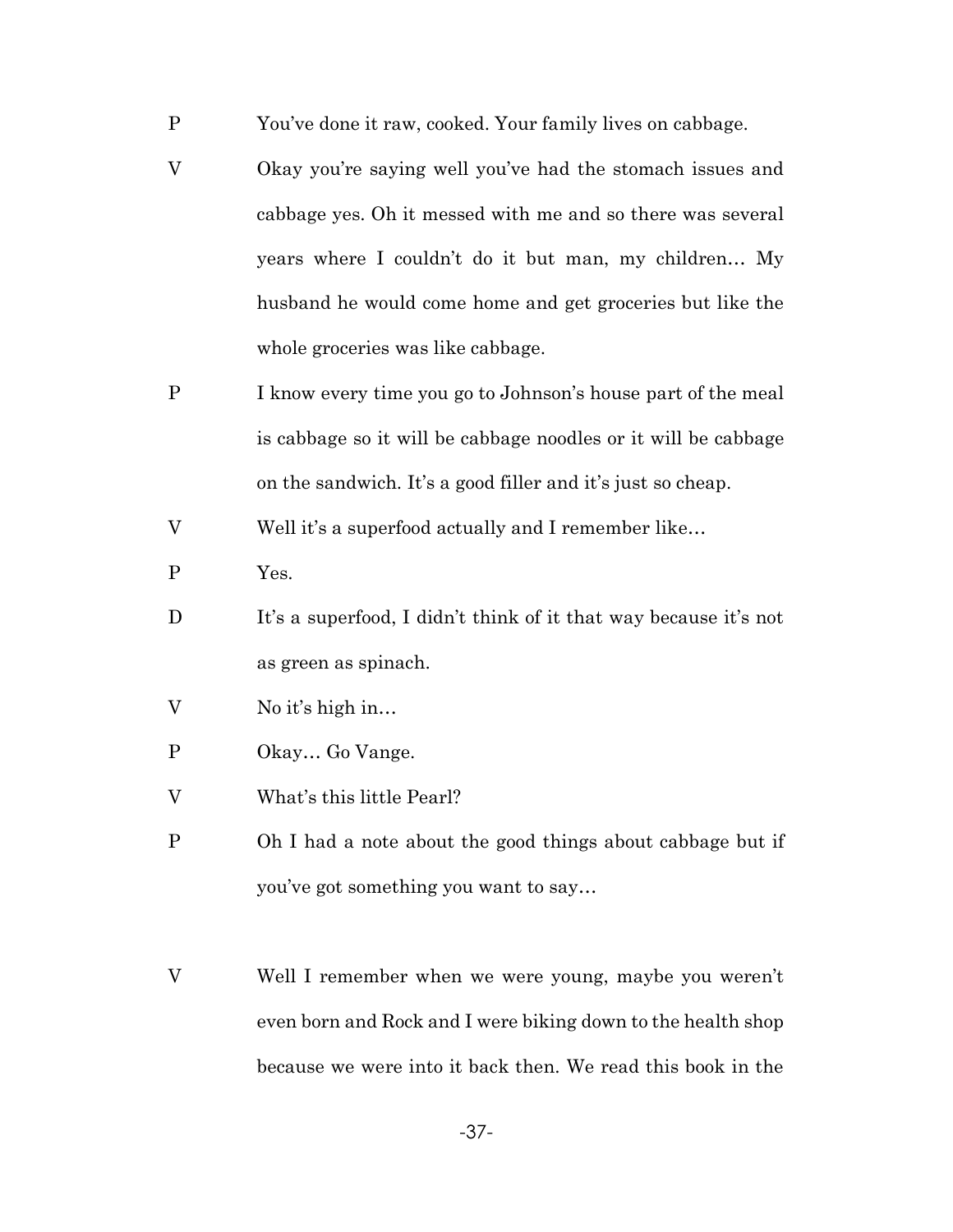Sanitarium, that's a health shop in New Zealand and we read cabbage, the number one super food. And I think that stuck.

- P Oh that stuck with you. But there's a new study that came out, a larger study. They studied 57,000 people on Type Two diabetes who gets it and who doesn't.
- D Whoa
- P These are the things. One of the top two foods if people ate a lot of this to prevent type two diabetes it was cabbage.
- V Yes, I believe it!
- P No way
- P Isn't that interesting? The other things were and this sounds just like THM. Look at this, guess what they ate as well, fish.
- V Come on.
- P Oatmeal
- V Come on.
- P Rye bread which is a dark sourdough bread, apples and pears, root veggies like sweet potatoes and cabbage. Cabbage was way at the top though. But isn't that interesting? It just sounds like THM.
- V Well cabbage is just… I remember this guy and we invited him over for supper and he said... Oh no, what did he say? It was so funny. He said oh I know what we're having, right?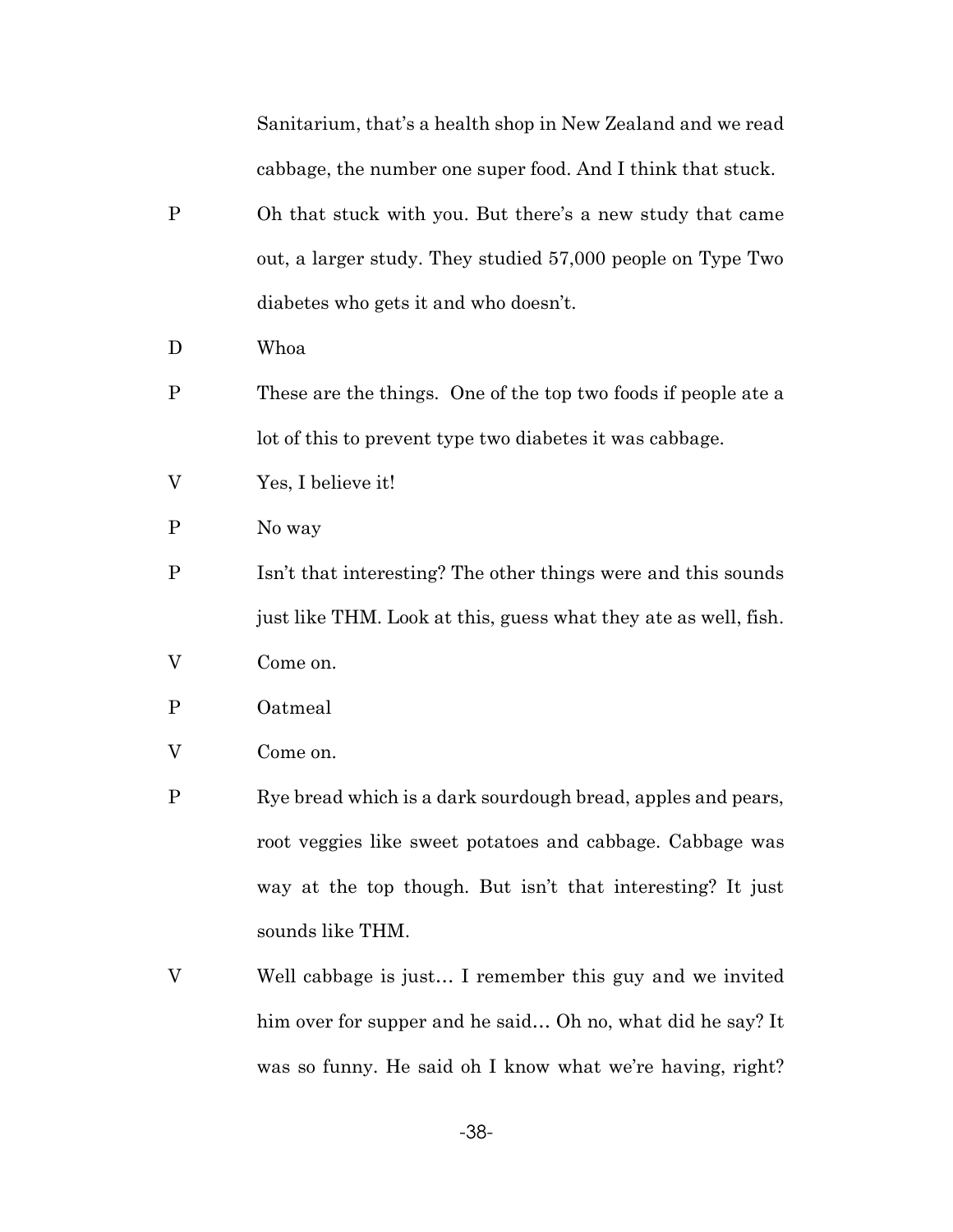And I was like oh, how do you know? He said it's going to be cabbage.

- P Yes I know at Vange's house you will get cabbage.
- V But it's beautiful and we do it so nice
- P Yes you're going to tell me how you did it because you did it the other day and I'm going to have you share that. But cabbage contains sinigrin, this is the sulphur agent. Do you know how you smell that sulphur thing that powerfully prevents and fights cancer. It has this other thing called glucobrassicas. Have you ever heard of DIM? You know the supplement DIM or Indole 3 Carbinol.
- V Yes.
- P That's what women take when they are high in estrogen. They want to balance their hormones. Cabbage contains that and that fights cancer too. It's anti-inflammatory, detoxifies your body, helps with weight loss, improves your vision, Vitamin C. Look we think of oranges right as Vitamin C but then we come out with did you know okra's higher in Vitamin C? Do you know baobab is higher in Vitamin C?
- V No, but cabbage Pearl, cabbage
- P Cabbage is.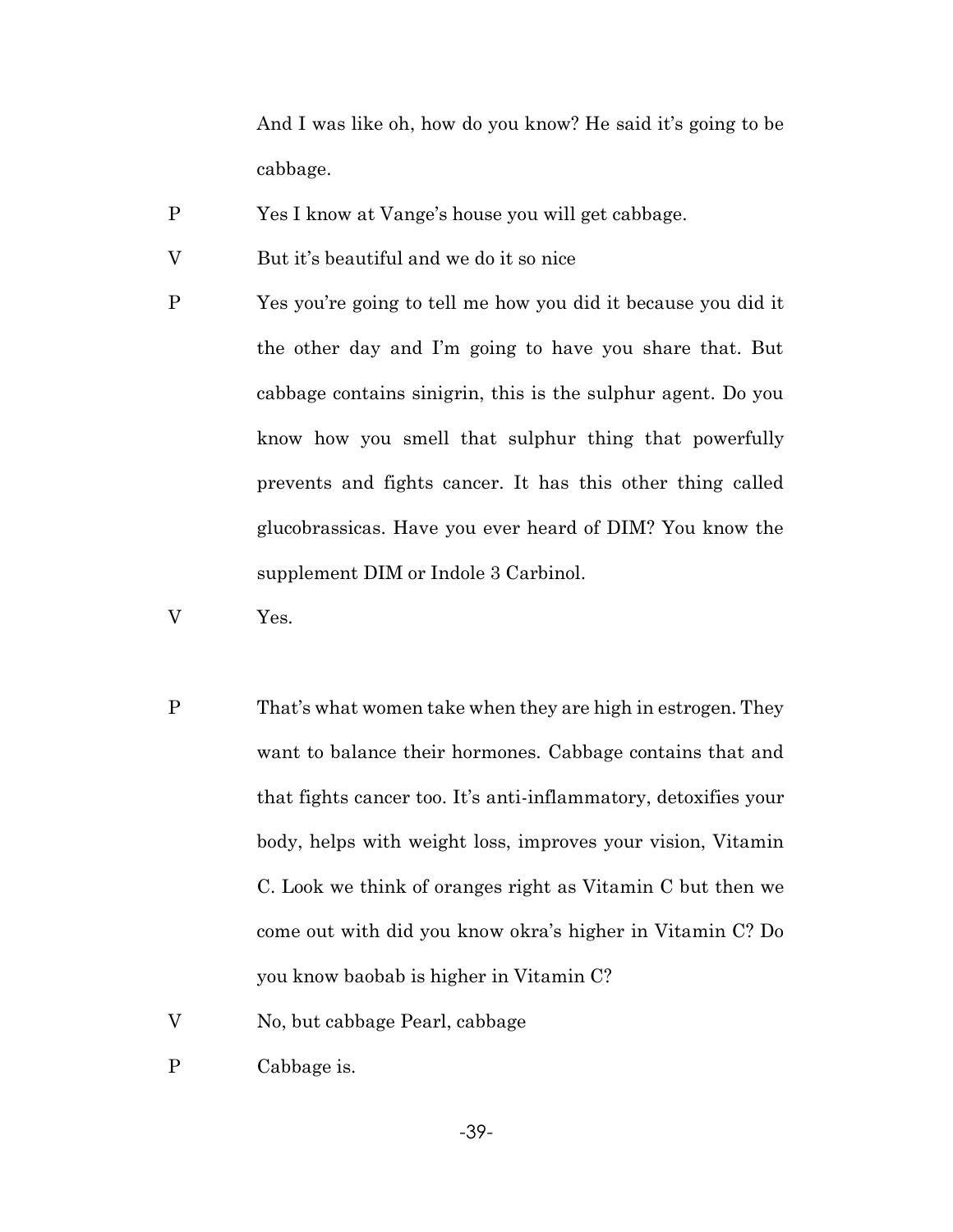- V Oh, I know. I've tried to tell people that but they think it's just this poor-man's vegetable.
- D It's a hood veggie.
- V Look I'm telling you. The Hill-Toppers live on cabbage.
- P Okay so tell me. You said you had it for breakfast the other day. It sounded so good.
- V Well I just… Do you want to know the truth and that's why I sort of like had an issue, but I had it for breakfast and I had it for lunch and then I had it for supper.
- P Oh so you overdid it.
- V Vangie is an over-doer…It's a little like Sereney. Yesterday I wanted those THM Pancakes so I had them for breakfast, I had them for lunch.
- D Did you?
- P Oh you do do that.

[00:40:03]

- V I do. I do. Those are the balance of all us girls.
- P Those girls
- D Hey you're balancing too but your balance is not balance all in one day. You're balancing through the week. Today is pancake day, tomorrow we'll do an S…
- P Your daughters were over at my house last night with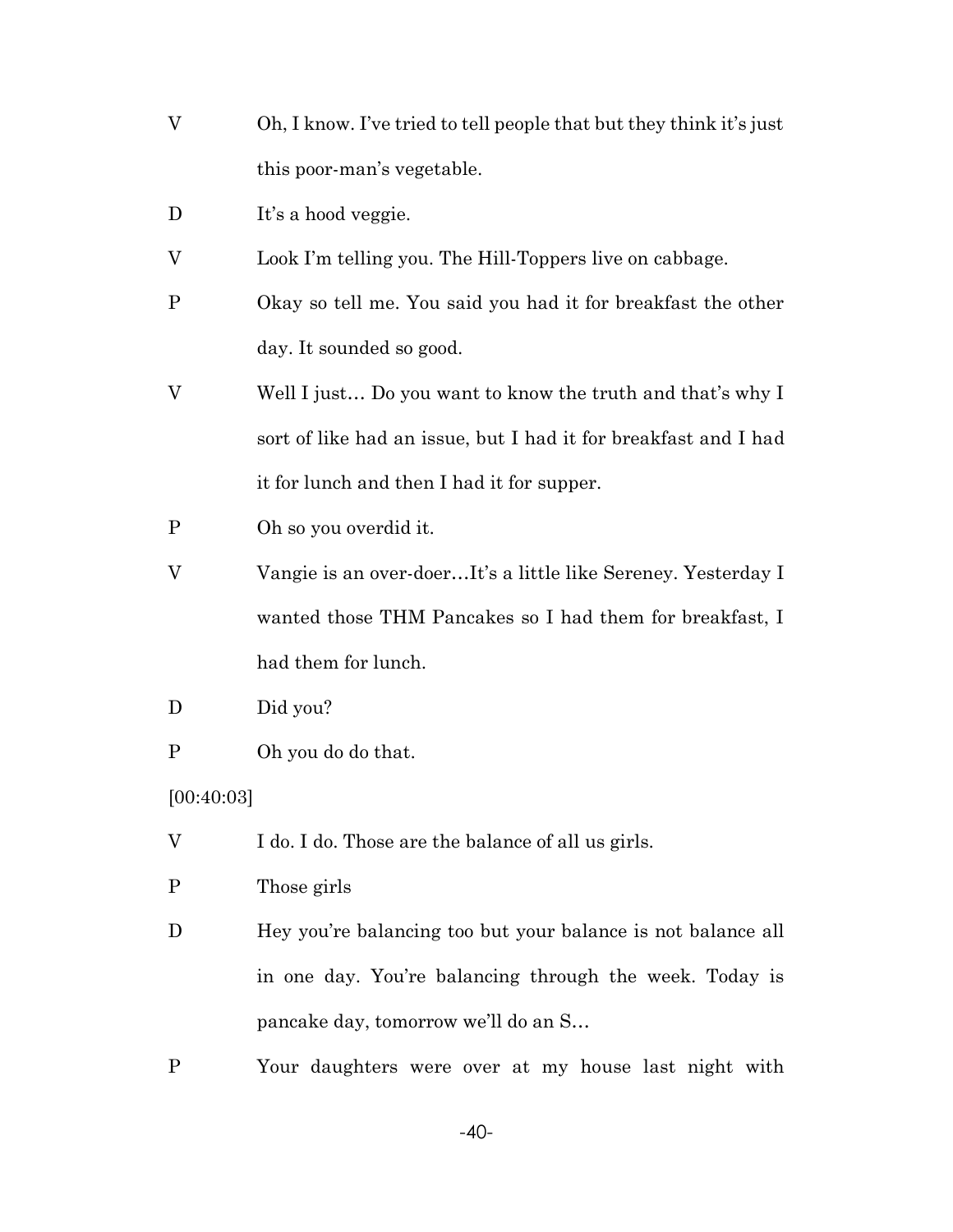Autumn. They made the best pancakes. Did you hear? They all decided we're going to write a THM kids cookbook last night?

- V I heard that.
- P Those pancakes were so delicious.
- V I was laughing my head off.
- P Oh but they got it. They were writing the books.
- V They're all about writing books like us because they see us…
- P Writing, typing them in and then like… Oh my goodness it was the cutest thing and then the pancakes rocked.

[00:40:37]

- V They were serious Pearl. They came back and they just told me. It was just like…
- D that's cool
- P I know but hey tell this quick because we got to get on to Lesley's Rookie Rescue and then we're done. But Vange tell how you made this…
- V That's it? We've hardly begun.
- P We've had 40 minutes and you can come back another time.
- V They haven't even heard our stories Pearl.
- P Next time, love.
- V I could have them roaring.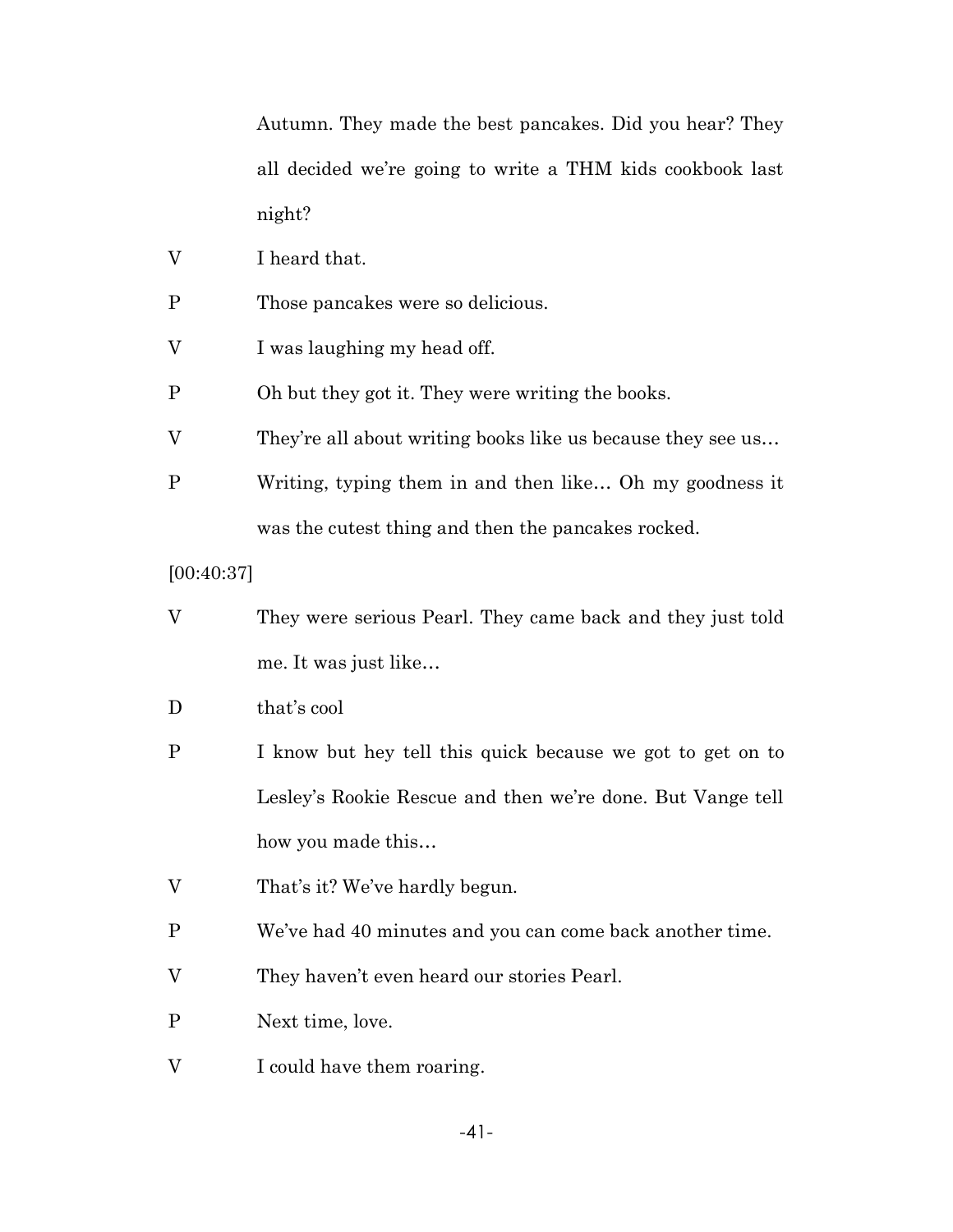- V Yes but they've done with their cleaning you see.
- D So we'll do a roaring story time in a future podcast. I'll write that down.
- V Because I can tell her stories, can I just tell you something? People say cabbage and if they chop it it's not cabbage.
- P What?
- V No it's all about the way you chop it. I'm sorry cabbage has to be chopped properly and I chop it so finely. People try to do my recipes and they just chop, chop cabbage and I'm just like oh, that's like tomato and tomato.
- P Yours is nice. That's why my kids learned to like it.
- V Yes. No you chop them rough and it's just like it's a different animal. It's so fine and I can teach you…
- P Angel hair
- V No finer than angel hair, it's beautiful.
- P Well don't make it sound impossible.
- V Oh it's so possible. Just learn to chop.
- P What if you could, right Danny?
- D What if you could?
- P If you could chop finely. Okay so you chop that up
- [00:43:18]
- P If you could chop finely. Okay tell me about the breakfast and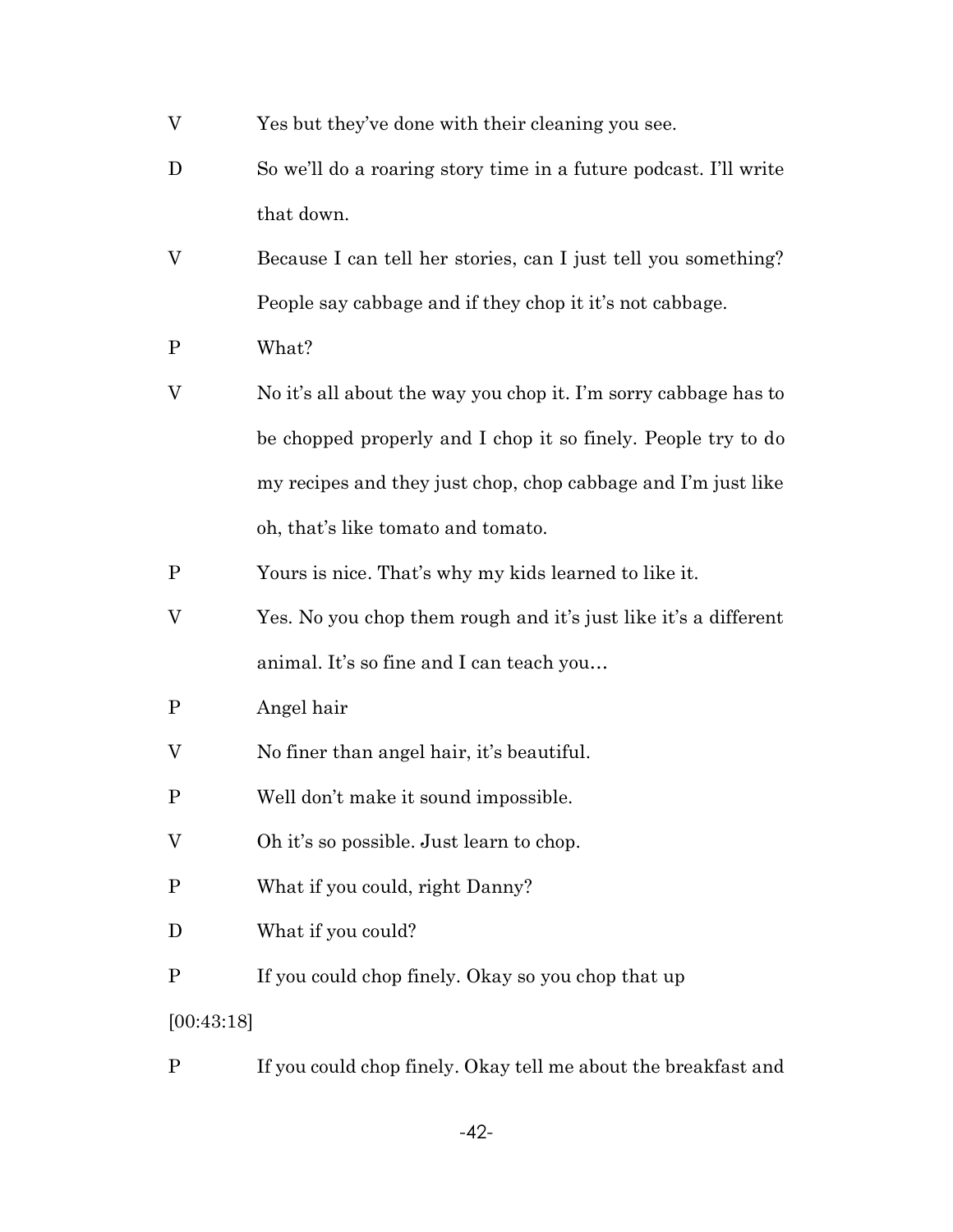put some protein in.

| V            | This was breakfast okay so you can add a little bit of salmon   |
|--------------|-----------------------------------------------------------------|
|              | or a little bit of tuna.                                        |
| P            | I'm not going to eat salmon and tuna in the morning. Can I do   |
|              | eggs separately?                                                |
| V            | Well I do it but you asked for my recipe.                       |
| $\mathbf{P}$ | Okay go.                                                        |
| V            | Okay well whatever recipe you want.                             |
| P            | I want this one.                                                |
| D            | Let's calm down guys.                                           |
| V            | Okay this one. It was so good so add your little protein,       |
|              | whatever meat you want in there, chopped, cold because this     |
|              | is the raw one and I usually don't do this for breakfast but it |
|              | was                                                             |
| P            | Oh this is cold breakfast?                                      |

- V Yes because we were screaming. We had this hankering for cabbage.
- P Okay so this could be a lunch or a dinner.

[00:42:24]

- V It's more like lunch or dinner. That's why we had to have it for lunch and for dinner but we had it for breakfast as well.
- P Okay.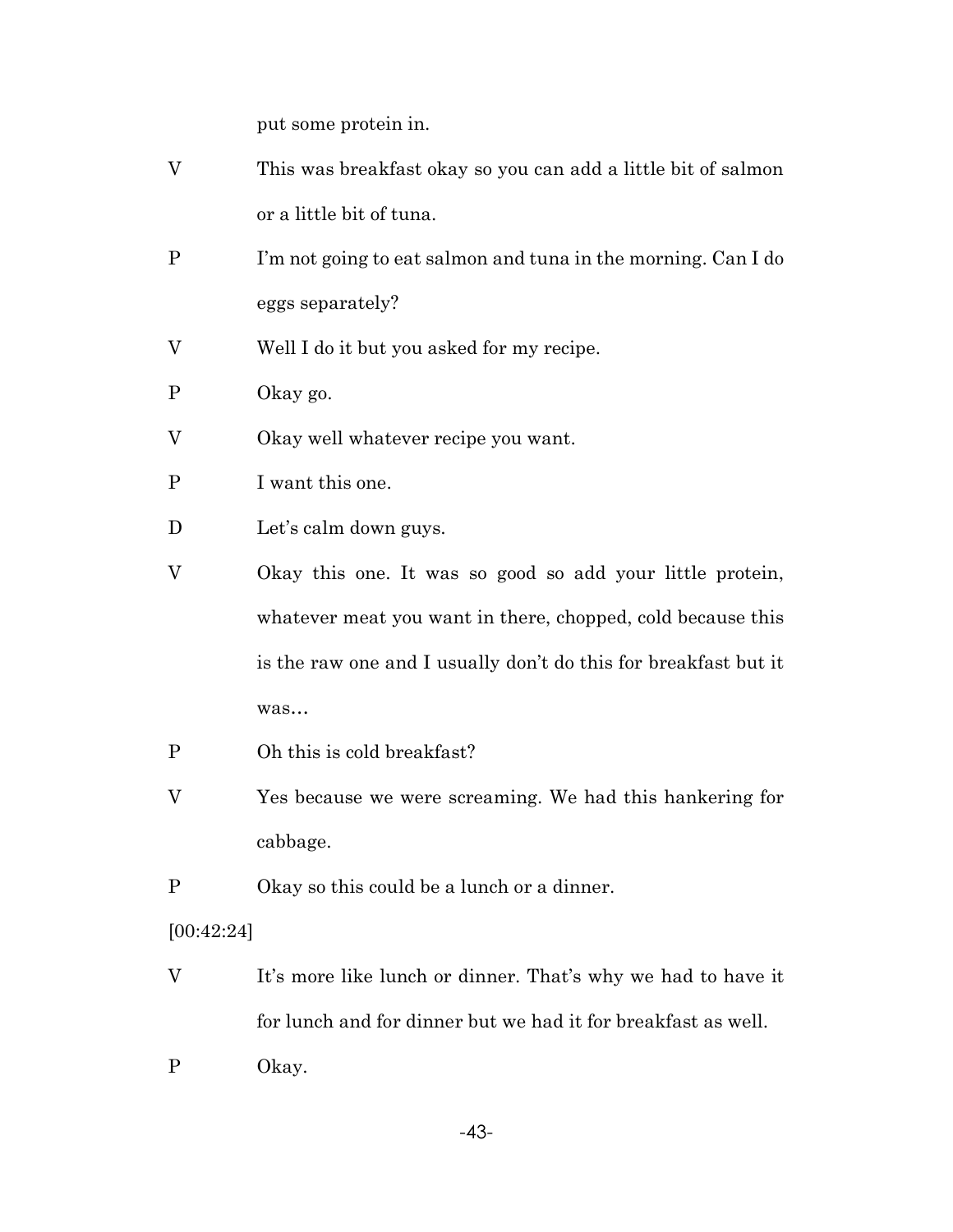- V Okay so then we chopped up the little cheese for them and then they put the little… Actually I've got them here, the little superfood pichuberries. Like just about 13 to just bring it all out and then a squeeze of lemon, pinch of Himalayan celtic salt. I made three batches and my children were like mum, let's do more. Let's do more. Every time they like to do more, Jirah, boy, man 18, Mum can I have more of that? My little boy eight oh Mum…
- P So let's get this in a summary, chopped finely, finely, finely chopped cabbage.
- V Finely, finely
- P Whatever protein meat you want or you chop up eggs or fried eggs or whatever. And then you've got a squeeze of lemon, mineral salt, these berries. If they don't have those particular berries what could the use?
- V You could do like…
- P Like cranberries
- V Cranberries
- P And do we have a Fuel Pull here? Do you have a fat in there?
- V Oh you could throw in some fat.
- P Yes but did you?
- V No I didn't.

-44-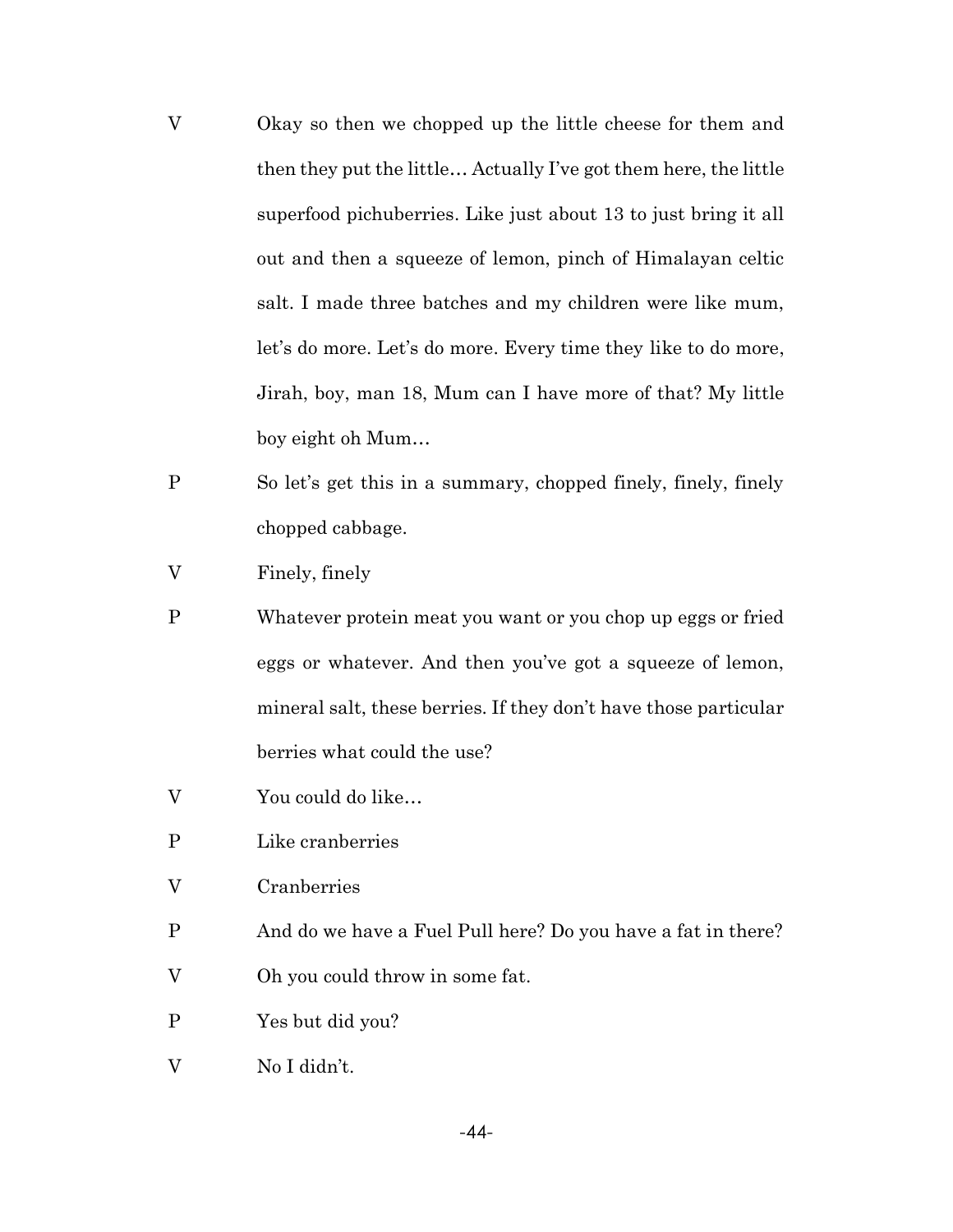- P So this is a Fuel Pull. This is an ultra weight loss recipe. Do you call it a salad or was it your meal?
- V It was just beautiful.
- P Okay.
- V It was so good but you know what I love to do fine cabbage with the fried eggs when it's warm for breakfast.

P Yes then you fry them with your eggs as noodles.

- V And we did the cabbage noodles with fried okra
- P Hey Lesley come over here because we're going to get Vange back another time but we… Everyone's following Lesley now. She came in last week.
- V Do you know she's beautiful?
- P I know.
- P She's a rookie on Trim Healthy Mama and she's been with us a while and she's only just started to do it and she has all these questions and go Lesley mate.
- L I feel like I can't literally can't follow that conversation with awesome Vange.
- P You can because you have red hair like Vange.
- L Okay.
- V You can follow me. We're sisters.
- L No. that was like so intense and felt that we had to wrap up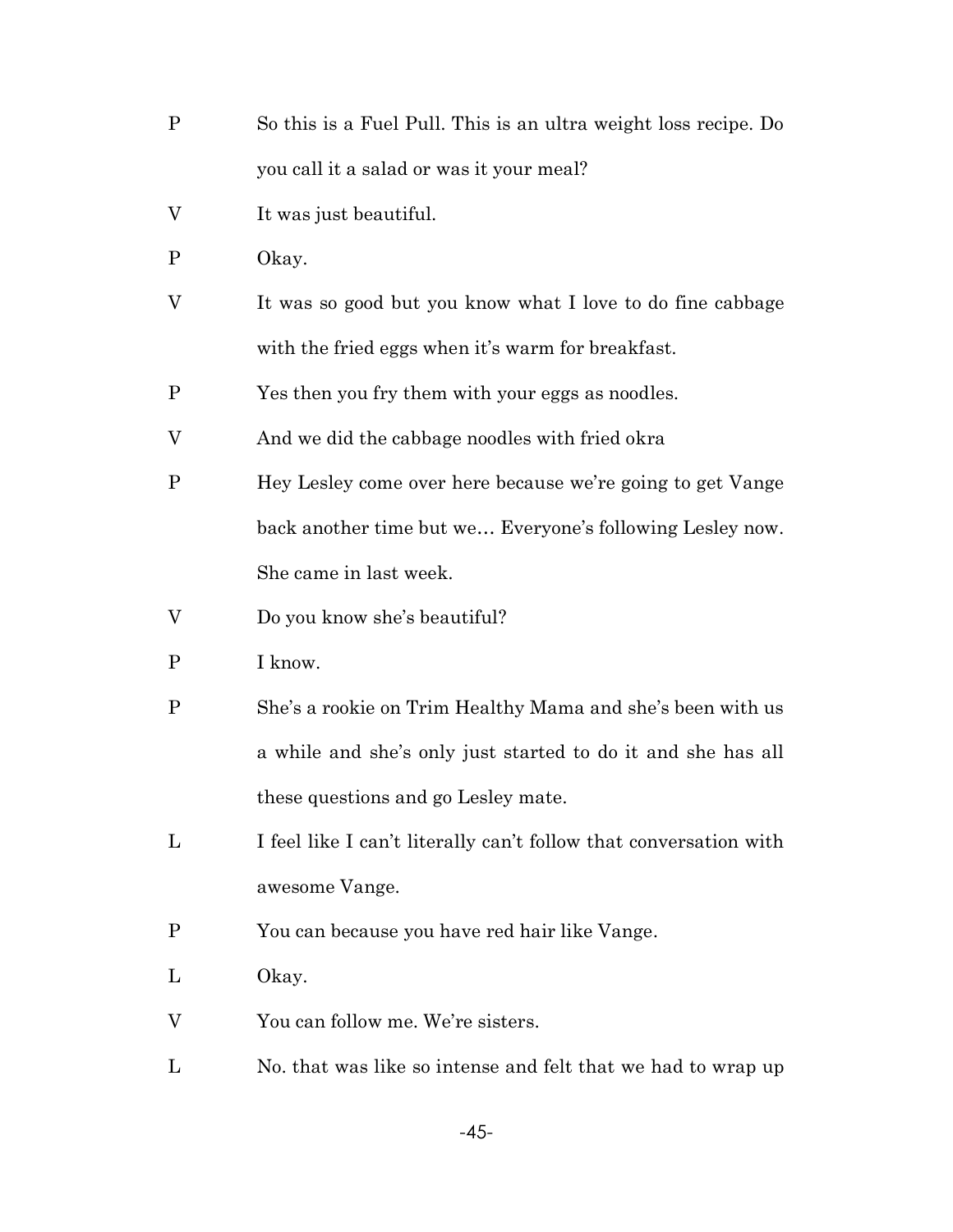for my Rookie Rescue and now I'm just feeling like… "ugh:

- V Oh my goodness, it's always intense.
- L Yes so what was the… I'm going to ask the… I've got one of my Rookie questions right?

#### [00:44:18]

- P Yes tell us what's troubling you and tell us how you've been doing. Has it been a week yet you've been following our fully on plan, a week and three days?
- L I can't say fully.
- P No but…
- L I probably will have a hard time saying fully but I will say I haven't had a white potato this week and that is huge for me. Like, I grew up in England. Listen to what my favorite food used to be.
- V Oh she's an English girl.
- L I grew up in England and fish and chips obviously.
- D Fish and chips
- L Let's not talk about it too long because... But my favorite meal was a Chip Butty which is literally chip fries in bread. I was…
- V You're kidding me [overtalking].
- P It's starch and starch. Let's just call it double starch fried.
- L You've got to understand how extreme my love…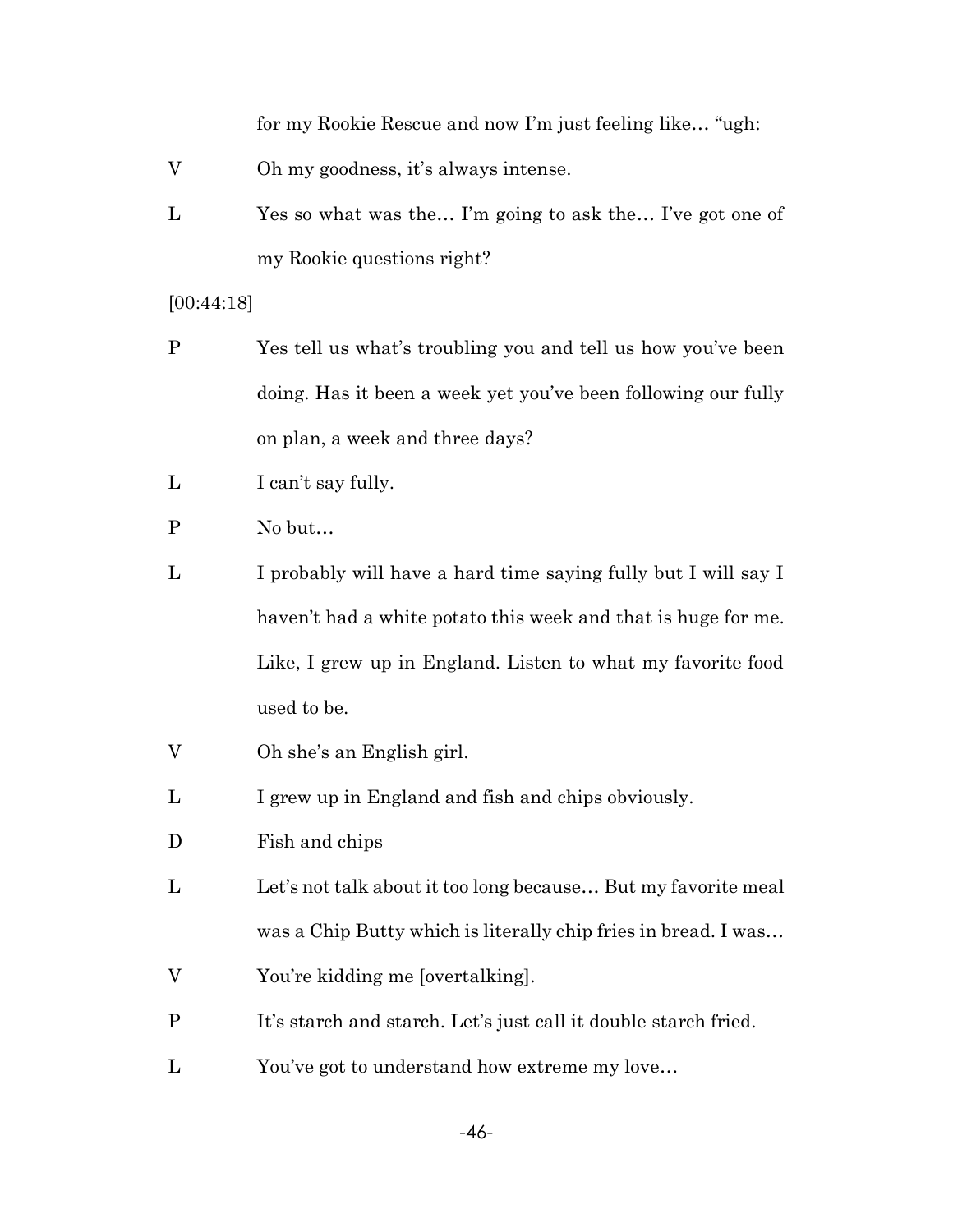- V That's like bring on the Type Two.
- L What I said last week. I had never fad diet… I just never was that person. It's just recently started to feel like "hmmm", but health wise only because I'm getting older not because I have a problem with how I look…
- P No we love how you look.
- V Oh I love how you look.
- L I'm just like sure. Anyway…
- V That sounds bad. You have to…
- L No I'm just I'm confident in my skin but I started to feel my health. I just felt sluggish and I felt tired…
- V No she's a lovely beautiful girl.
- P And you were concerned about the possibility of your blood sugar.
- L Yes. I never even knew what blood sugar was until I worked here six months. I'm serious. Okay so my Rookie Rescue question is so I want to celebrate that I haven't had a white potato for a week. I've been doing okay. My cottage cheese on Ryvita is like, my lifesaver because that was actually one of my Mum's pregnancy… That was her craving so I grew up with that. That doesn't feel like it's a Fuel Pull right?
- P Yes it's good and have you been doing that more and more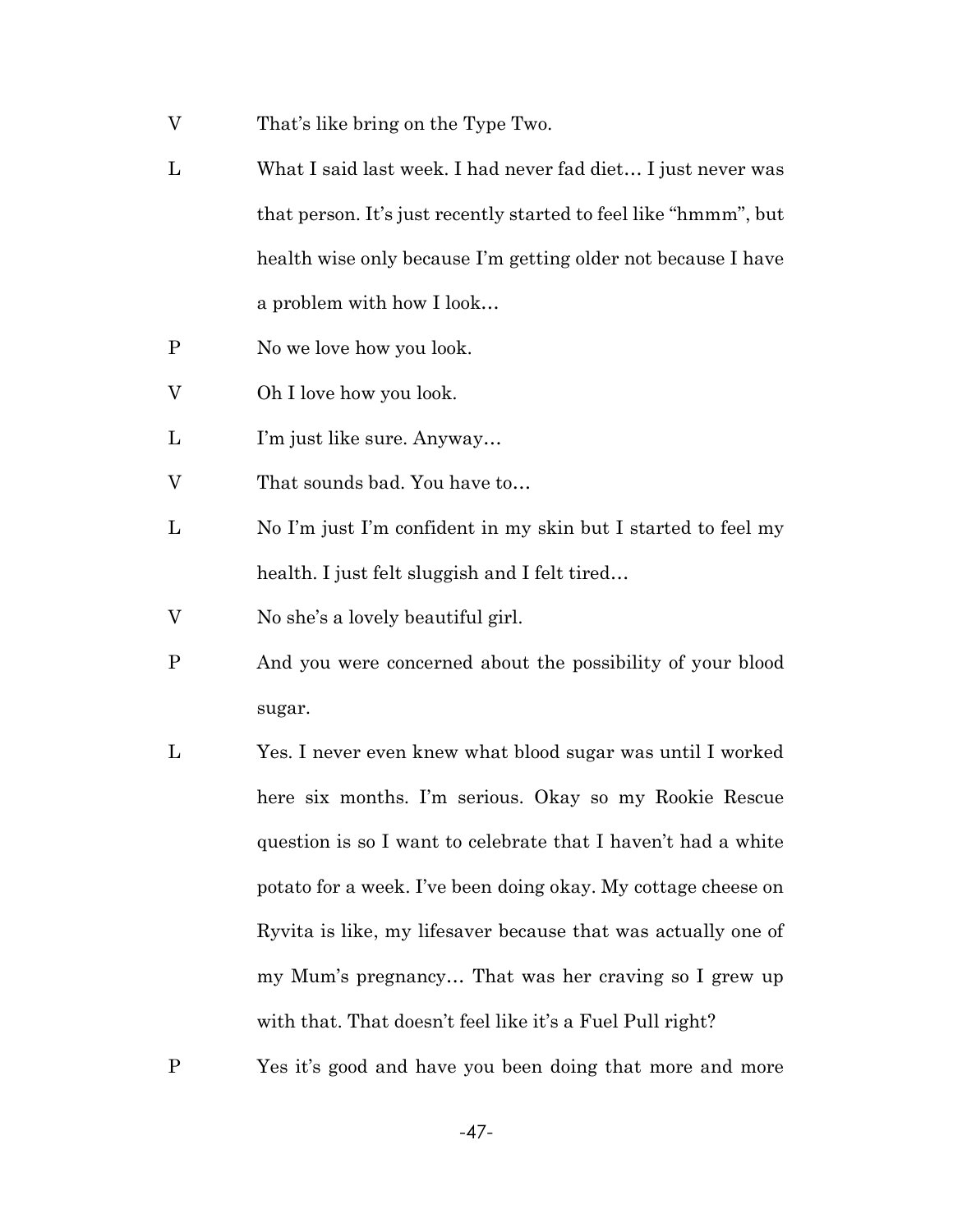protein centered breakfasts?

- L I do the yoghurt. I get it down every day. Yogurt and berries even though I'm not hungry, I don't want it but I'm just doing it
- V Good girl, yogurt!!
- P I know you're not weighing but I see some life and definition in your face.
- L It's the curtains. The lights. The lights we have here today.
- P I'm sorry. Stop that.
- V When her face is vibrant.
- P Yes I know.
- L Thanks girls.
- P Okay give us your question.

# [00:48:12]

- L Okay so my question is I love mayonnaise and in the past I would just put it on everything. Even if I was just doing a salad I would make my dressing with the mayonnaise base and some balsamic or whatever. I feel and maybe it's because I'm not reading between the lines but I feel like mayonnaise isn't necessarily like… It's not like emphasized anywhere really, like we substitute for Greek yougrt… I don't know…
- P Okay.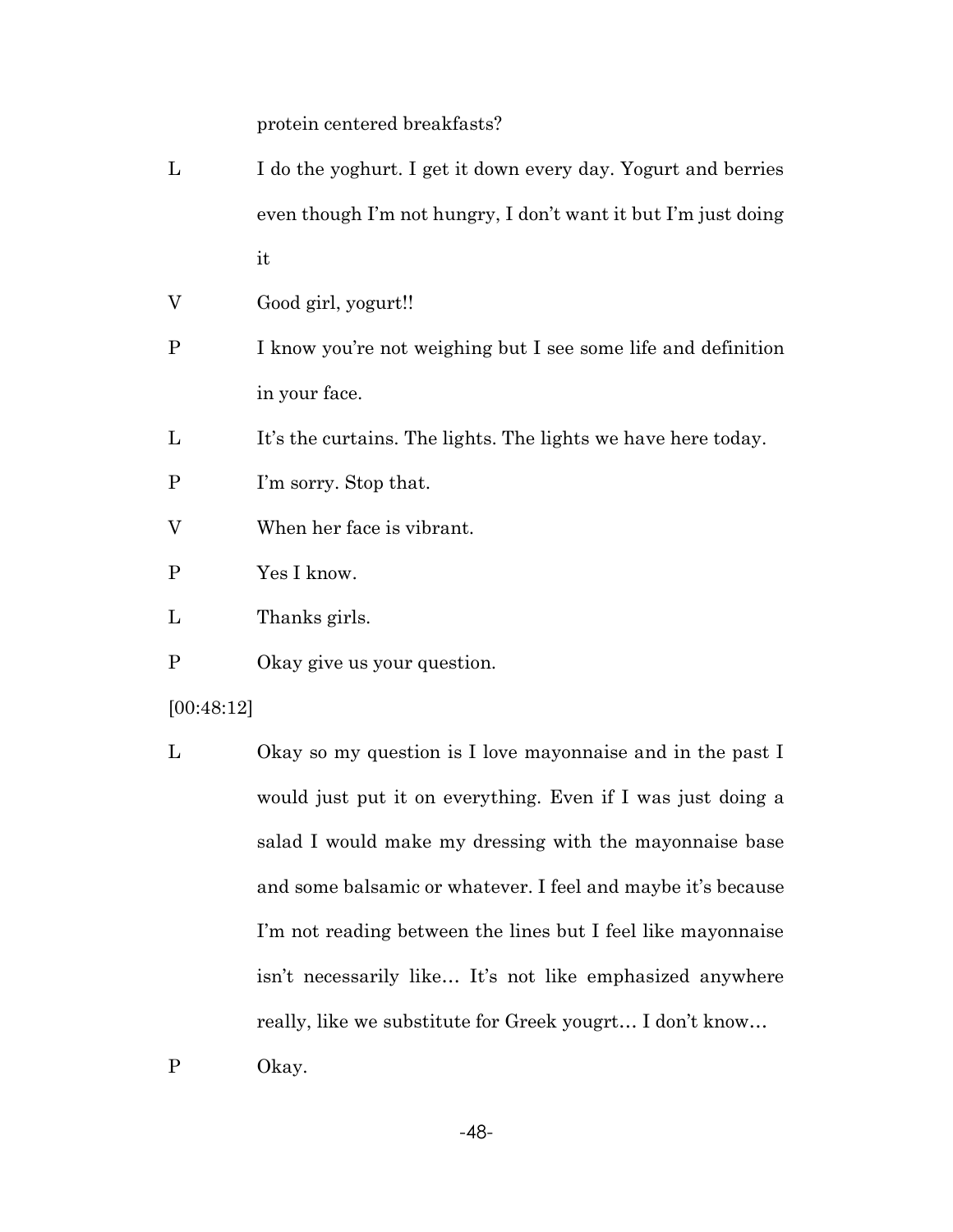- L But in my mind mayonnaise is just like eggs and olive oil so I just didn't know. Can you clarify is mayonnaise like…?
- P Is it a beloved THM food? Should you feel good about eating it?
- L Yes like sometimes I want to.
- P Okay well it is on plan and here's the deal. If you're more like Serene or Vange; Vange is also a purist you'll be making your own and we have a great recipe on Trim Healthy Table, but the ones in the store are still on plan because you're right, it's eggs and oils and a little vinegar and it's definitely an S.

V Some of them have a bit of sugar. Is it the sugar?

P It's trace. It's zero grams. They put it in but it's not translating. I don't know why they put it in. The one that we make at home isn't in it there but it's zero grams. So the ones at the store mostly it will be soybean oil and we don't believe soy bean oil is the greatest health promoting oil and so that's why we don't use gobs of mayonnaise however and it's high in fat which is great for S. But feel free to use it. The reason we cut it with Greek yogurt…

L Oh you cut it.

P Yes we just mix it in. We just do half-sies half-sies is because

-49-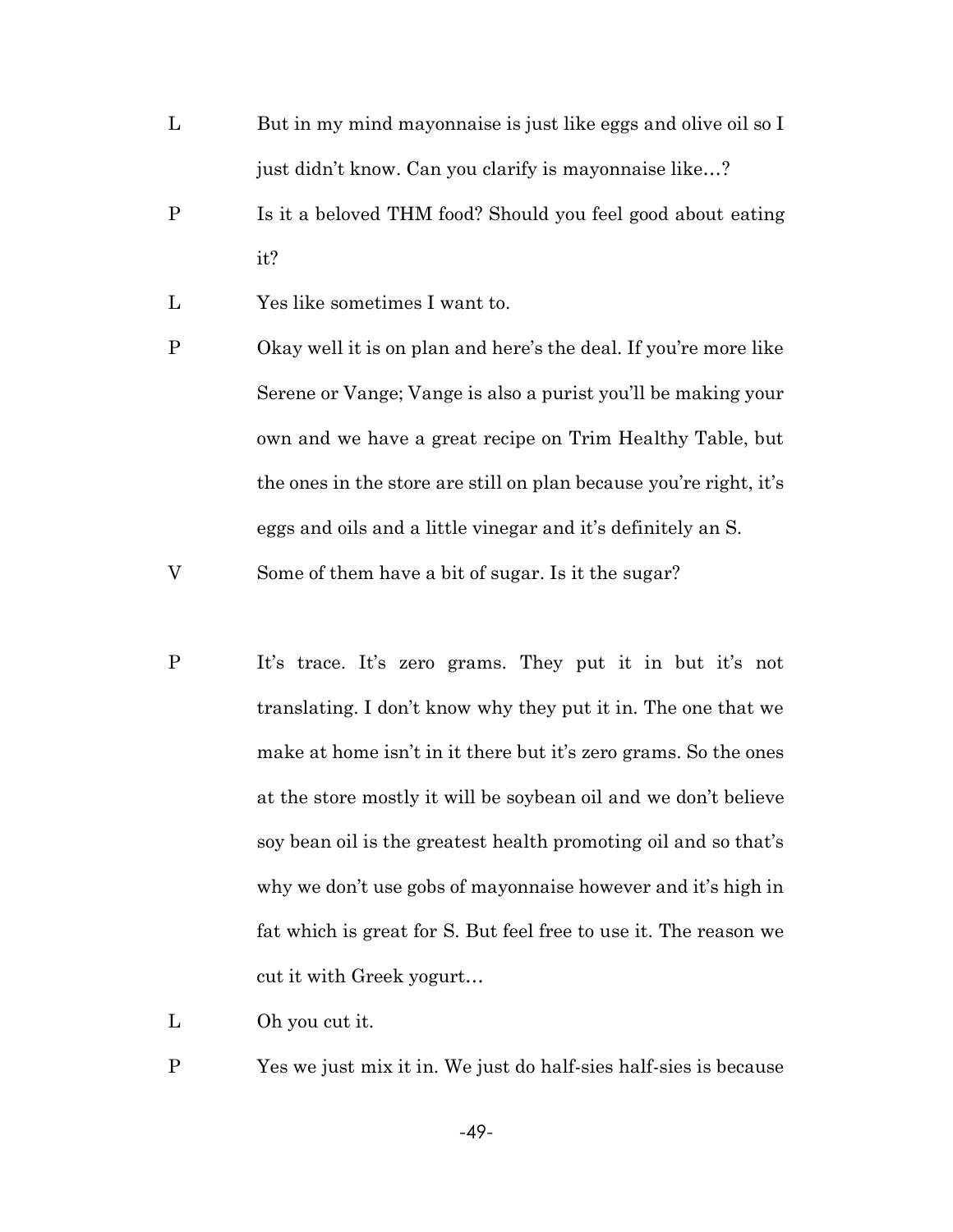you're getting less soybean oil and also less fat so it goes further. You can have more of it. If you're using three tablespoons of mayo in a meal or four maybe let's just say, that's a lot, right.

- L On my Chip Butty
- P It's a lot of fat for you... Some of us can burn that. Some of us can't but if you cut it with Greek yoghurt it's still creamy but it just goes further and you can have more creaminess in your meal.
- L Makes sense, thank you.
- V And who doesn't want a rescue?
- D Danny rip us up, man Dan Dan?
- L Bye
- V Dan Dan
- D Well Vange you have just totally rocked my face...
- V Oh Danneth
- D And I am so, so glad you came in. Can we have you back on the podcast?
- V Dudes
- P Oh no, what
- V I'm talking to the woman. I was talking to Danny right then.
- D So yes...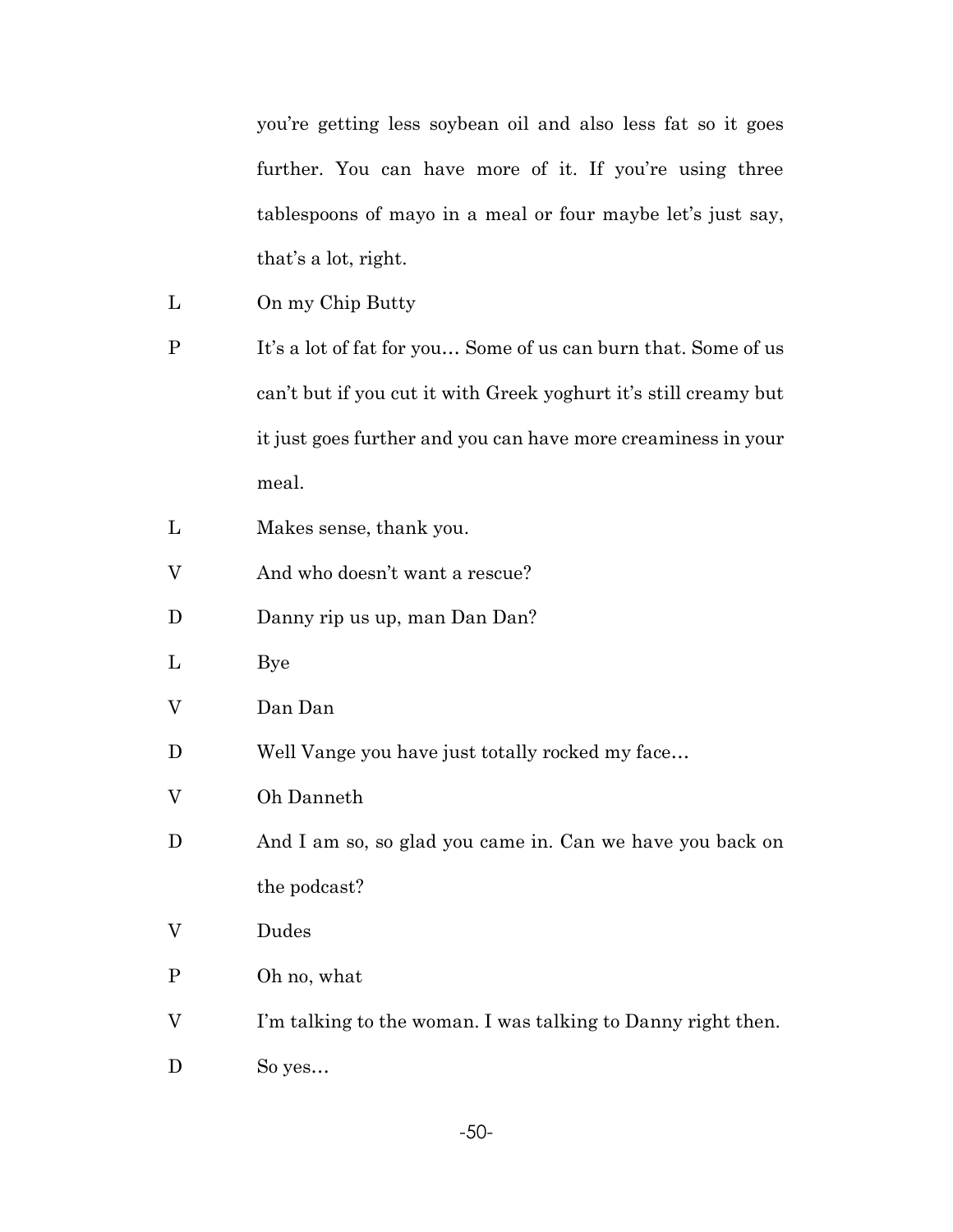- V Danny's looking at me so that we're really talking to the women. I love the women. Of course I'm coming back.
- P She doesn't love you so much but she loves the woman?
- V Danny is my bro from way back. That's how we met. We mongered the mountain.

[00:49:00]

- D Yes we did.
- P Monger is a new word.
- D Monger yes. In other words we just got together and both decided that we were going to buy all of Primm Springs…
- V Yes all of Primm Springs. We were on mountain tops on other people's land we didn't even know. We had these sticks we had found and we were like, lifting them up like Moses…
- D And deciding who was getting what and we didn't own any of it so…
- P And now Sam owns most of the hilltop.
- D And now Sam owns most of it.
- V No but it doesn't matter if Sam owns it then I own it. You know it's like for the family
- P Vange walks every day. Every day Vange is doing miles on this hilltop. That's why I always say there's Vange. And she has her stick and she just conquers it every day.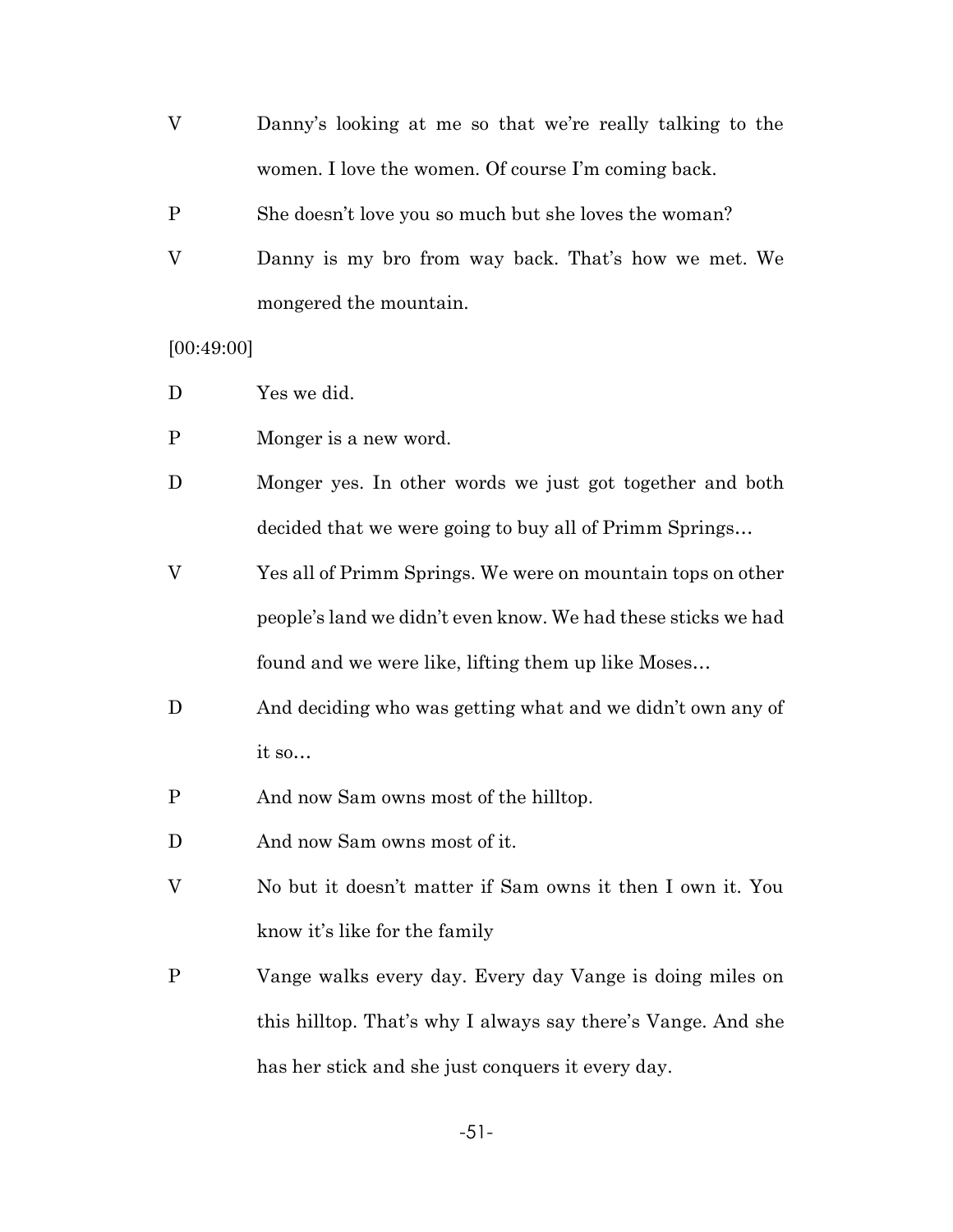- V I got lost yesterday for an hour and a half way up in these mountains and ridges. I couldn't… I could see for miles. It was amazing.
- D I think what we ought to do is when we have you back I'd like to hear some of Vange's roaring stories about Serene and Pearl and yourself and you guys growing up, how you came to be who you are today, all that.
- V I've got to tell it because they won't.
- D Yes we want to hear your perspective because you got...
- V That's the best perspective.
- D Yes so listen everybody, thank you so much for tuning in again. Hey we want to tell you if you a listener but you are not following us on Facebook we have a rocking THM page and…
- P I knew you were going to bring this up Danny.
- D I have to. And we're going to start doing some behind the scenes videos. You can see us more.
- P Just say what you want to say Danny.

# [00:50:25]

- D I made a video and I want you to see it.
- V He wants to be the star.
- P No he started his own fan page because he's star now.
- V I know. I love it.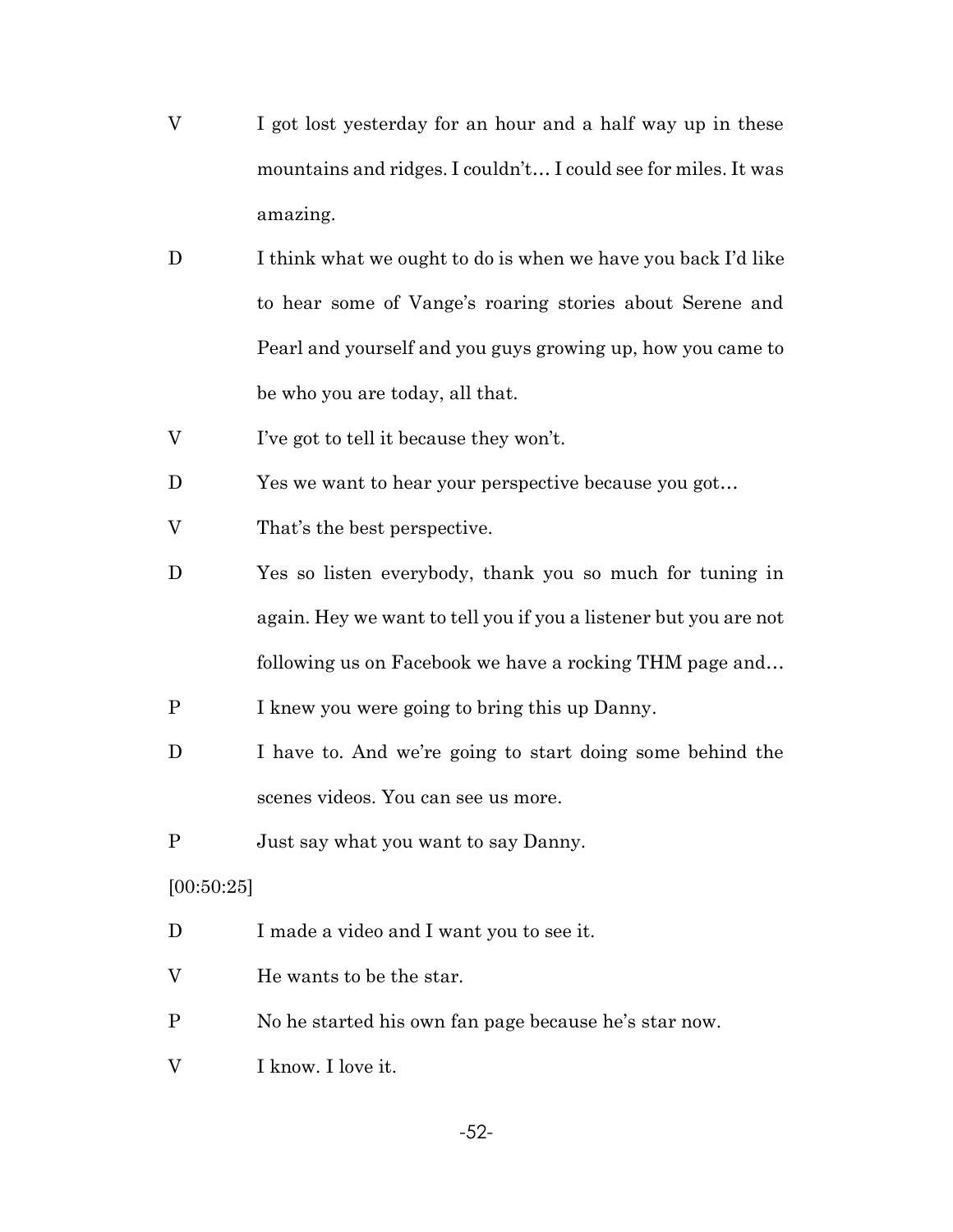- P Danny Valdes, he wants you to…
- V He wants you all to see his photos. I mean he really is like a lizard. He can morph into anything… Your photos are incredible Danny.
- P Okay so go like Danny. Danny Valdes fan page because he's going to see lots of stuff there.
- D Well since you brought it up it's Danny...
- V You need one Danny. You need one.
- D It's Danny Valdes and it's spelled with an s on the end, the number four and the word real. Danny Valdes 4 real.
- P Is that you THM fan page?
- D There's a lot of imposters out there. Yes.
- P So Danny Valdes with an s and then what four…?
- D Yes, the number four
- P Real
- D The word real, Danny Valdes 4 real
- V We need to be the first to do that
- P I've liked his page. He sent it to me. Did you wait this whole podcast just wondering when you could get the opportunity to share?
- D I felt it in this moment.
- V He's fandangled, his winged his way in, man.